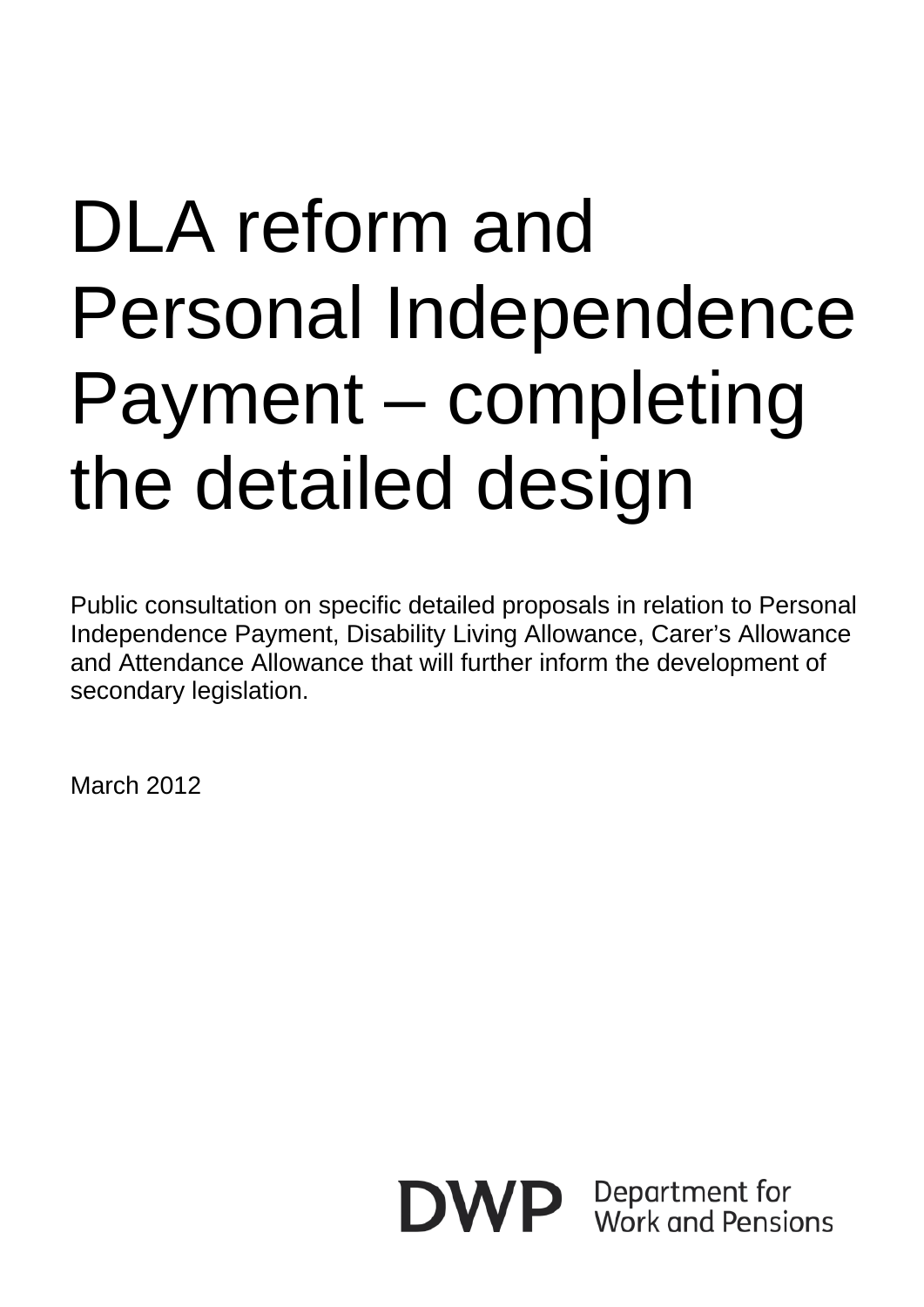### **Contents**

| 1. |                                                                              |  |
|----|------------------------------------------------------------------------------|--|
| 2. |                                                                              |  |
| 3. |                                                                              |  |
|    | A benefit relating to long-term disability - the required period condition 5 |  |
|    |                                                                              |  |
|    |                                                                              |  |
|    |                                                                              |  |
|    |                                                                              |  |
|    |                                                                              |  |
| 4. |                                                                              |  |
|    | Upper age limit - entitlement to Personal Independence Payment  13           |  |
|    |                                                                              |  |
|    | Changes to certain Disability Living Allowance and Attendance                |  |
|    |                                                                              |  |
| 5. |                                                                              |  |
|    |                                                                              |  |
|    |                                                                              |  |
|    |                                                                              |  |
|    | When payment of Disability Living Allowance will stop and Personal           |  |
| 6. |                                                                              |  |
| 7. |                                                                              |  |
|    |                                                                              |  |
|    |                                                                              |  |
| 8. | Changes to Residence and Presence conditions in Disability Living Allowance, |  |
|    |                                                                              |  |
|    |                                                                              |  |
| 9. |                                                                              |  |
|    |                                                                              |  |
|    |                                                                              |  |
|    |                                                                              |  |
|    |                                                                              |  |
|    |                                                                              |  |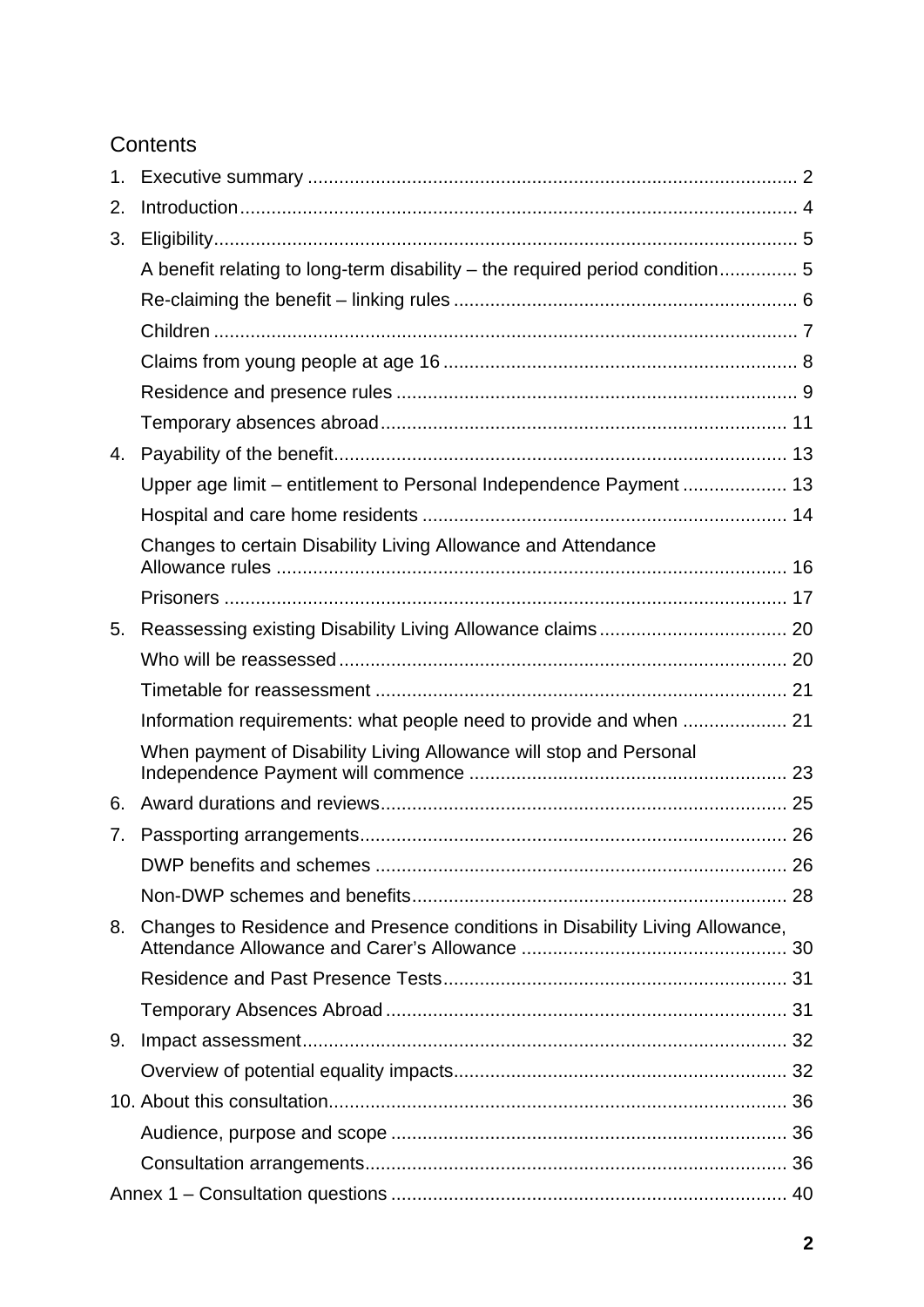## <span id="page-2-0"></span>1. Executive summary

- 1.1 Disability Living Allowance (DLA) is being reformed to create a new benefit called Personal Independence Payment – initially this will be introduced for people aged 16-64. The Government is committed to supporting disabled people to exercise choice and control and lead independent lives. Personal Independence Payment will focus support to those individuals experiencing the greatest barriers to living an independent life, while making sure that the benefit remains affordable.
- 1.2 Between December 2010 and February 2011 the Government carried out a consultation on the reform of DLA, including the high level structure of the new benefit. The Welfare Reform Act  $2012<sup>1</sup>$  $2012<sup>1</sup>$  $2012<sup>1</sup>$  ('the Act') provides the legal framework for Personal Independence Payment, and provides enabling powers for the detailed rules to be set out in secondary legislation.
- 1.3 In January 2012, the Department began a formal 15-week consultation on the draft assessment criteria<sup>[2](#page-2-2)</sup>, in particular on the changes that have been made since the first draft<sup>[3](#page-2-3)</sup> (published in May 2011); the proposed descriptor weightings and entitlement thresholds; and the draft Assessment Regulations.
- 1.4 The Government has announced that Personal Independence Payment will be phased-in starting with new claims from April 2013. During the first few months the number of new claims will be limited to a few thousand per month to allow us to test our systems before all new claims for Personal Independence Payment enter the process. We will begin to reassess existing DLA claimants, starting in October 2013, six months after the initial implementation; we will again phase this process.
- 1.5 This consultation sets out the Government's proposals on the detailed rules that will underpin Personal Independence Payment. These proposals concern:
	- **eligibility to the benefit** residence and presence tests, and how children in receipt of DLA will be brought through to Personal Independence Payment at age 16;
	- **payability of the benefit for certain groups**  how payment of the benefit will be affected for residents of care homes, hospital in-patients, and for people undergoing legal detention; and not providing for an extension of the mobility component to Motability leaseholders affected by the hospital rules;

<span id="page-2-1"></span><sup>1</sup> <sup>1</sup> [http://www.legislation.gov.uk/ukpga/2012/5/pdfs/ukpga\\_20120005\\_en.pdf](http://www.legislation.gov.uk/ukpga/2012/5/pdfs/ukpga_20120005_en.pdf)

<span id="page-2-2"></span><sup>2</sup> <http://www.dwp.gov.uk/docs/pip-assessment-thresholds-and-consultation.pdf>

<span id="page-2-3"></span><sup>3</sup> <http://www.dwp.gov.uk/docs/pip-draft-assessment-regulations.pdf>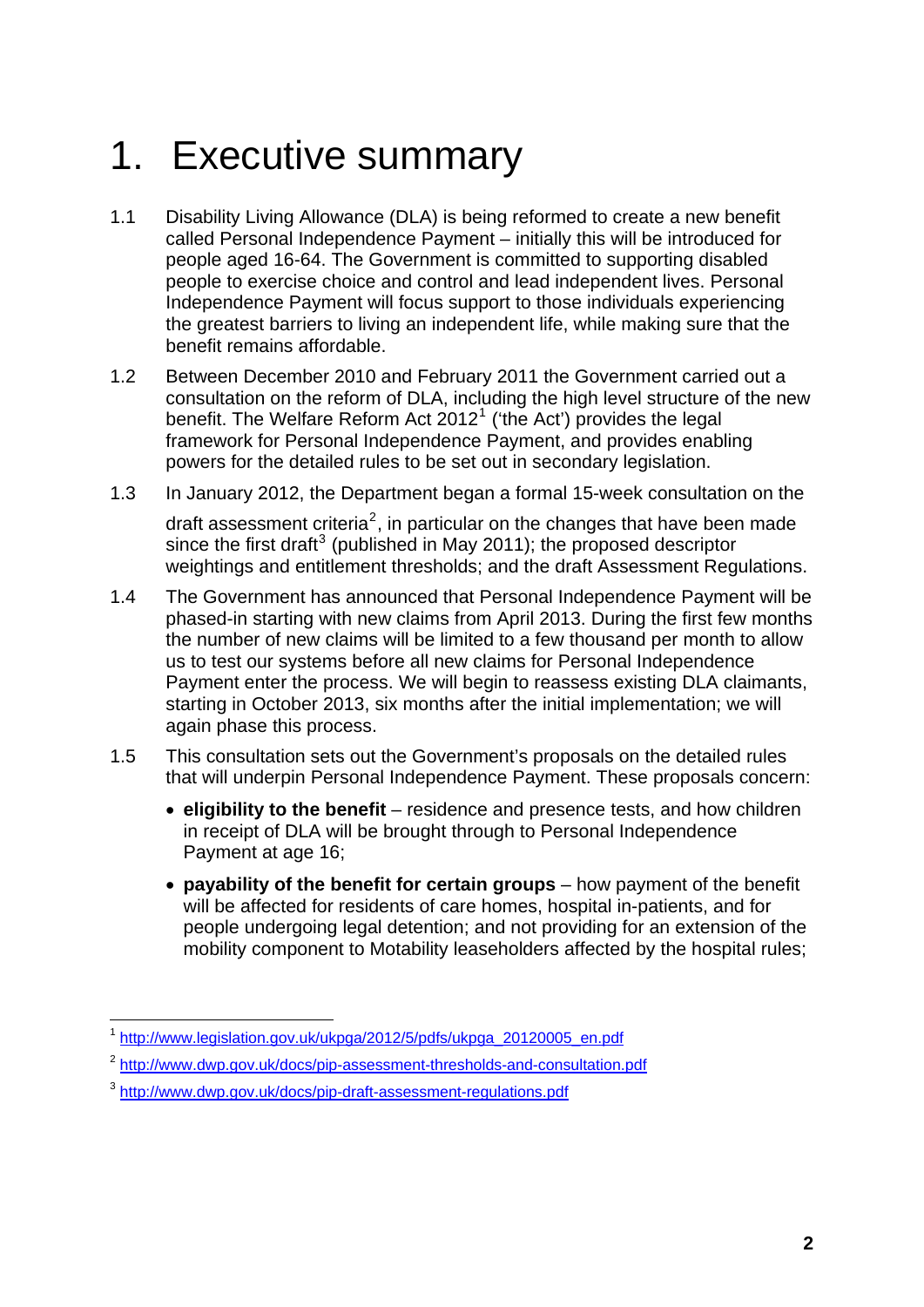- **the requirements relating to reassessing DLA recipients**  this specifically looks at the rules relating to people aged 16–64 who will be in receipt of DLA in April 2013, and sets out what they can expect from us and what they will need to do if they want to claim Personal Independence Payment; and
- **passporting arrangements**  this sets out our intentions on how Personal Independence Payment will be used as a gateway for other benefits and schemes, including those for which other Government Departments are responsible and our work with Devolved Administrations relating to their schemes.
- 1.6 This document includes proposals to change the residence and presence conditions in DLA, Attendance Allowance and Carer's Allowance so that they align with the approach we have set out for Personal Independence Payment. It also outlines our intention to end the existing extension for DLA Motability leaseholders who remain hospital in-patients beyond 28-days. Since this extension is being removed from DLA from April 2013 we will not be replicating it in Personal Independence Payment.
- 1.7 Throughout the development of Personal Independence Payment, Ministers and officials have engaged extensively with disabled people, their families, and disability organisations at both a national and local-level, to seek input to the reforms. The Department has set up an Implementation Development Group<sup>[4](#page-3-0)</sup> specifically for customer representatives to contribute to the design and development of the operational processes needed to deliver the new benefit. This work is ongoing and remains fundamental to the design of Personal Independence Payment.
- 1.8 Responses from this consultation will inform the development of secondary legislation that will underpin the new benefit. We would like to hear from disabled people and their organisations to ensure that we are able to consider their views and get the detailed design right. We are therefore carrying out a formal consultation which will run for 14 weeks, from 26 March to 30 June 2012. Our current intention is that final draft Regulations will be made by the end of this year.

1

<span id="page-3-0"></span><sup>&</sup>lt;sup>4</sup> Personal Independence Payment Implementation Development Group, our primary mechanism to consult with national and local organisations that represent a broad range of disabled people on the operational design, development and implementation of Personal Independence Payment.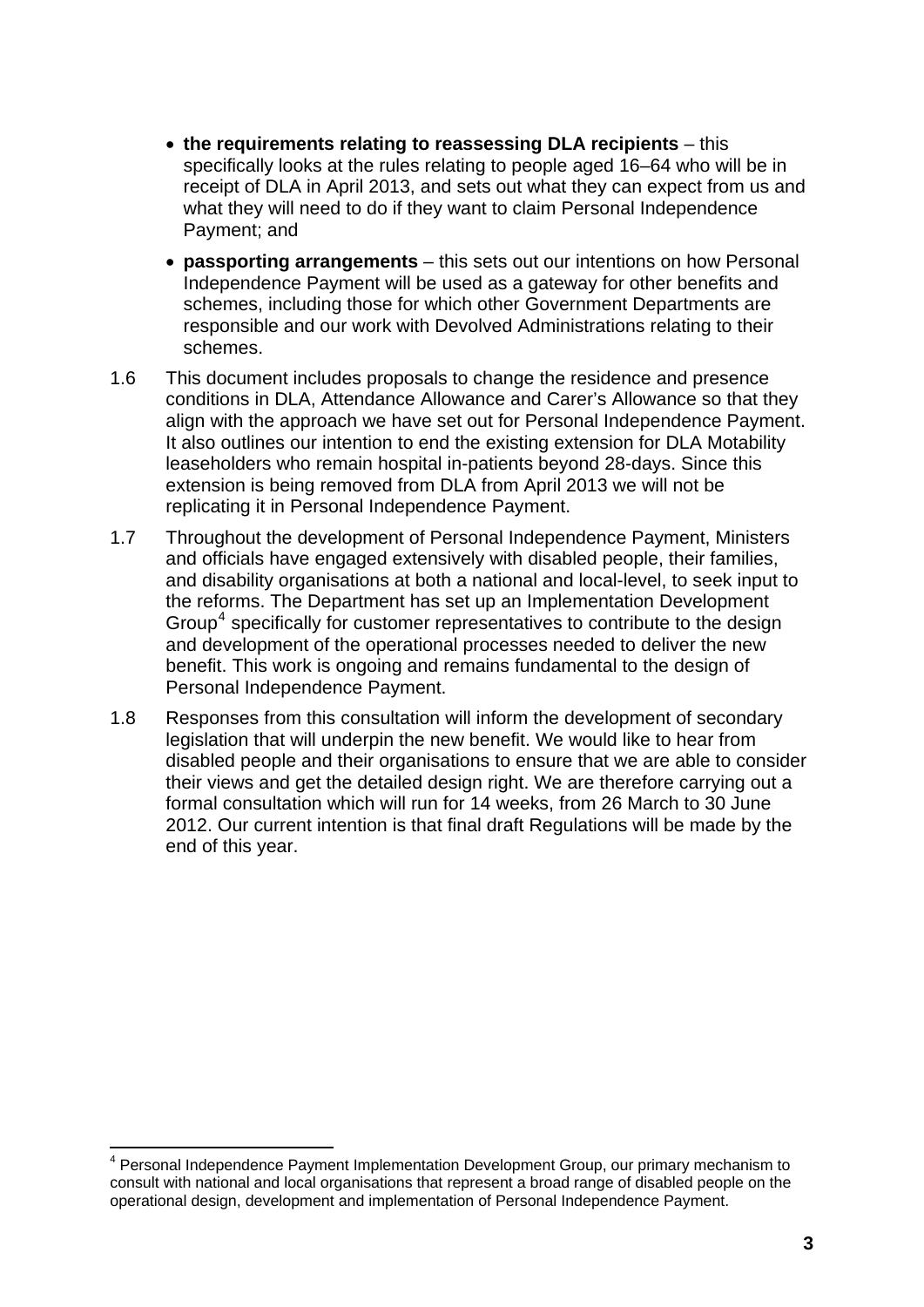## <span id="page-4-0"></span>2. Introduction

- 2.1 The Government is committed to supporting disabled people to exercise choice and control and lead independent lives, and recognises that disabled people face extra costs in doing so. Disability Living Allowance (DLA) is being reformed to create a new benefit called Personal Independence Payment which will ensure that support towards meeting such extra costs is focussed on those individuals who experience the greatest barriers to living full, active and independent lives.
- 2.2 The high-level legislative framework underpinning Personal Independence Payment is set out in the Welfare Reform Act 2012 ('the Act'). The Government's intention is that the detailed requirements for the new benefit will be set out in secondary legislation, and is committed to continuing to involve disabled people and disability organisations in the development of the detailed design.
- 2.3 This consultation sets out the Government's proposals on the detailed rules that will underpin eligibility and payment of the new benefit. We are also consulting on some of the proposals on assessment of existing DLA claims and changes to DLA, Attendance Allowance and Carers Allowance. We will also provide information about the use of Personal Independence Payment as a passport to other benefits and schemes.
- 2.4 Responses from this consultation will inform the development of secondary legislation that will underpin the new benefit. The consultation period will run from 26 March to 30 June 2012. We will publish the Government's response to this consultation later this year.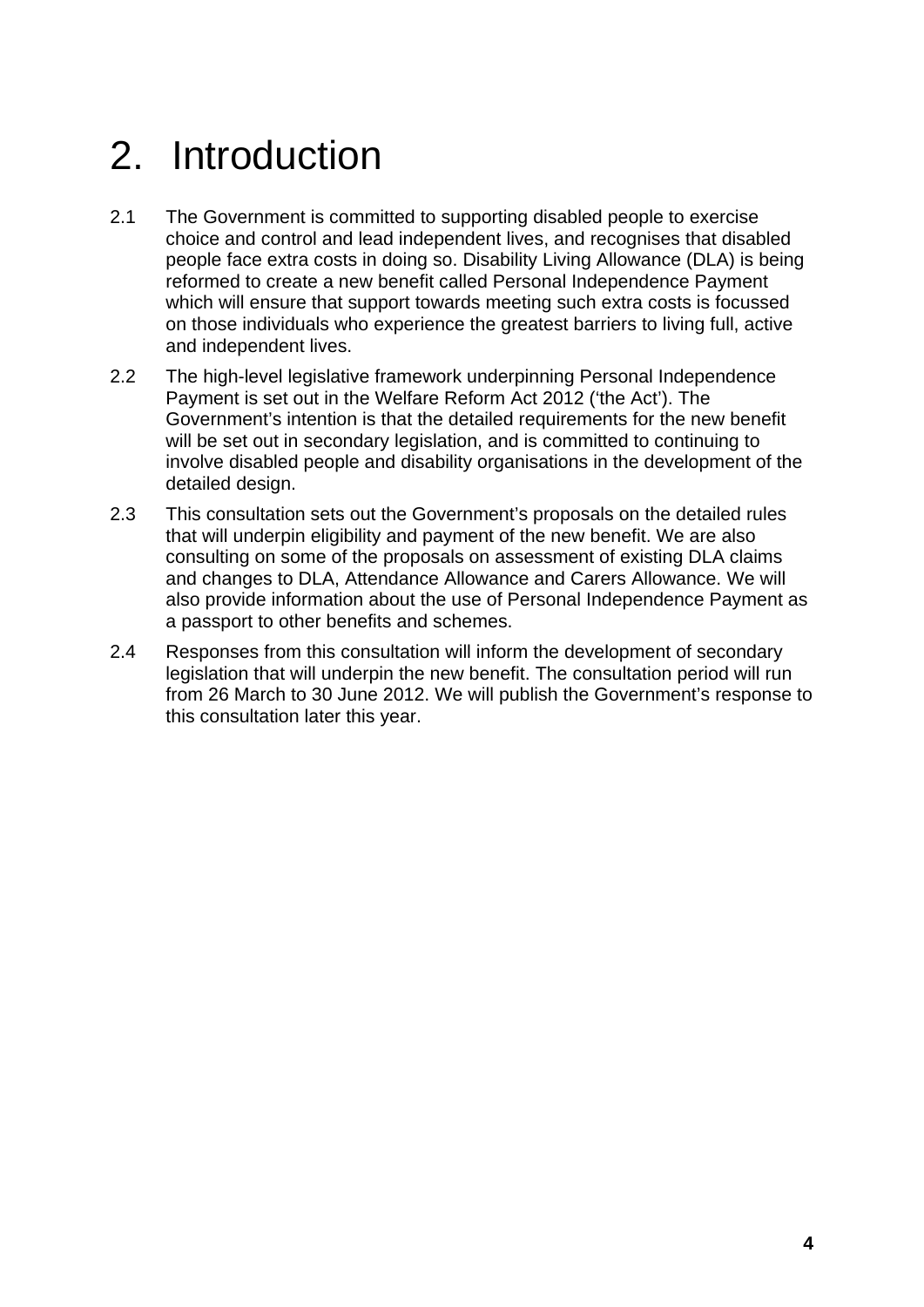## <span id="page-5-0"></span>3. Eligibility

- 3.1 This chapter sets out our proposals relating to eligibility for Personal Independence Payment.
- 3.2 Individuals must have a long-term disability or health condition in order to be eligible for the benefit. The Act includes provision for this in the form of a 12 month required period condition, consisting of a three-month qualifying period and nine-month prospective test. This section sets out the proposed approach in relation to individuals re-claiming the benefit under linking rules and how the required period condition may be modified in certain circumstances.
- 3.3 The intention is that individuals will also have to satisfy certain rules on residence and presence, and conditions will apply to temporary absences abroad.

## **A benefit relating to long-term disability – the required period condition**

- 3.4 In order to qualify for Personal Independence Payment an individual must have met the entitlement conditions for a past period (we call this the qualifying period) and be expected to meet the entitlement conditions for a future period (the prospective test) – this is known as the required period condition. In the DLA reform consultation<sup>[5](#page-5-1)</sup> the Government set out its proposals to restructure the existing qualifying period and prospective tests for Personal Independence Payment so that the overall period covered by the tests more closely align with the general definition of long-term disability used within guidance for the Equality Act 2010 $<sup>6</sup>$  $<sup>6</sup>$  $<sup>6</sup>$ . Under those proposals the</sup> qualifying period and prospective test would each have been set at six months, making for an overall required period condition of 12 months.
- 3.5 Since then we have continued to work with disabled people and their representative organisations, and have listened to the views of Parliamentarians on this and other issues as the Act passed through Parliament. We are grateful for the views expressed. During discussions, the consensus has been that an overall required period condition of 12 months is appropriate, but there should be some rebalancing of the qualifying period and the prospective test to ensure it works effectively. Our view is that a threemonth qualifying period and a nine-month prospective test offers the fairest solution, both to claimants and to the sound administration of the benefit. Amendments were therefore made and accepted to the Act as it passed through Parliament<sup>[7](#page-5-3)</sup>. These provisions are now in section 81 of the Act; **we are not consulting on these arrangements.**

<sup>1</sup> <sup>5</sup> *Disability Living Allowance reform,* Cm 7984

<span id="page-5-2"></span><span id="page-5-1"></span><sup>6</sup> Office for Disability Issues, 2011, *Equality Act 2010, Guidance: Guidance on matters to be taken into account in determining questions relating to the definition of disability*

<span id="page-5-3"></span> $7$  Hansard, House of Lords, 17 January 2012, Columns 549 to 550.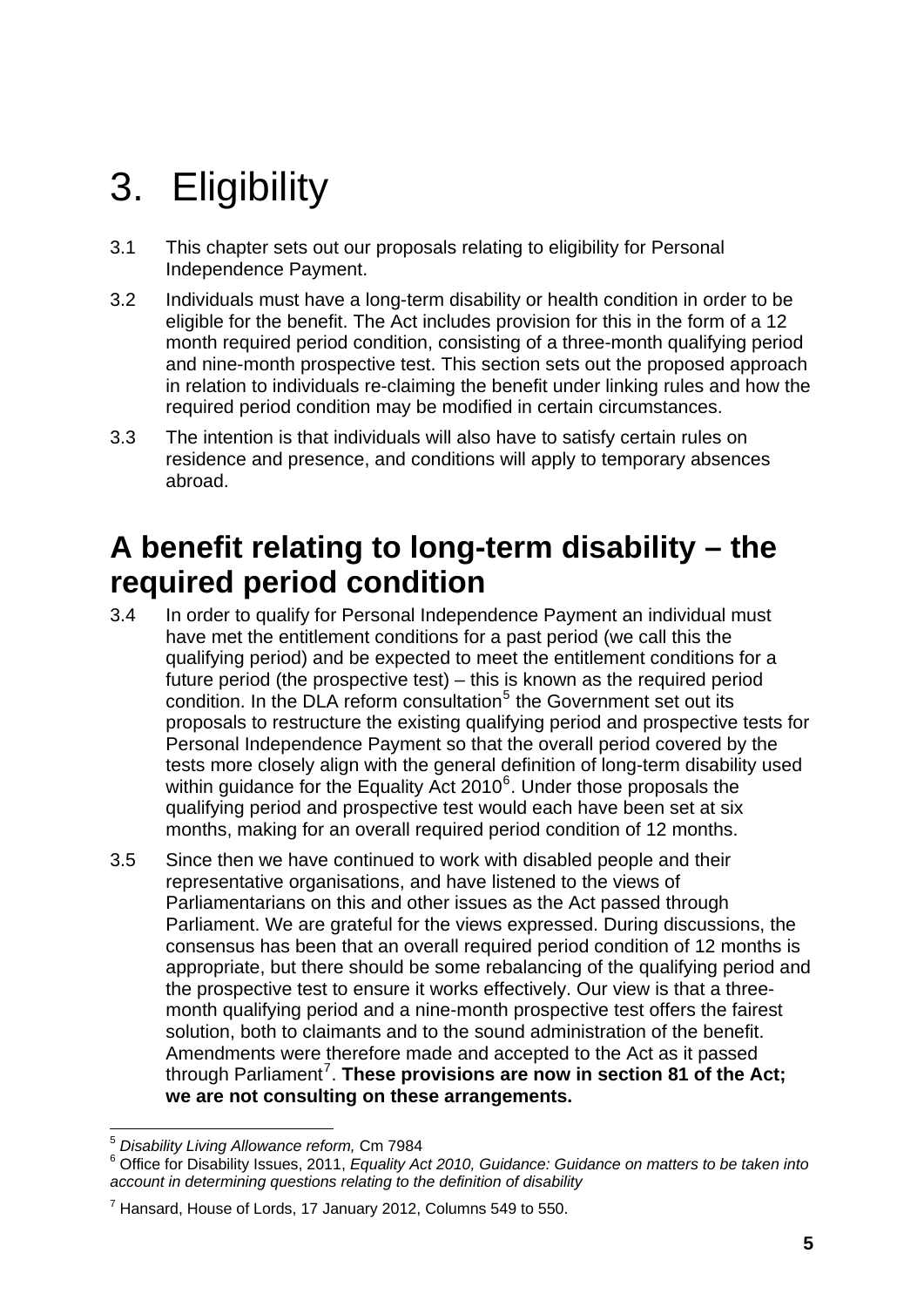## <span id="page-6-0"></span>**Re-claiming the benefit – linking rules**

## **People of working age**

1

- 3.6 Under current provisions for DLA individuals can re-claim a component or components of the benefit without having to satisfy the qualifying period where they had a previous entitlement to that component within the last two years. The new entitlement to DLA could be on the basis of an existing condition which has fluctuated or deteriorated following a period of remission or where they develop a new condition. Our view is that the provision which allows for a claim based on a new condition to bypass the qualifying period is not consistent with the main policy objectives of the required period condition for Personal Independence Payment and does not adequately establish whether someone has, and will have, a long-term condition.
- 3.7 For Personal Independence Payment, where someone has a condition that goes into remission, we would expect that their entitlement to Personal Independence Payment will be payable at a lower rate or stop. However, many such conditions can subsequently deteriorate again, sometimes in a pattern of remission and deterioration (for example, certain types of multiple sclerosis). Where people need to re-claim Personal Independence Payment as a result of a deterioration in their condition, our view is that they should not have to re-satisfy a qualifying period for any component they previously received.
- 3.8 Under the regulation-making powers we have at section 81(4) of the Act we propose that where someone is re-claiming Personal Independence Payment on the basis of a previous condition, or a range of conditions<sup>[8](#page-6-1)</sup>, the claimant will not need to satisfy the qualifying period for any component or components to which they previously had been entitled. A period of one year can elapse between such claims rather than the two currently used. We believe this time period offers a sensible period over which we can relax the qualifying period; it aligns the rules with those already applying to DLA recipients over the upper age limit and allows for information on the previous claim to be retained for a reasonable period of time thus reducing storage costs.
- 3.9 Re-claims to Personal Independence Payment by individuals who have developed a new condition or conditions will be treated as a new claim and so have to fulfil a qualifying period of three months. Our view is that this position maintains the integrity of the benefit as one which should only be paid to those who have, and will have, a long-term condition. These proposals are currently within the draft Regulations published in relation to the consultation on the assessment criteria.

<span id="page-6-1"></span> $8$  We will take a broad, rather than a strict, view on these re-claims on the basis that many conditions can interact in complex ways making it difficult to assign the effects of disability on any one condition. We intend to make revisions to the current draft Regulations, which are subject to a separate consultation exercise, to ensure this outcome.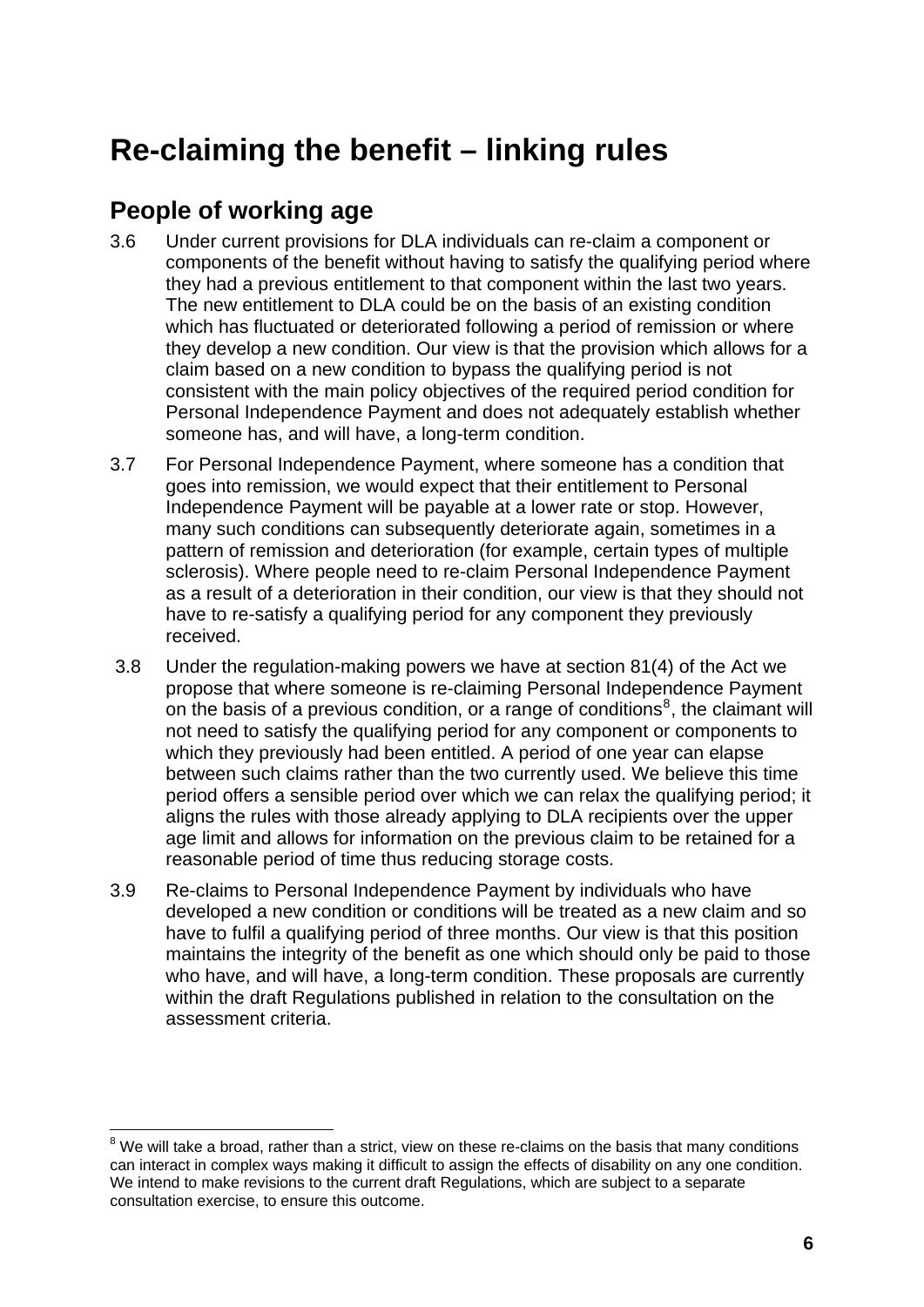### <span id="page-7-0"></span>**Question 1**

Does our approach on the linking rules support the policy intention of providing continued support to those with a long term condition which can fluctuate or deteriorate in the most reasonable and effective way? If you don't agree, please tell us why and what an alternative approach could be?

### **People aged 65 or over**

- 3.10 As for DLA, Personal Independence Payment will allow a claimant to continue to receive their existing award for as long as they satisfy the entitlement conditions, regardless of any upper age  $\text{limit}^9$  $\text{limit}^9$  (see paragraphs 4.2 to 4.7). Renewal claims on fixed term awards which expire after someone reaches the upper age limit will also be permitted to allow someone to continue receiving Personal Independence Payment where they satisfy the entitlement conditions.
- 3.11 Where someone in receipt of DLA after the age of 65 loses entitlement to the benefit, perhaps because their condition has improved or they have submitted a renewal claim late, linking rules allow for a new claim to be made for DLA within one year of the expiry of the old claim. Such a claim allows for an individual to re-establish entitlement to either component of DLA they were receiving before, or to establish a new entitlement to the middle or highest rate care component, but does not allow for a new or higher entitlement to the mobility component. Where someone establishes entitlement to a previously received component they do not have to satisfy a qualifying period.
- 3.12 Under the regulation-making powers we have at section 83(3) of the Act we intend to broadly follow those rules but with the exception that a linked claim to Personal Independence Payment received after the upper age limit has been reached must be on the basis of a similar condition or range of conditions that gave rise to a previous entitlement. As with our proposals on people of working age (above) in such circumstances any component previously received would not be subject to the qualifying period. This arrangement would more closely align the linking rules across all ages.
- 3.13 Paragraphs 4.2 to 4.7 provide more details on our proposals in relation to people on, around or after the upper age limit, including these proposals.

### **Question 2**

Are there specific matters regarding this age group that would warrant a different approach?

## **Children**

3.14 Personal Independence Payment eligibility will not be extended to children when it is introduced in April 2013. The Government's response to the DLA

<span id="page-7-1"></span><sup>1</sup>  $9$  The upper age limit is age 65 or state pension age, whichever is the greater.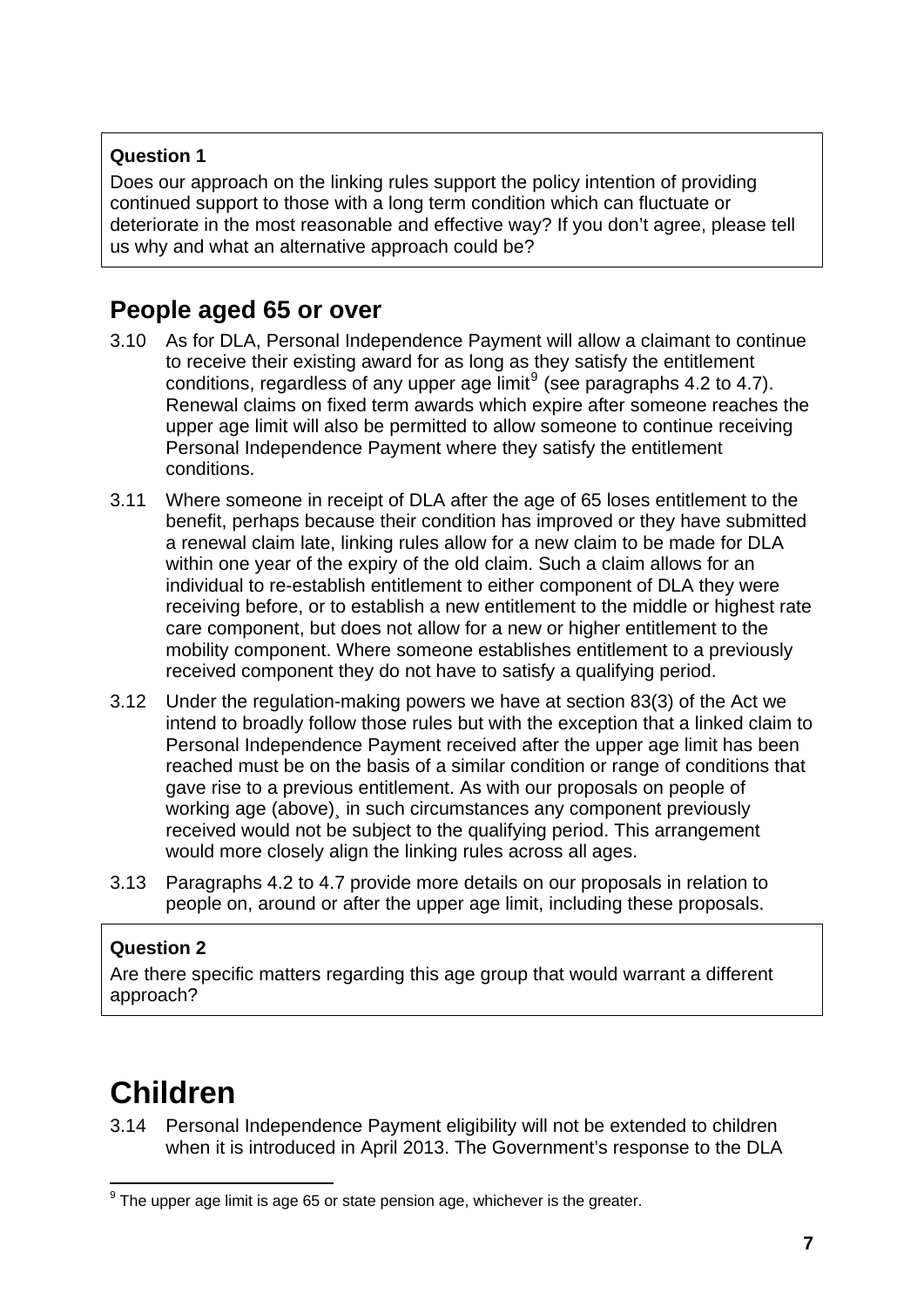<span id="page-8-0"></span>reform consultation set out its intention that children below the age of 16 will still be able to claim DLA. We recognise that children's requirements are different from adults', and are committed to consulting formally before extending Personal Independence Payment to children. We will also learn from implementing the new benefit for individuals of working age.

## **Claims from young people at age 16**

- 3.15 A young person will only be able to apply or be assessed for Personal Independence Payment when they reach the age of 16. Our commitment is to ensure that when a claim is made by someone already in receipt of DLA the transition to Personal Independence Payment is effective with no gaps in payments, subject to their meeting the eligibility criteria.
- 3.16 To understand Personal Independence Payment design and delivery requirements and to meet the needs of young people we have set up a subgroup of the Implementation Development Group (IDG) called the Personal Independence Payment Young Persons Panel<sup>[10](#page-8-1)</sup>. We have also begun work with focus groups and held one-to-one interviews with young people as part of our design method which considers the needs and behaviours of users throughout all stages of project design and delivery.
- 3.17 Schedule 10 to the Act provides a power to consider transitional arrangements. Following our early engagement with the IDG and the Young Persons Panel, we will ensure that provision is made in our regulations to enable DLA payments to continue until a determination of a Personal Independence Payment claim has been made, and subject to the individual satisfying the eligibility criteria.
- 3.18 To ensure that there are no gaps in payment for young people approaching age 16 we intend to write to the parent or guardian before the individual reaches that age to tell them that their DLA award is due to end. This process will also apply to those currently on indefinite awards. Our starting point will be that the young person themselves will be the recipient of the benefit and we will therefore ask if they intend to claim Personal Independence Payment. Where individuals tell us that they do wish to claim the benefit we intend to contact them to tell them what they need to do. We will also confirm that, if the young person intends to claim, they are able to manage their own affairs when they are 16 and that their disability does not require a nominated adult to be appointed to act on their behalf. Our intention is that Personal Independence Payment will help meet the aspirations of young people as they start to move to adulthood and make decisions about other aspects of their lives.
- 3.19 If we are unable to establish contact or cannot determine if a Personal Independence Payment claim will be made the individual will no longer receive benefit payment from age 16 when their DLA award will come to an end. We will not be inviting claims to Personal Independence Payment until age 16.

1

<span id="page-8-1"></span> $10$  The Young Person's Panel is a sub group of the IDG and has been established to inform the way in which Personal Independence Payment is delivered for young people aged 16 to 24 and to ensure that PIP is built around their needs through informed user-centred design.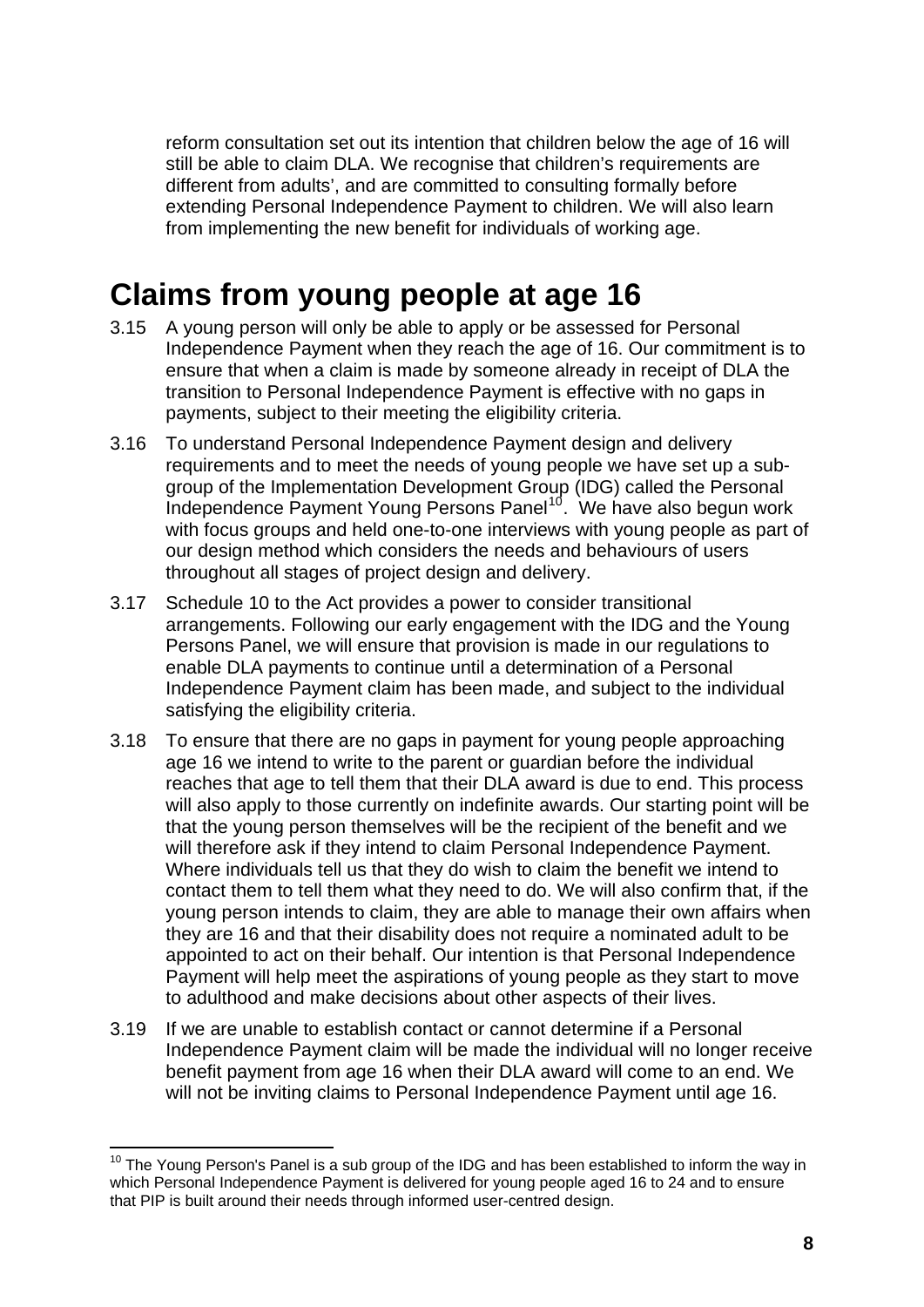### <span id="page-9-0"></span>**Example**

John was diagnosed with Duchenne muscular dystrophy at the age of 8 and has been using a powered wheelchair since the age of 12. He is now 15, attends mainstream school and is looking forward to going to Sixth Form College when he is 16. He was in receipt of the middle rate care component and highest rate mobility component of DLA. When John was aged 15 years and 7 months his mother received a letter from DWP advising her that John's DLA was going to end when he reached 16 and that he would be able to make a claim to Personal Independence Payment in his own right. John's mother was also asked to return to DWP a "intent to claim" form for PIP and confirmation that John would or would not need an appointee when he reached 16.

As John's mother had returned the "intent to claim" form in good time DWP were able to issue an invitation to claim Personal Independence Payment to John on his 16th birthday and ensure that his DLA continued in payment until John's claim had been processed. John claimed immediately and provided details of all the people who helped him, including his school, to DWP.

Once the claim for Personal Independence Payment was received by DWP it was passed to an independent assessor who decided he would like some more information. John was asked to go to a face-to-face consultation with the assessor to discuss his circumstances in more detail and decided to take his mother with him as well. John was able to tell the assessor how his condition affected him on a day to day basis. Following the consultation John received a letter from DWP saying that he was entitled to the enhanced rate for both the daily living component and the mobility component. John was delighted as this meant that he could start taking driving lessons at age 16 and could consider getting a car under the Motability scheme when he had passed his test. Having a car would mean he could travel independently to his Sixth Form College.

### **Question 3**

Do you think we should do something different from our proposed approach to ensure transition at age 16 works effectively?

## **Residence and presence rules**

3.20 Section 77(3) of the Act provides regulation-making powers to set out conditions relating to residence and presence. As Personal Independence Payment is a non means-tested, non-contributory benefit paid out of general taxation, residence and presence conditions are an important part of the eligibility requirements.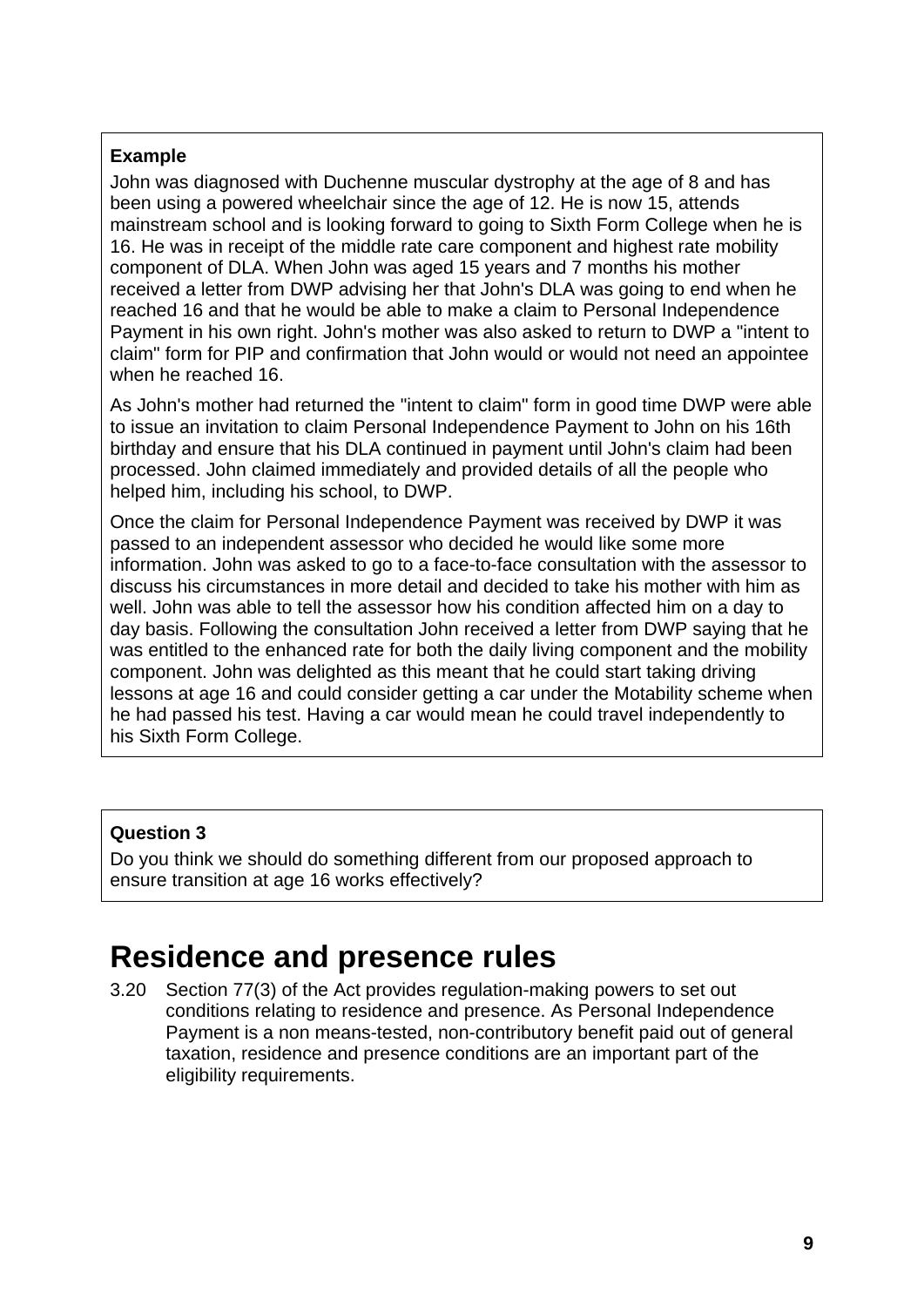### **Habitual residence test**

- 3.21 We propose that claimants will need to be present in Great Britain and meet a habitual residence test<sup>[11](#page-10-0)</sup>. DLA claimants have to be present and ordinarily resident in Great Britain – this is a similar test to habitual residence. Claimants of income-related benefits, such as Jobseeker's Allowance (income-related), already have to meet a habitual residence test. Requiring Personal Independence Payment claimants to meet a habitual residence will align the residence tests with other benefits so that claimants only have to meet one test.
- 3.22 We will carry forward current exceptions to the current test which includes treating serving members of Her Majesty's Forces as present in Great Britain. However, the current rules for DLA still require serving members to be ordinarily resident in Great Britain. We propose to make a change so that this group (and members of their families) are treated as habitually resident in Great Britain whilst stationed and serving abroad.

### **Past presence test**

- 3.23 DLA claimants have to satisfy a past presence test they must have spent 26 weeks out of the previous 52 weeks in Great Britain at the point of claim and throughout an award. If they meet all the other conditions of entitlement they do not need to have any other connection with Great Britain. We consider that this test is now outdated and does not represent a long standing or sufficient connection with Great Britain.
- 3.24 We therefore propose that the period should be extended so that claimants can demonstrate a more enduring association with Great Britain to justify receipt of a benefit funded by the British taxpayer. For some benefits this is five years and other countries have longer periods. We acknowledge that EU law affects how we apply our rules to certain claimants However the EU impact is outside the scope of this consultation<sup>[12](#page-10-1)</sup>.
- 3.25 Our current thinking is that claimants should have spent, as a minimum, at least two years in Great Britain out of the last three years before they can access Personal Independence Payment.

<span id="page-10-0"></span><sup>1</sup>  $11$  The term "habitual residence" is not defined in social security legislation. In deciding whether a person is actually habitually resident, decision makers consider a wide variety of factors. These include reasons for coming to the Great Britain, the length of their stay, future intentions, previous links with the country and, in the case of people returning to the Great Britain, the reasons for their absence.

<span id="page-10-1"></span><sup>12</sup> Claiming: [www.direct.gov.uk/en/DisabledPeople/FinancialSupport/Introductiontofinancialsupport/DG\\_174941](http://www.direct.gov.uk/en/DisabledPeople/FinancialSupport/Introductiontofinancialsupport/DG_174941)

Exporting: [www.direct.gov.uk/en/DisabledPeople/FinancialSupport/Introductiontofinancialsupport/DG\\_073387](http://www.direct.gov.uk/en/DisabledPeople/FinancialSupport/Introductiontofinancialsupport/DG_073387)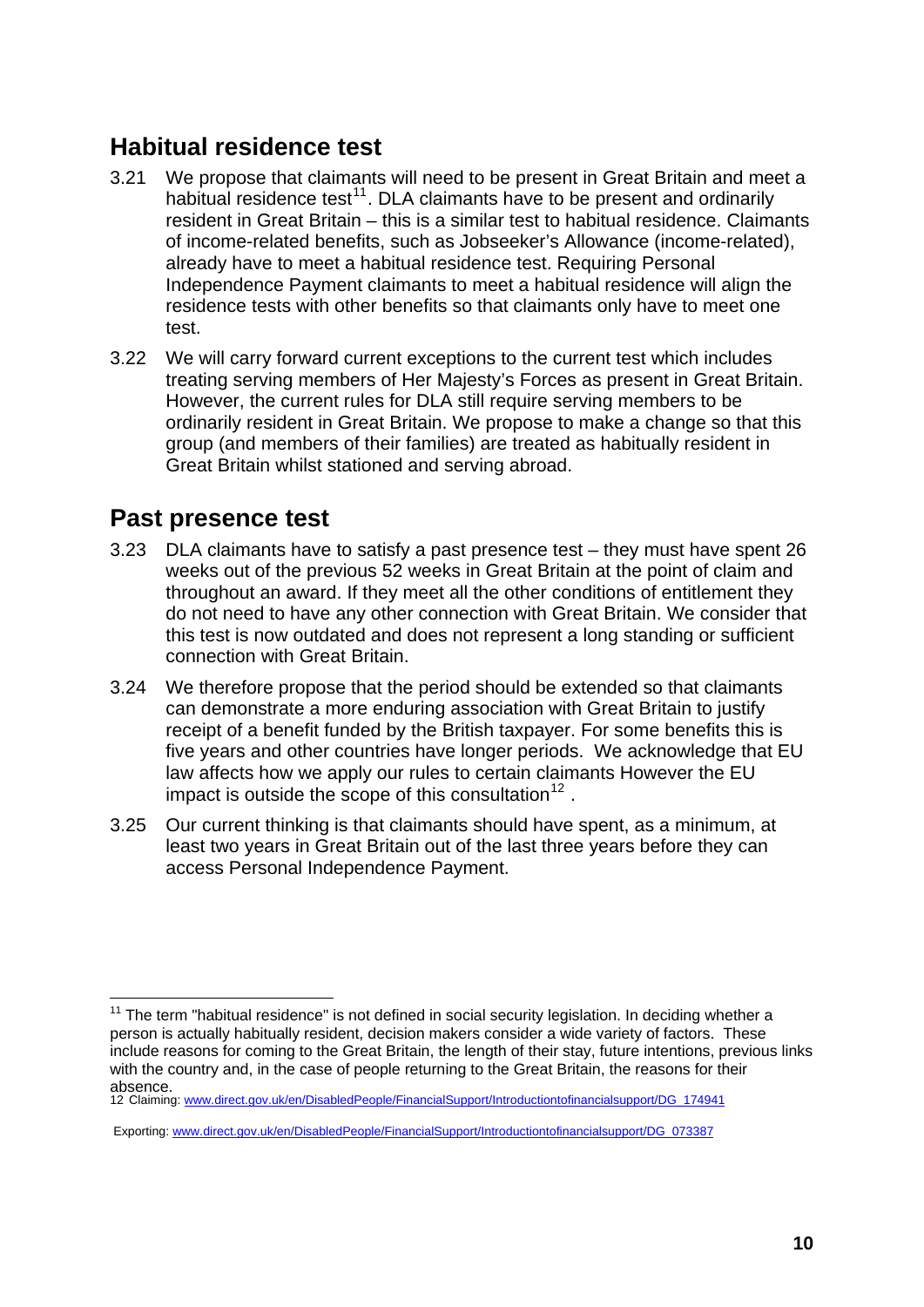### <span id="page-11-0"></span>**Question 4**

Do you agree that it is sensible to move towards a habitual residence test to simplify the claiming process by aligning with other benefits?

### **Question 5**

Do you think a requirement that a claimant must have been present in Great Britain for two years out of the previous three years is reasonable in order to demonstrate a long standing affiliation to Great Britain? Would a longer period be more appropriate?

And if so what do you think that longer period should be and why?

### **Question 6**

Do you think that serving members of Her Majesty's Forces and their families should be treated as habitually resident in Great Britain when serving and stationed abroad?

## **Temporary absences abroad**

- 3.26 Section 77(3) of the Act states that a person must meet prescribed conditions relating to residence and presence in Great Britain. The current absence abroad rules for DLA were introduced in 1992 and were based on the rules for Attendance Allowance (introduced in 1971). Under regulation 2 of the DLA regulations<sup>[13](#page-11-1)</sup> an individual can be absent for up to 26 weeks for any reason before they lose entitlement to benefit. This period can be extended for an unlimited period if the Secretary of State has given prior agreement to medical treatment outside Great Britain.
- 3.27 There have been many social and economic changes since 1971 and it was never envisaged that benefit claimants would generally be allowed to spend lengthy periods abroad. The present provisions date from a time when absences were mainly for treatment in sanatoria in Europe, where for instance long term rest was recommended.
- 3.28 We consider that continuing to pay benefit for up to six months abroad no longer reflects the original policy intention and provides a loophole whereby people who are mainly resident abroad could continue to claim benefits by claiming they are on extended holidays.
- 3.29 We propose that after four weeks abroad Personal Independence Payment should no longer be payable and entitlement should end. Around 75 per cent of working age DLA claimants are also in receipt of incapacity benefits (including Employment and Support Allowance) and these benefits only allow an absence of four weeks abroad. Also, the [14](#page-11-2) per cent of DLA recipients<sup>14</sup> in work are unlikely to be able to take more than a four week holiday abroad. However, where people have gone abroad for specific medical treatment we propose that the period of absence be extended up to a maximum of 26 weeks.

<sup>1</sup> <sup>13</sup> <http://www.dwp.gov.uk/docs/a3-2701.pdf>

<span id="page-11-2"></span><span id="page-11-1"></span><sup>&</sup>lt;sup>14</sup> [http://research.dwp.gov.uk/asd/asd1/adhoc\\_analysis/2011/analysis\\_of\\_disability\\_living\\_allowance\\_](http://research.dwp.gov.uk/asd/asd1/adhoc_analysis/2011/analysis_of_disability_living_allowance_DLA_awards.pdf) [DLA\\_awards.pdf](http://research.dwp.gov.uk/asd/asd1/adhoc_analysis/2011/analysis_of_disability_living_allowance_DLA_awards.pdf)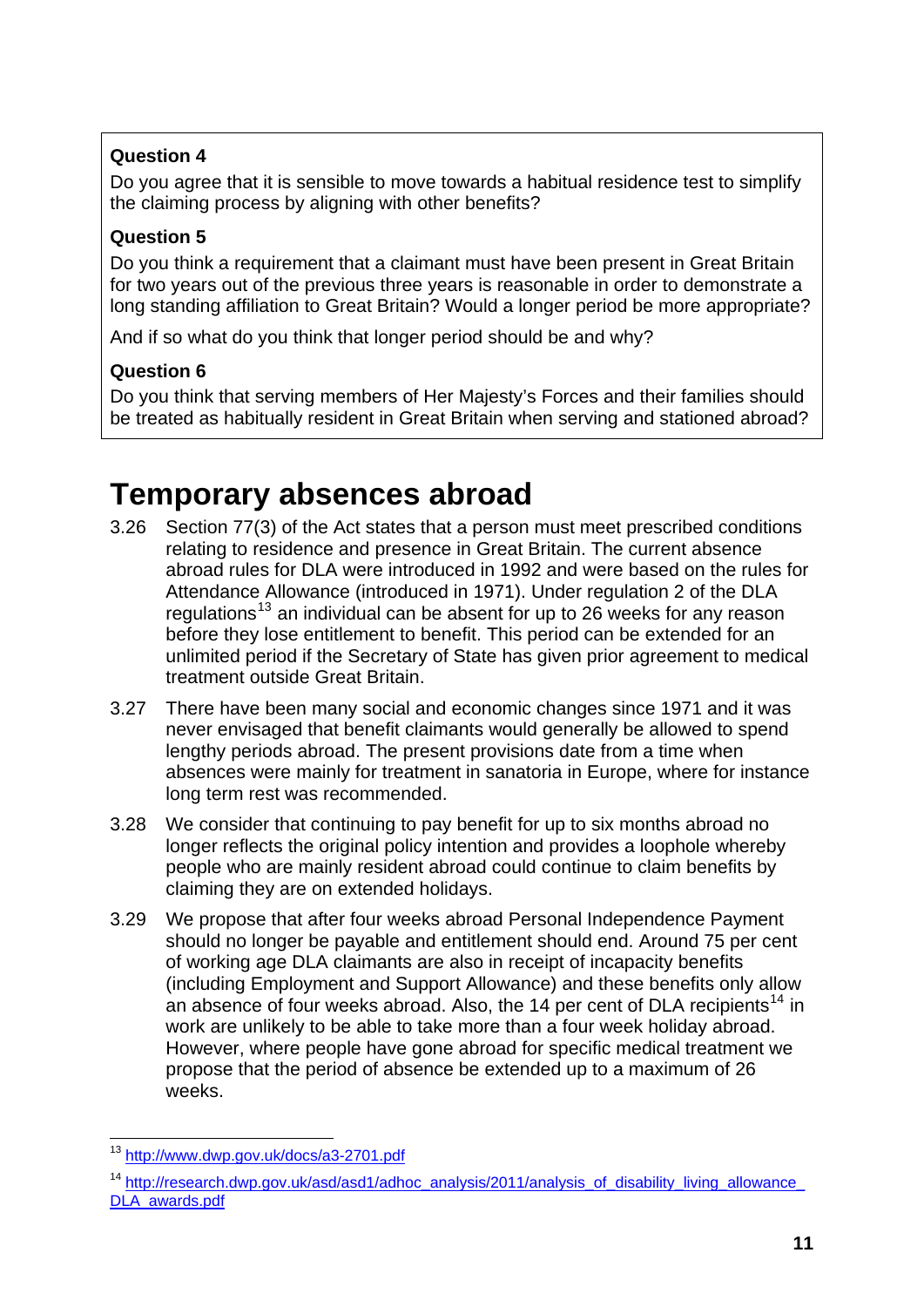3.30 According to the Office for National Statistics International Passenger Survey the average time working age people spend out of Great Britain is 11 days in a year. We therefore think the proposal to limit temporary absence abroad is proportionate and reasonable.

### **Question 7**

Is the period of four weeks temporary absence from Great Britain sufficient? If no why do you think the absence should be longer? And what do you think that longer period should be (and why?)

### **Question 8**

Is six months temporary absence for medical treatment sufficient? If no - please explain why you think this period should be extended. And to what period?

### **Question 9**

1

Are there any other circumstances when you think the temporary absence period should be longer?

### **Enhanced facilities for locomotion**

- 3.31 Under the current DLA provisions people who cannot "benefit from enhanced facilities for locomotion<sup> $\frac{15}{15}$  $\frac{15}{15}$  $\frac{15}{15}$ </sup> are prohibited from entitlement to the mobility component. These provisions have traditionally been used to exclude people in a coma or in a Persistent Vegetative State.
- 3.32 For Personal Independence Payment we looked to take forward these provisions from DLA using the regulations-making power at section 79(7) of the Act. We made clear during the passage of the Welfare Reform Bill<sup>[16](#page-12-1)</sup> that we only intended to use these provisions as they affect people who are in a coma or a Persistent Vegetative State. Having considered this further, however, we expect that most people who would be unable to benefit from enhanced mobility as a result of these conditions would be in a hospital or similar institution where no benefit is payable after the first 28 days. We do not therefore intend to make regulations under this power but will monitor the situation.

<span id="page-12-0"></span> $15$  Section 73(8) Social Security Contributions and Benefits Act 1992.

<span id="page-12-1"></span> $16$  Welfare Reform Bill, Commons Committee, 10 May 2011, Hansard, column 794 to 796 – http://www.publications.parliament.uk/pa/cm201011/cmpublic/welfare/110510/am/110510s01.htm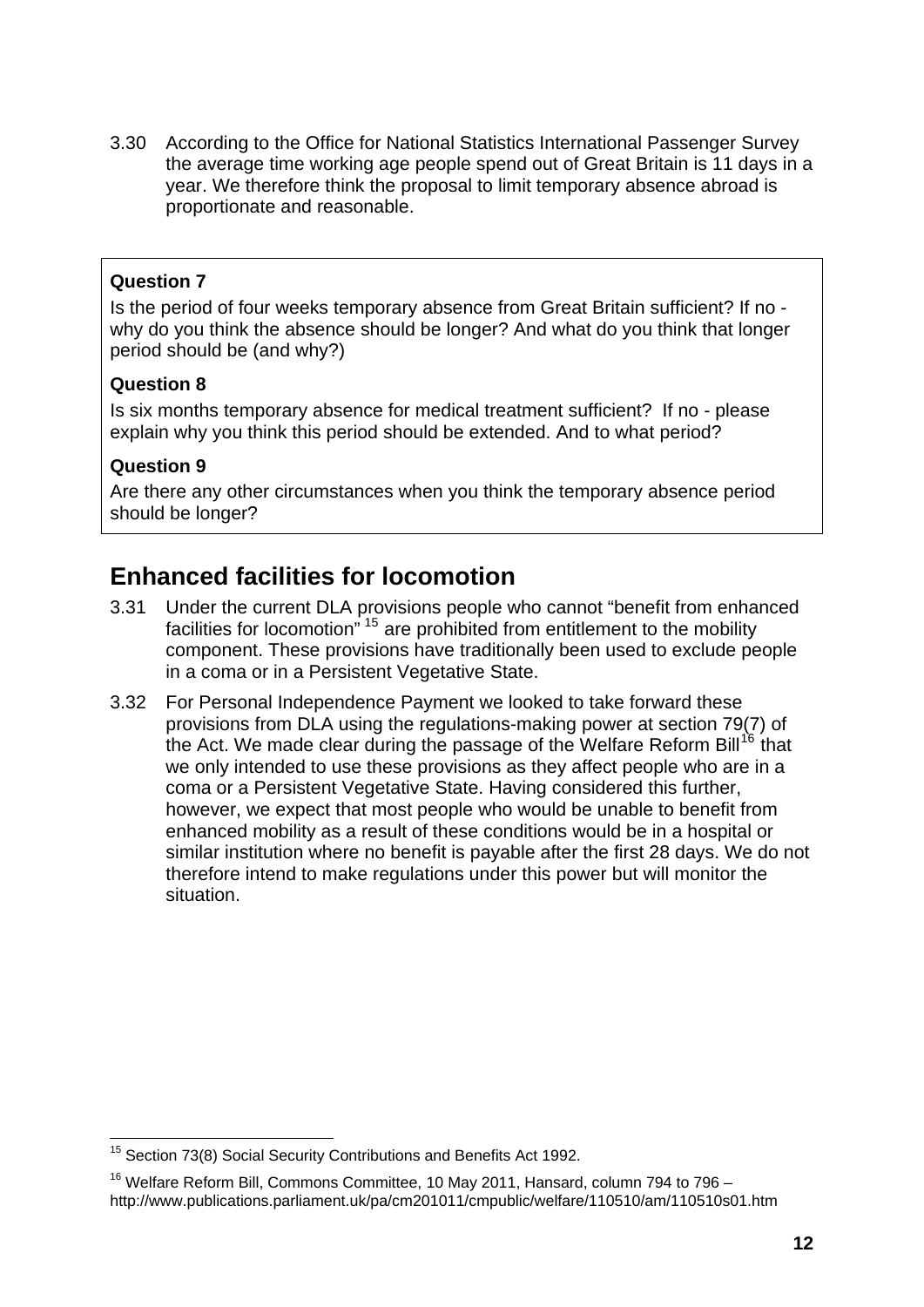## <span id="page-13-0"></span>4. Payability of the benefit

4.1 This chapter sets out how the payment of benefit is envisaged to operate for certain groups of people. This includes proposed provisions relating to payment of benefit for care home residents, hospital in-patients, and those undergoing legal detention. It also sets out the proposed approach relating to entitlement to benefit in respect of those people who reach the upper age limit (age 65 or state pension age, whichever is higher). Personal Independence Payment benefit rates have not been set and have not been included in this consultation document. The rates of Personal Independence Payment will be in regulations and will be announced following the Autumn Statement 2012.

## **Upper age limit – entitlement to Personal Independence Payment**

4.2 Section 83 of the Act provides that Personal Independence Payment will not be available to those over State Pension age or age 65, whichever is the higher (the upper age limit)<sup>[17](#page-13-1)</sup>, other than by exceptions made in regulations. We intend to make regulations that will allow those who are in receipt of Personal Independence Payment when they reach the upper age limit to continue to receive their existing award for as long as they remain entitled.

### **Mobility component**

- 4.3 DLA claimants over the upper age limit cannot establish a new entitlement to either rate of the mobility component or move between rates where they are entitled to one. These rules are in part due to the eligibility criteria focussing on different needs rather than a continuum of need, and in part to align with the rules for Attendance Allowance (AA) which does not have a mobility component.
- 4.4 Unlike DLA, the new assessment criteria for the mobility component of Personal Independence Payment will be based on the severity of the impact on an individual's ability to plan or follow a journey or to move around and will allow for someone to receive the standard or enhanced rate by reference to either or both of these activities. We are therefore proposing that where an individual's needs reduce, they will be allowed to move down from the enhanced to the standard rate of the mobility component where their condition or disability is substantially the same. Where an individual's entitlement has been reduced they can only move back up to the enhanced rate if their mobility difficulties are due to the condition or conditions that gave rise to the previous entitlement and the change occurs within one year. Like DLA, where someone does not have an entitlement to the mobility component of Personal

<span id="page-13-1"></span><sup>1</sup>  $17$  These provisions are to allow for the upper age limit to rise in line with State Pension age once that has been aligned between men and women and begins rising. Changes to state retirement pension brought forward under the Pensions Act 2011 mean that State Pension age will start rising from age 65 to 66 in 2018. Further rises will occur at later dates.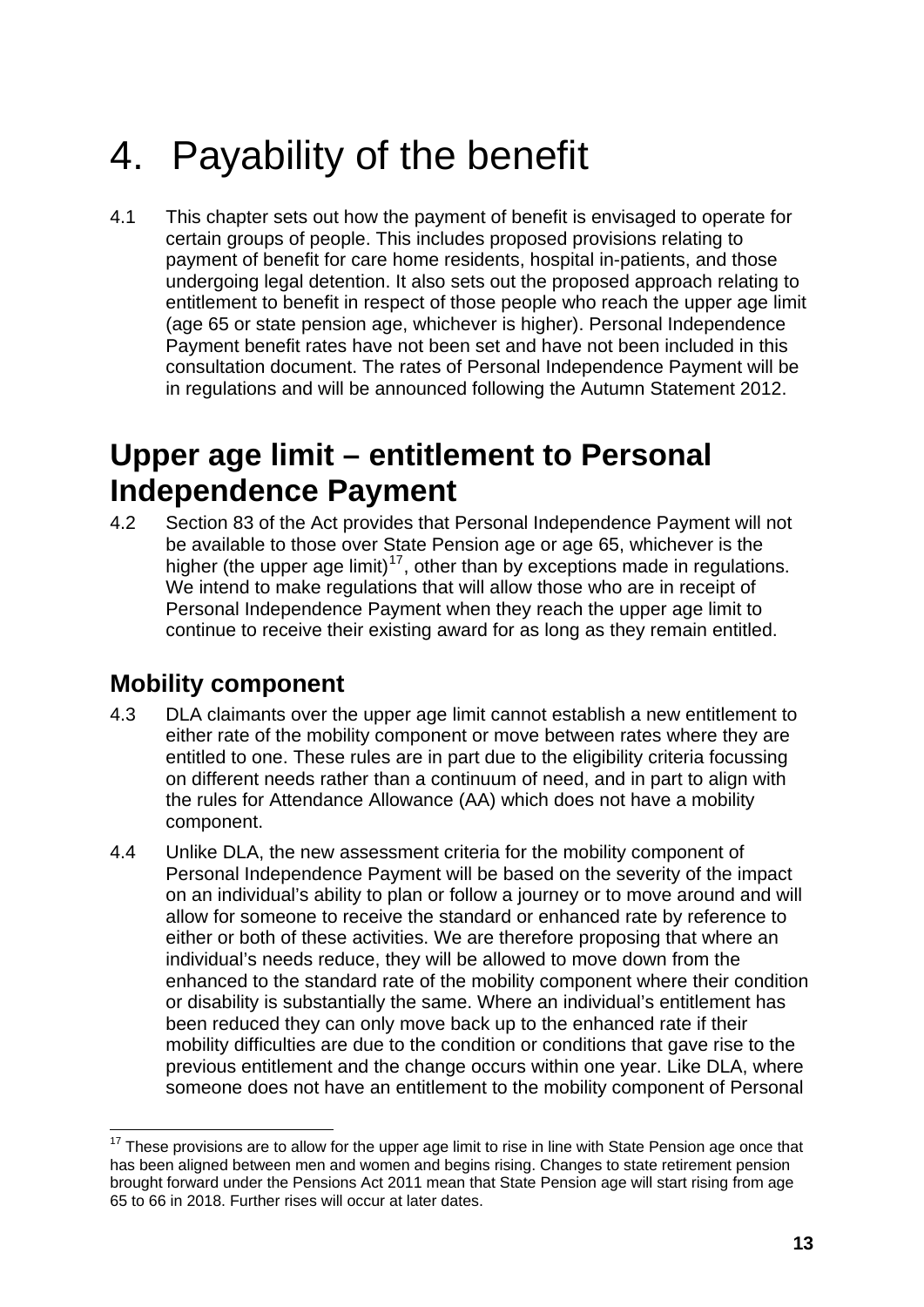<span id="page-14-0"></span>Independence Payment, they will not be able to establish an entitlement once they are past the upper age limit. As for DLA, individuals will also not be able to increase an existing standard rate award to the enhanced rate.

## **Care Component and Daily Living Component**

- 4.5 Currently people can establish new entitlements to the middle or highest rate care component of DLA so long as they have an entitlement to the lowest rate care component or to either rate of the mobility component. This aligns the rules and levels of payment with those applying in AA. No new entitlement can be established for the lowest rate care component and individuals cannot move from the middle or highest rate to the lowest rate. This is because there is no equivalent to the DLA lowest rate care component in AA.
- 4.6 For Personal Independence Payment, with its simpler daily living component structure, we propose that people should be able to move freely between the rates and will be able to establish a new entitlement to the component after the upper age limit, so long as they have an entitlement to the mobility component.
- 4.7 As now, those people who are over the upper age limit and are not in receipt of Personal Independence Payment and develop care or supervision needs will be able to claim AA.

### **Question 10**

Our approach to people over the upper age limit is designed to strike the right balance between claimants' needs and our intention to make Personal Independence Payment affordable and sustainable in the future. Do you agree our approach achieves those aims? If you disagree, please tell us what approach would achieve the right balance.

## **Hospital and care home residents**

- 4.8 Sections 85 and 86 of the Act provide powers to make regulations concerning the payment of Personal Independence Payment in care homes and hospitals. Section 85 sets out that residents of care homes will not be paid the daily living component if any of the 'qualifying services' (defined in subsection (4)) they receive are met from public or local funds by virtue of a specified enactment. Regulations will specify these enactments.
- 4.9 Section 86 sets out that neither the daily living component nor the mobility component will not be payable to persons undergoing medical or other treatment as an in-patient at a hospital or similar institution when any of the costs of the treatment, accommodation or any related treatment are met from public funds. Regulations will determine whether these costs are met from public funds.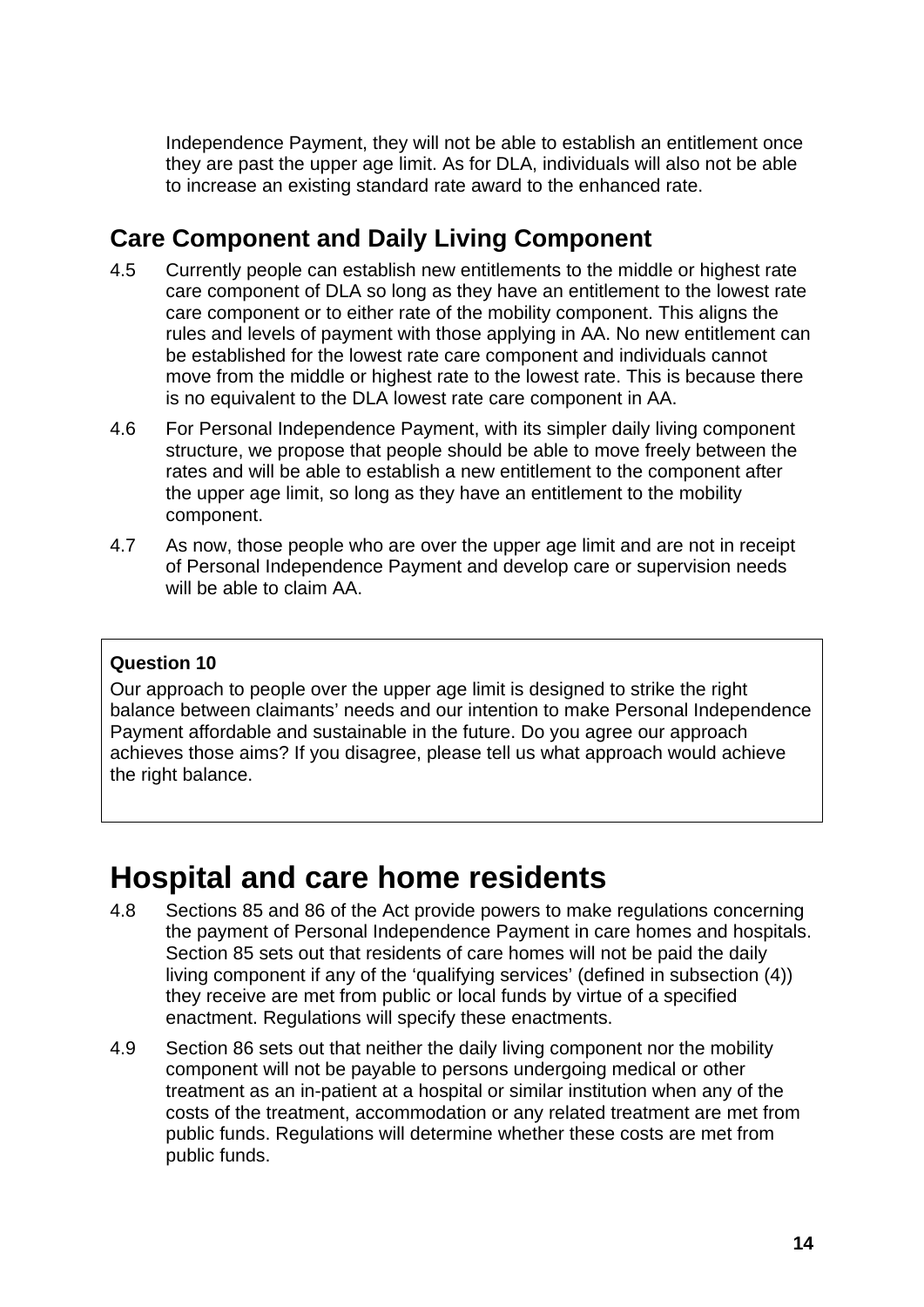- 4.10 We propose that Personal Independence Payment follows the approach taken by DLA and AA in relation to residency in care homes and in-patient care in hospitals.
- 4.11 Under these rules, payment of AA or the DLA care component stops after 28 days for residents of care homes but any mobility component continues to be paid to eligible residents.
- 4.12 Payment of AA and both the care and mobility components of DLA stop after 28 days for in-patients of a hospital or similar institution. The primary intention of these provisions is to prevent the duplication of funding that would otherwise arise if these disability-related benefits were paid at the same time as those costs were being met from public or local funds.
- 4.13 Payment is made for the first 28 days to pay for any continuing costs and to avoid a break in the claim during short periods of hospitalisation or respite care.
- 4.14 Those affected by these rules remain entitled to the benefit and payment resumes when they leave the care home or hospital and continue to satisfy eligibility conditions.

### **Existing transitional protection arrangements**

4.15 Although the payability principles for hospital in-patients in DLA are broadly being carried over into Personal Independence Payment, we do not propose to retain any transitional protection arrangements which apply to DLA. DLA regulation 12B provides that when the current rules applying to mobility component in hospital were enacted in 1996, people who had been in hospital for at least a year, and since then have not spent longer than 28 continuous days out of hospital, can continue to receive the lower rate of mobility component whilst in hospital. Although Personal Independence payment is a successor to DLA, it is a new benefit and everyone will be subject to reassessment, in addition the remaining people benefiting from this provision have had a significant period to adjust to the new rules. We do not therefore think it is appropriate to carry over this transitional protection to the new benefit.

### **Extension of benefit payment to Motability customers**

4.16 Similarly, the extension which applies to DLA Motability leaseholders will not be carried over into Personal Independence Payment. This is because we intend to withdraw this extension in DLA and it is reasonable that the same approach is taken in Personal Independence Payment. This is discussed in more detail in the section "Changes to certain DLA & AA rules" below.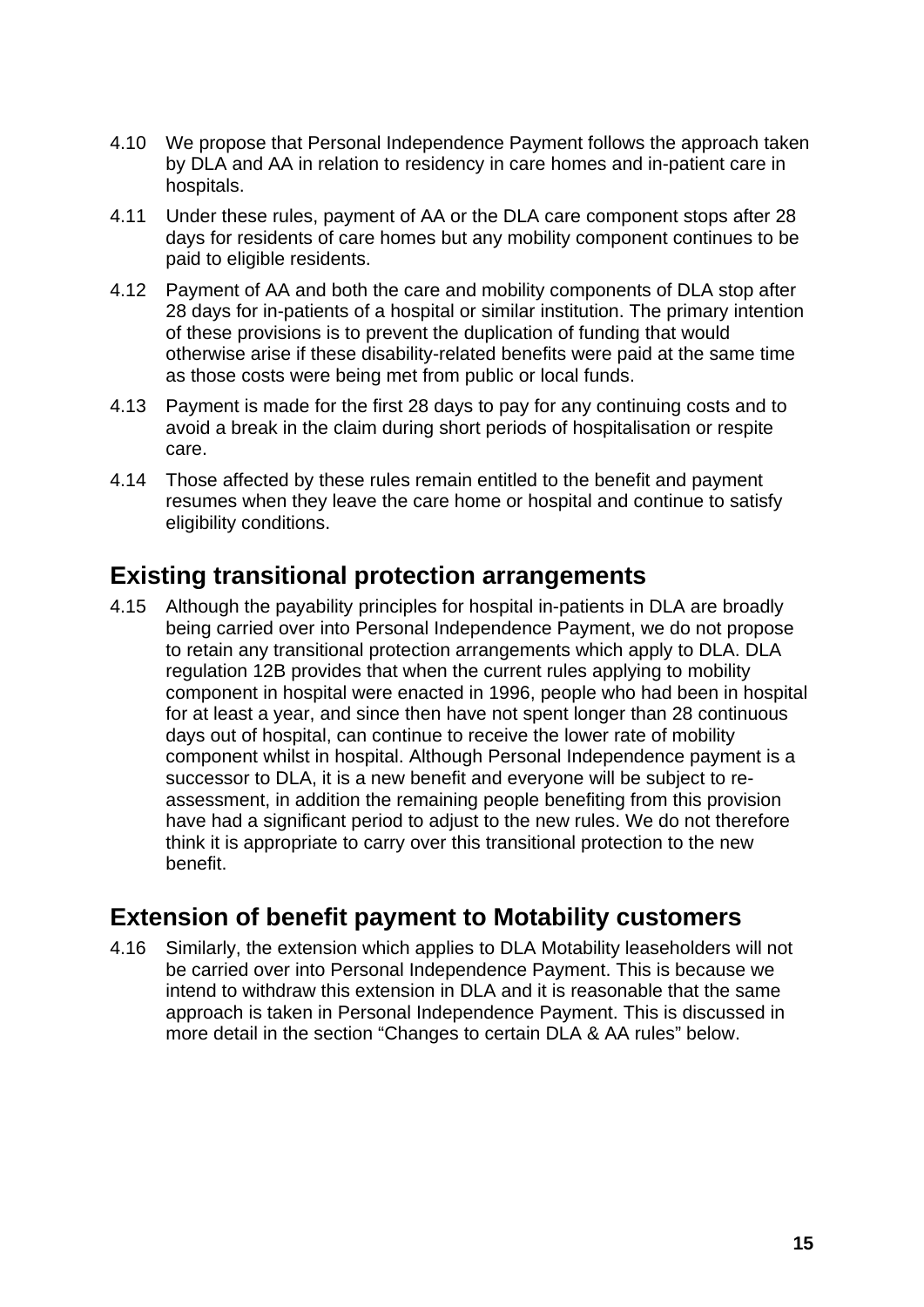### <span id="page-16-0"></span>**Question 11**

Do you have any views on our proposal to take forward into Personal Independence Payment the approach taken by DLA and AA in relation to residency in care homes and in-patient care in hospitals?

## **Changes to certain Disability Living Allowance and Attendance Allowance rules**

### **Ending the extension of payment of the Disability Living Allowance higher rate mobility component to in-patients who have a Motability vehicle.**

- 4.17 Generally, when a person is an in-patient of a hospital or similar institution, payment of their DLA care and mobility components stop after 28 days (84 days for children under 16). However, if the in-patient is leasing a vehicle through the Motability Scheme, existing provisions allow for the continued payment of the higher rate mobility component for the duration of the Motability lease contract which could be up to three years.
- 4.18 This provision was introduced in 1996 when the payment of the mobility component to long term hospital in-patients was removed. It was introduced under powers contained in s113(2) of the Social Security Contributions and Benefits Act 1992. It afforded a reasonable easement to those people who were committed to a Motability contract when the new rules came in. Any lease held by somebody entering hospital in 1996 will have long expired but new customers can still benefit from this provision. The Government announced in the 2010 Spending Review that it intends to address this anomaly by removing this provision in DLA regulations in 2012. It has now been decided that this change should roll out from 2013 alongside the implementation of Personal Independence Payment. This will ensure that all hospital in-patients are treated in the same way, whether they are a Motability customer or not. We have worked closely with Motability on this matter.

### **Addressing an anomaly in Disability Living Allowance and Attendance Allowance regulations highlighted by a recent Court of Appeal Judgement**

- 4.19 The rules concerning payment of DLA and AA for in-patients of hospitals or similar institutions and residents of care homes aim to strike a balance between continuing to provide support while avoiding duplication of public funding. This is why, generally, payment of AA and both components of DLA stops after 28 days (84 days in the case of children under the age of 16) to inpatients of hospitals or similar institutions.
- 4.20 For residents of care homes payment of AA and the DLA care components stop after 28 days. Payment of the mobility component of DLA continues for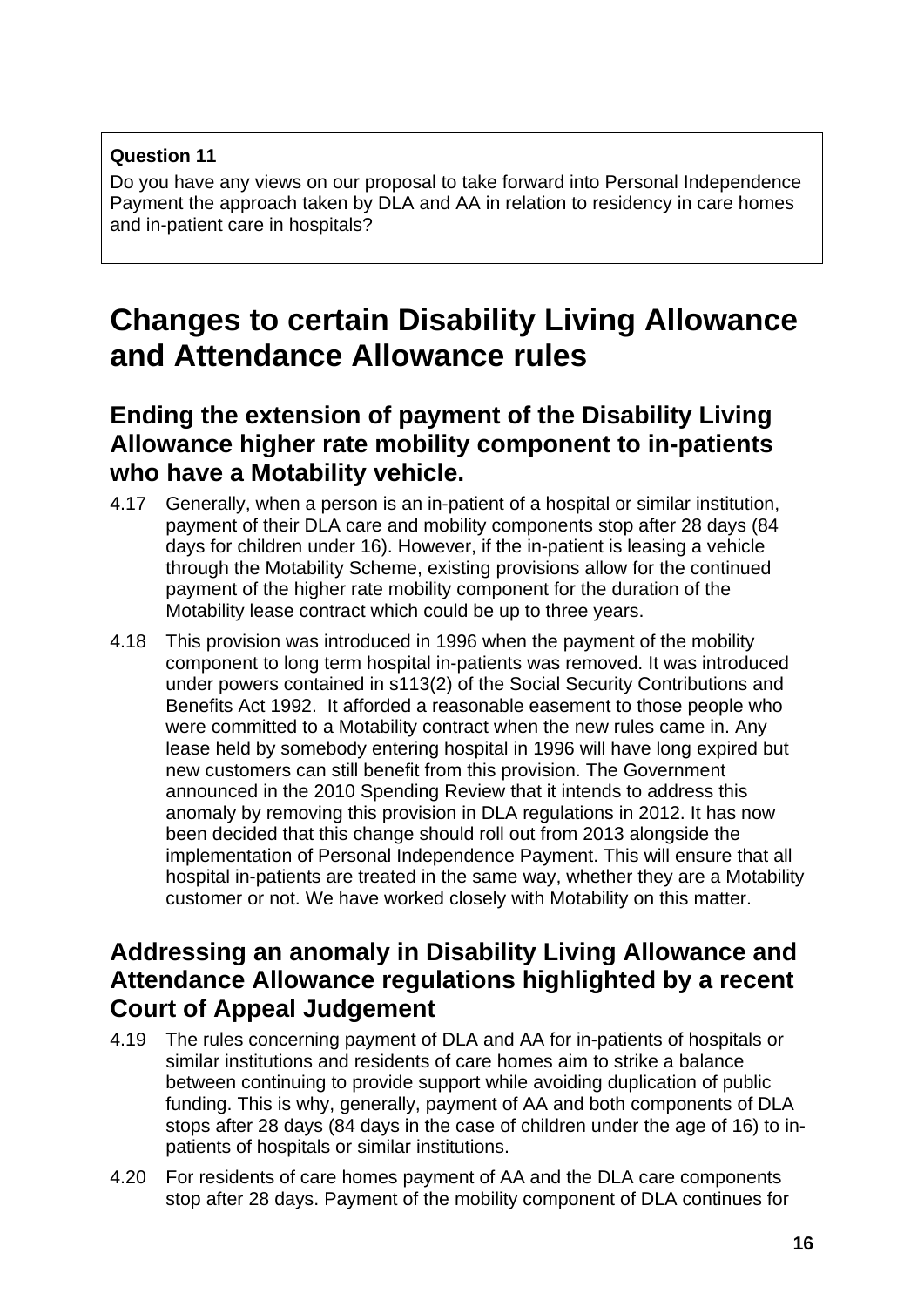<span id="page-17-0"></span>eligible residents. Prior to a Court of Appeal judgement in December 2011, payment of the mobility component stopped if a resident of a care home was being funded by the NHS through Continuing Healthcare as they were treated as being an in-patient of a hospital or similar institution and subject to those rules.

- 4.21 The Court of Appeal judgement determined that care home residents funded by the NHS should only be treated as being an in-patient of a hospital or similar institution if the care home employed doctors, qualified nurses or other health care professionals and the resident received medical or other treatment by or under the direct supervision of a qualified doctor, nurse or nurses at the care home. If these criteria do not apply, the resident will be subject to the care home rules and will be eligible to receive payment of the mobility component.
- 4.22 As they are currently worded, DLA Regulation 9(6)(f) and AA Regulation 7(3)(f) now mean that a care home resident whose accommodation costs are being funded under the NHS Acts can also be paid any DLA care components or AA they may be entitled to. However, this will result in duplication of funding since the individual's disability-related care needs are already being met by the NHS. This is also why care home residents who are funded by the local authority are not eligible to receive payments of DLA care component or Attendance Allowance because their care needs are being met by the local authority. Therefore, to avoid the taxpayer paying twice for the same need, and in order to restore the policy intention of preventing duplication of payment, we propose removing paragraph 9(6)(f) from the DLA Regulations and paragraph 7(3)(f) from the AA Regulations, in line with the powers contained in s67(2) and s72(8) of the Social Security Contribution and Benefits Act 1992.
- 4.23 We are also considering whether we need to retain Regulation 13 and Schedule 2 of the Social Security (Disability Living Allowance) Regulations 1991 and whether these provisions need to be replicated in Personal Independence Payment. This relates to the historical Invalid Vehicle Scheme that was closed to new customers in 1976.

## **Prisoners**

- 4.24 Recipients of DLA are disqualified from receiving benefit, and payment is terminated, where they have been sentenced to:
	- a term of imprisonment under a criminal penalty; or
	- detention in a young offenders institution; or
	- an order for detention in a young offenders institution; or
	- detention in Great Britain as a result of any order made under the Colonial Prisoners Removal Act 1884.
- 4.25 For the period leading up to trial a person held on remand has their payment of DLA suspended. However, a lump sum payment of DLA is paid for the arrears accrued where a suspension has been lifted, for example because they have been found "unfit to plead", "not guilty" or found "guilty" but not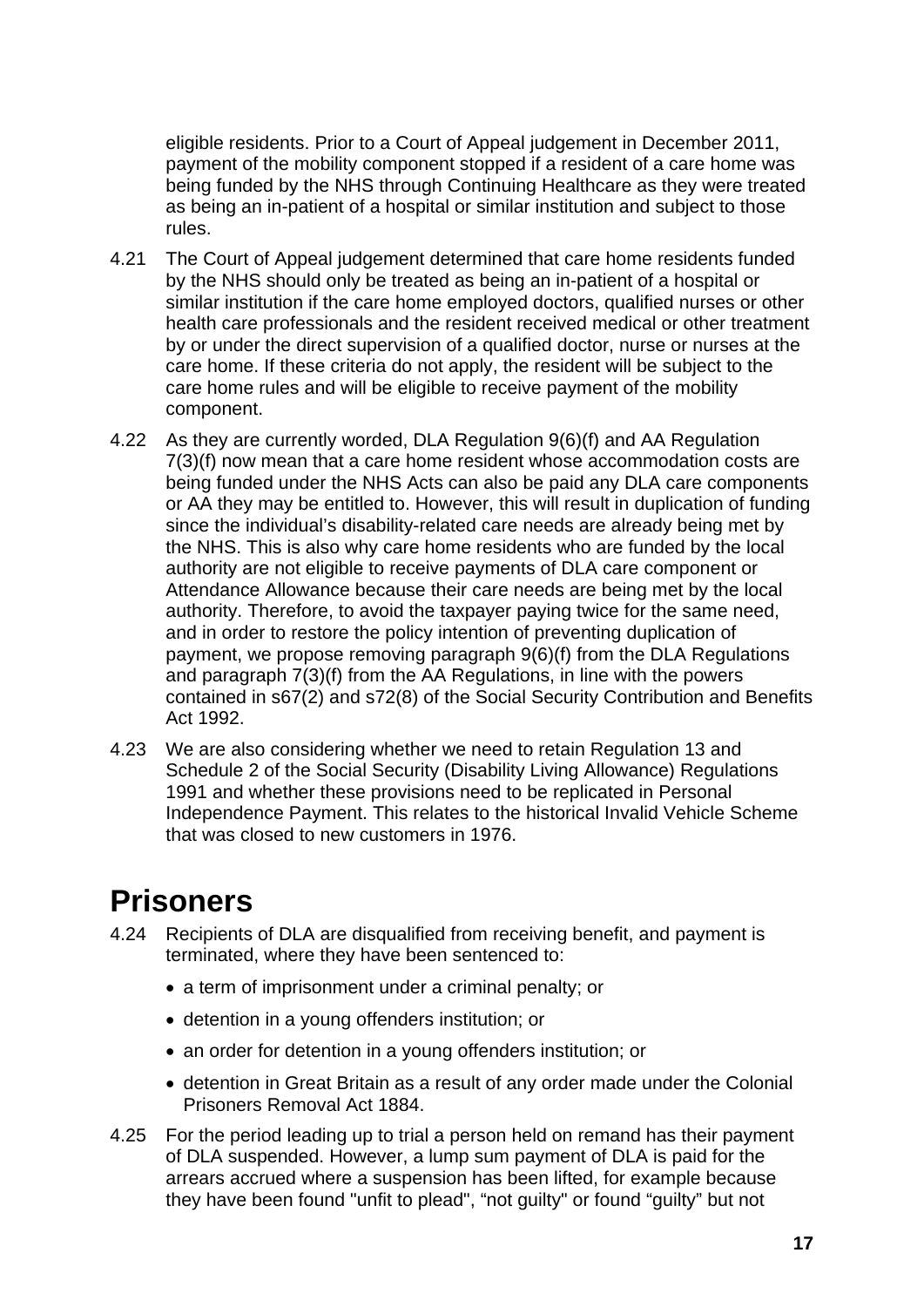received a penalty involving a term of imprisonment. Someone released on bail pending trial will only have outstanding arrears paid at the conclusion of their trial.

- 4.26 The prison environment, whether at an open or secure prison, caters for all the disability-related needs of disabled prisoners (whether on remand or as a result of a sentence of imprisonment). As such there is a principled case that, to avoid duplication of provision, payment of benefit should stop when someone is placed in legal custody.
- 4.27 We also know that under current arrangements, notifications of imprisonment or legal detention are taking a long time to reach the Department, resulting in overpayments which have to be repaid once someone is released from custody. Such a situation can disadvantage people who have been sentenced to a term of imprisonment and on release have to begin repaying the overpaid benefit.
- 4.28 Section 87 of the Act sets out that, unless Regulations otherwise provide, Personal Independence Payment will not be payable for any period a claimant is undergoing imprisonment or detention in legal custody. We are proposing that when an individual enters prison or legal custody, payment of Personal Independence Payment stops after 28 days. It is also the intention that this measure should apply to imprisonment or legal custody in relation to both criminal and civil offences. Any two terms of imprisonment of less than 28 days will link together if they are less than a year apart (as could happen when someone is arrested, detained on remand, bailed and subsequently jailed). Any period of imprisonment will also link with periods spent within a care home or hospital and vice versa and include provision that a transfer between one institution and another will not result in the 28 day period starting again or payment recommencing.
- 4.29 These new rules are intended to ensure that expenditure on Personal Independence Payment is not duplicated with other state-provided provision and further supports the aim that expenditure will be sustainable in the long term and focused on those most in need of additional support. Allowing for a short period of continued payment of Personal Independence Payment for all people who are imprisoned or detained in legal custody will enable recipients to cover short-term ongoing costs (for example an outstanding bill) and reduce the number of ex-prisoners leaving prison with an overpayment of benefit.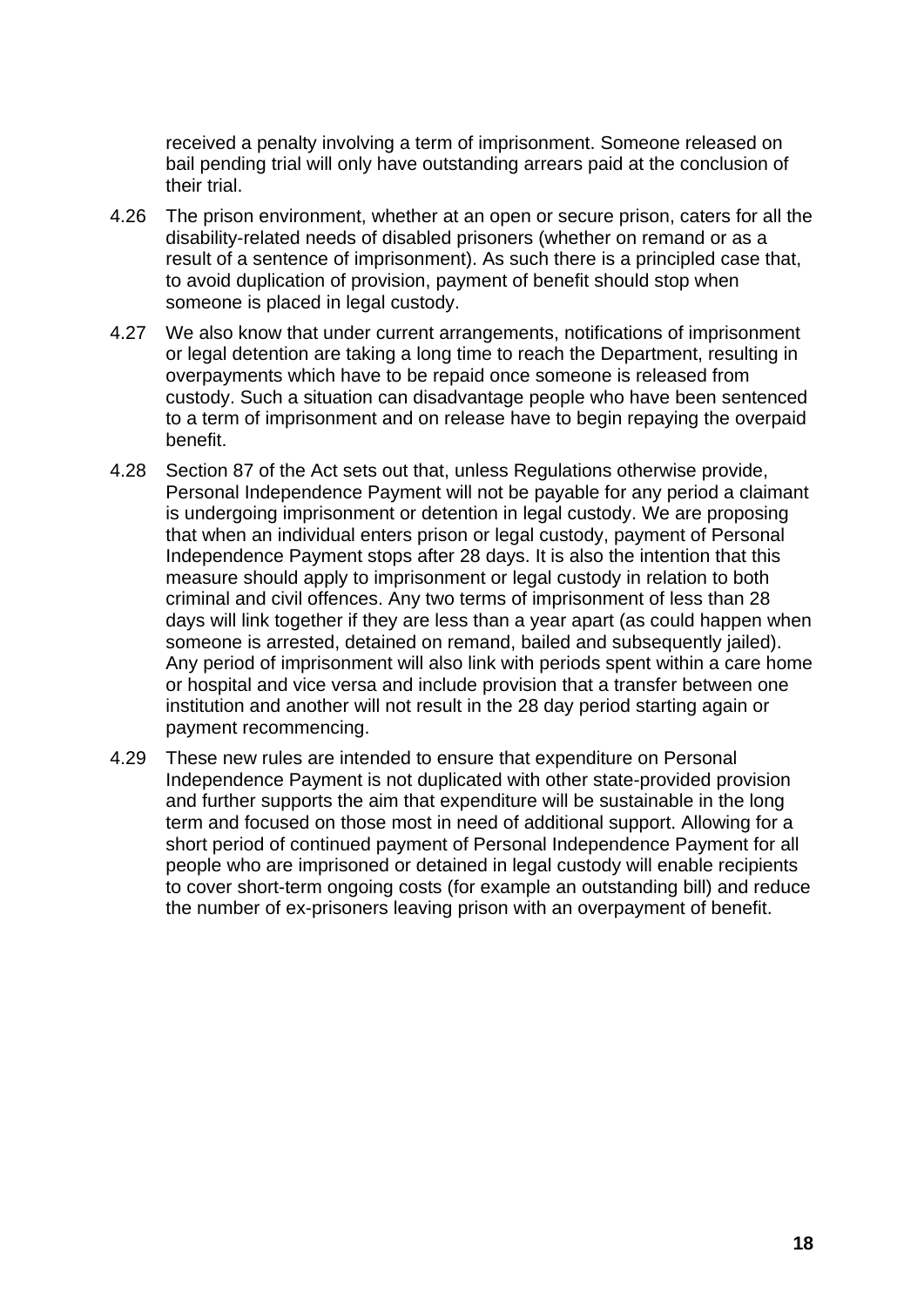### **Example**

Following his arrest for handling stolen goods on 1 August 2013, Peter is ordered by a Magistrate to be detained in legal custody pending trial. His wife reports that he is in prison three weeks later and benefit is suspended with effect from the date Peter was first detained. Peter's trial takes place in March 2014 and he is found **guilty** and sentenced to a term of imprisonment. Currently he would receive no payment of benefit from 1 August 2013 and would only become entitled to be paid benefit again when he is released having served his sentence. On his release he would also owe the Department three weeks of benefit payments which he would have to pay back from his benefit. **Under our proposals** he will be paid 28 days benefit from 1 August 2013 and benefit will be terminated with effect from 29 August 2013. Because Peter's wife reported that he had been detained within this period he leaves prison owing no money and payment of his benefit is reinstated.

### **Question 12**

Have we correctly identified that there would be duplication of funding if we continued to pay Personal Independence Payment while someone is in prison or legal detention?

### **Question 13**

Do you agree that Personal Independence Payment should carry on in payment for 28 days to allow disabled individuals to settle outstanding disability related costs? If not, why not? What alternative period do you think we should consider?

### **Question 14**

Do you agree that two periods of imprisonment should link if there has been a gap of less than one year? If you disagree that periods of imprisonment should link please tell us why. If you agree that they should link but think it should cover a different period please suggest an alternative period.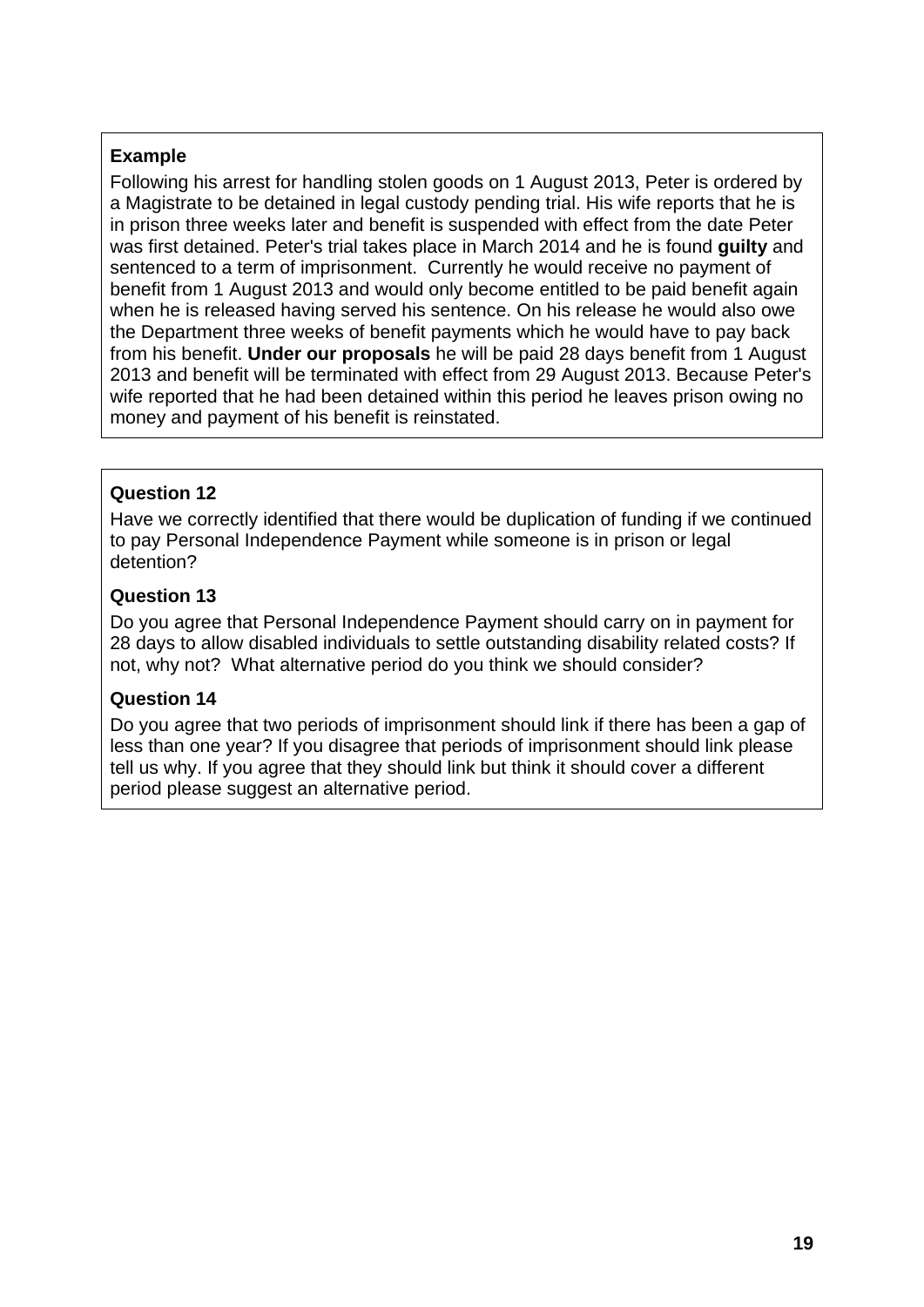## <span id="page-20-0"></span>5. Reassessing existing Disability Living Allowance claims

- 5.1 Every Disability Living Allowance (DLA) claimant aged 16 to 64 on 8 April 2013 will be eligible to claim Personal Independence Payment and will be assessed for entitlement to Personal Independence Payment where they do so. This is called the reassessment strategy. We set out our high level strategy for reassessment in a briefing document published on 14 March<sup>[18](#page-20-1)</sup>. In that note we made clear that reassessment activities will not start until October 2013, six months after Personal Independence Payment has been introduced for new claims only in order to ensure that our processes are working effectively.
- 5.2 This chapter sets out further details on our proposals including how we will inform people of the changes and what they need to do in order to claim Personal Independence Payment. It also sets out how and when we envisage payment of the benefit will commence. The Transitional regulations will be provided for under the powers in Schedule 10 to the Act.

## **Who will be reassessed**

- 5.3 All existing claimants to DLA who are aged between 16 and 64 when Personal Independence Payment is introduced (8 April 2013) will be invited to claim Personal Independence Payment and will be assessed for the new benefit if they choose to claim it. This will apply to those on both fixed and indefinite awards. Anyone who is aged 65 or over on that date will not be reassessed for Personal Independence Payment and will remain on DLA as long as they continue to satisfy the entitlement conditions. We estimate that around two million people will be invited to claim Personal Independence Payment.
- 5.4 In developing and designing Personal Independence Payment, the Department has taken account of the Military Covenant agreement that recognises the unique and important role played by the UK Armed Forces and ensures that they continue to receive fair treatment, are valued and respected as individuals. We are working with the Ministry of Defence to explore how we ensure that those injured as a result of service are able to access the right support and are able to live full, active and independent lives. As part of this, we will consider how veterans who are injured during active service should be assessed.
- 5.5 There are two broad categories of existing DLA claimants who will go through the reassessment process:
	- **Natural reassessment** where an existing DLA claimant enters the reassessment process due to reporting a change in their care or mobility needs which might affect their award (know as supersession cases) or where a fixed-term award comes to an end (known as renewal cases); and

<span id="page-20-1"></span><sup>1</sup> <sup>18</sup> <http://www.dwp.gov.uk/docs/pip-briefing-high-level-reassessment.pdf>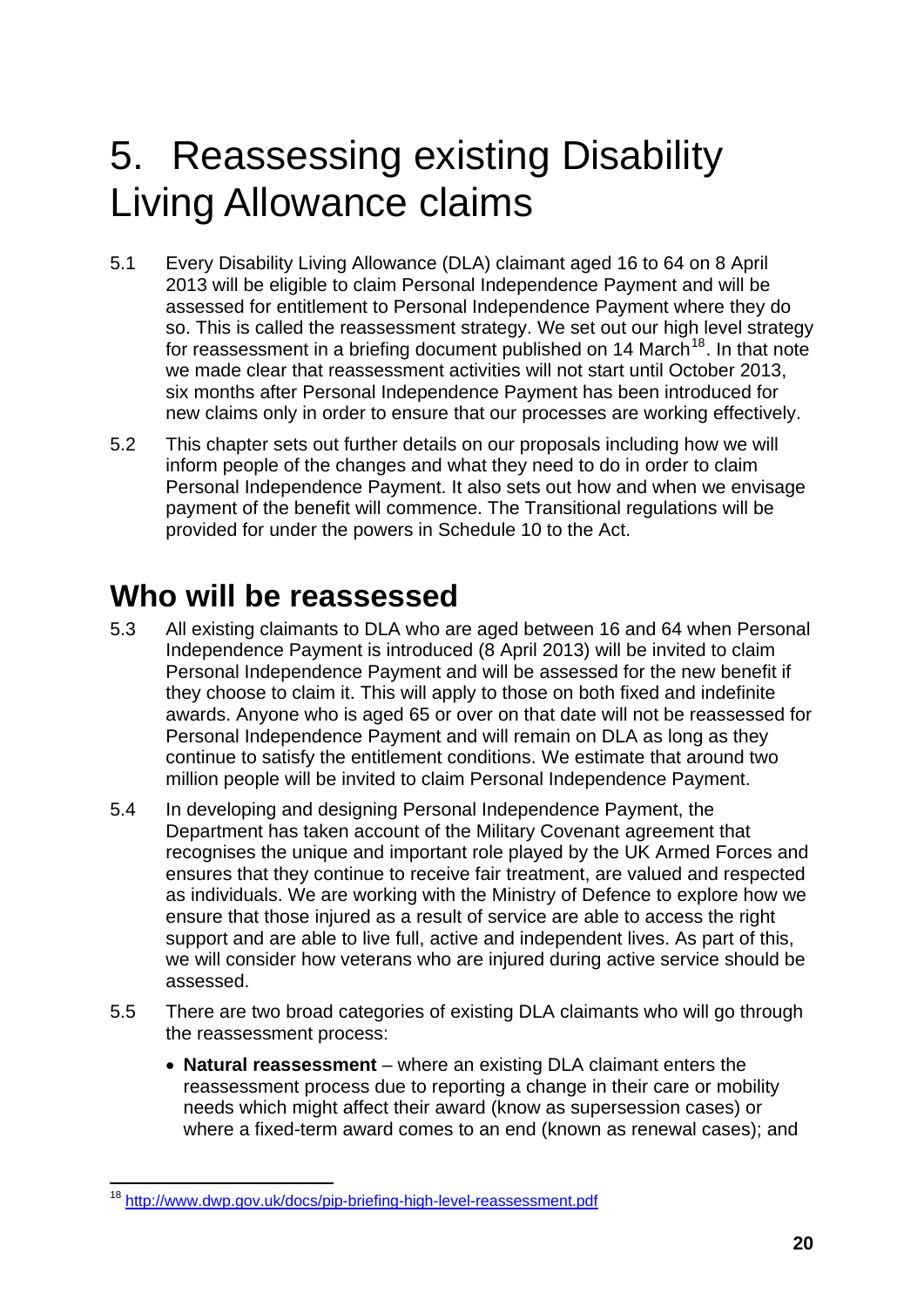<span id="page-21-0"></span>• **Managed reassessment** – where the Department initiates the reassessment process. We intend to select people randomly<sup>[19](#page-21-1)</sup> other than where they fall in to specific groups where a different timetable for reassessment may be required. An example of where we may want to take someone out of the random approach, or randomly select but to a managed timetable, would be those people turning 65 during the reassessment period – particularly for the period from April 2013 to February 2014.

## **Timetable for reassessment**

- 5.6 From October 2013 any recipient of DLA reporting a change in their care or mobility needs will be invited to claim Personal Independence Payment. We will also begin inviting claims to Personal Independence Payment from people whose existing fixed-term award expires from March 2014 onwards.
- 5.7 Between October and December 2013 we will run a Pathfinder exercise of around 30,000 DLA claimants subject to the managed reassessment process. Any further lessons we learn during this exercise will be incorporated before we start the full reassessment exercise from January 2014.
- 5.8 The exercise to contact and invite a claim to Personal Independence Payment for all recipients of DLA will conclude by March 2016, although we would expect that not all reassessments will have been completed until later that year.

## **Information requirements: what people need to provide and when**

- 5.9 Before Personal Independence Payment is introduced we will ensure that all current DLA claimants are provided with information on what will happen to their existing claim and when they may expect to be invited to claim Personal Independence Payment.
- 5.10 All claimants who have been selected for reassessment under either natural or managed reassessment will be told that their DLA will be ending and that they can instead make a claim to Personal Independence Payment. Claimants will have four weeks from the date that they are notified of their requirement to claim in which to do so. We are currently considering what the claim will need to ask for, how the claim can be made and how we can support claimants through this process. As for other process and design features, we are involving the Implementation Development Group and other stakeholders in this development. We will provide further details in due course.
- 5.11 Where a claim to Personal Independence Payment is not made within the time limit we will initially suspend payment of DLA and let the claimant know what we have done and that they can have the suspension lifted if they make their claim within a further four week period. If no contact is made by the claimant

<span id="page-21-1"></span><sup>1</sup>  $19$  Existing DLA awards will be selected randomly by computer. Random selection will require that set numbers of awards are selected per week based on even geographical coverage.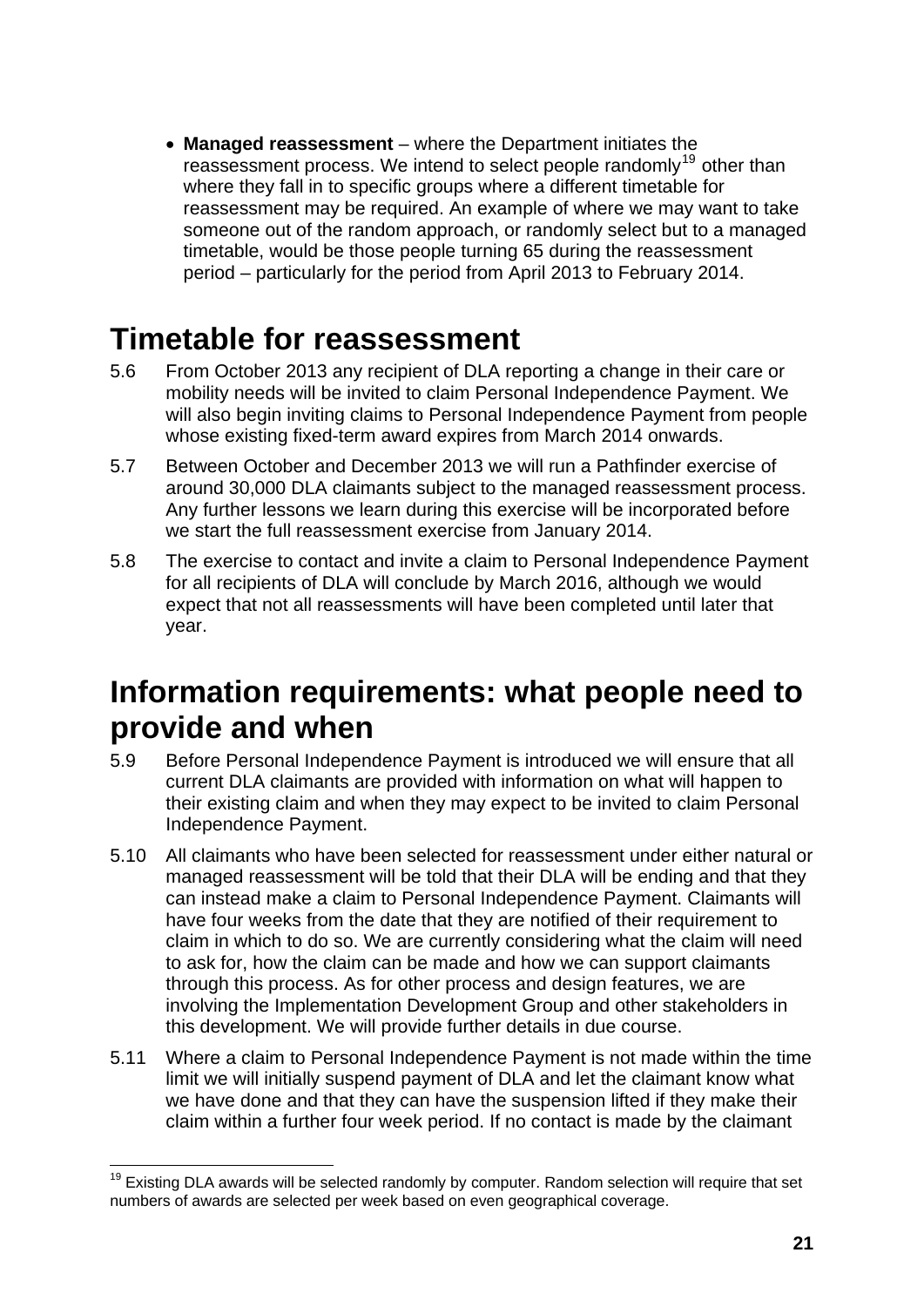during this period then the claim to DLA will be terminated. There will be limited appeal rights against the decision to terminate DLA, for example where there have been procedural irregularities, and safeguards will ensure that people who genuinely were not able to claim Personal Independence Payment within the time limits will be able to re-engage with the claiming process without penalty. Those safeguards will be based on our draft regulations<sup>[20](#page-22-0)</sup> which allow for people to ask us to consider good reason for not being able to comply with a requirement, especially if it was as a result of their disability or state of health at the time.

- 5.12 The initial claim process for Personal Independence Payment under reassessment will be similar to the process for new claimants. Once a claimant has submitted their claim we will send them a questionnaire on which they will be able to provide additional details in support of their claim. The questionnaire will ask claimants to describe in their own words how their disability or impairment affects them and for the names of any health care professionals, or other people, who may be able to provide supporting evidence. Claimants will also be encouraged to submit any supporting documents they may have but will not be required to obtain them if they do not already have them. Return of the questionnaire will be an obligatory part of the claiming process: failure to return the form may result in the claim to Personal Independence Payment being rejected unless there are good reasons why it could not have been completed. We will ensure that there are processes in place to send reminders and to support those we have identified as needing additional support in the claiming process.
- 5.13 Once we receive the questionnaire, an independent assessor will determine whether additional evidence is required from anyone else. It will be the assessor's responsibility to gather that evidence from either the people or organisations the claimant has identified as being able to provide the most relevant information or any other source. Once the assessor has gathered all the evidence they will decide whether or not a face-to-face consultation is required. We expect the majority of all claims will require a face-to-face consultation in the first instance. Where the questionnaire has not been received, we will ensure that anyone identified as requiring additional support will automatically be given a face-to-face consultation so that they are given the opportunity to explain in their own words how their disability affects them.
- 5.14 All claimants who are called to a face-to-face consultation will be given advance notice of when their consultation is due. Claimants that fail to attend a consultation without good reason $^{21}$  $^{21}$  $^{21}$  will not be awarded Personal Independence Payment.
- 5.15 Claimants who are called for a face-to-face consultation will be able to bring a friend, relative, carer or any other person who can support them at the consultation.
- 5.16 The draft Regulations relating to the provision of information in the questionnaire and to the face-to-face consultation as they apply to new claims,

1

<span id="page-22-0"></span><sup>&</sup>lt;sup>20</sup> [www.dwp.gov.uk/docs/pip-second-draft-assessment-regulations.pdf](http://www.dwp.gov.uk/docs/pip-second-draft-assessment-regulations.pdf)

<span id="page-22-1"></span> $21$  See draft Regulation 8 for what we will take to be grounds for us to consider what constitutes a good reason - <http://www.dwp.gov.uk/docs/pip-second-draft-assessment-regulations.pdf>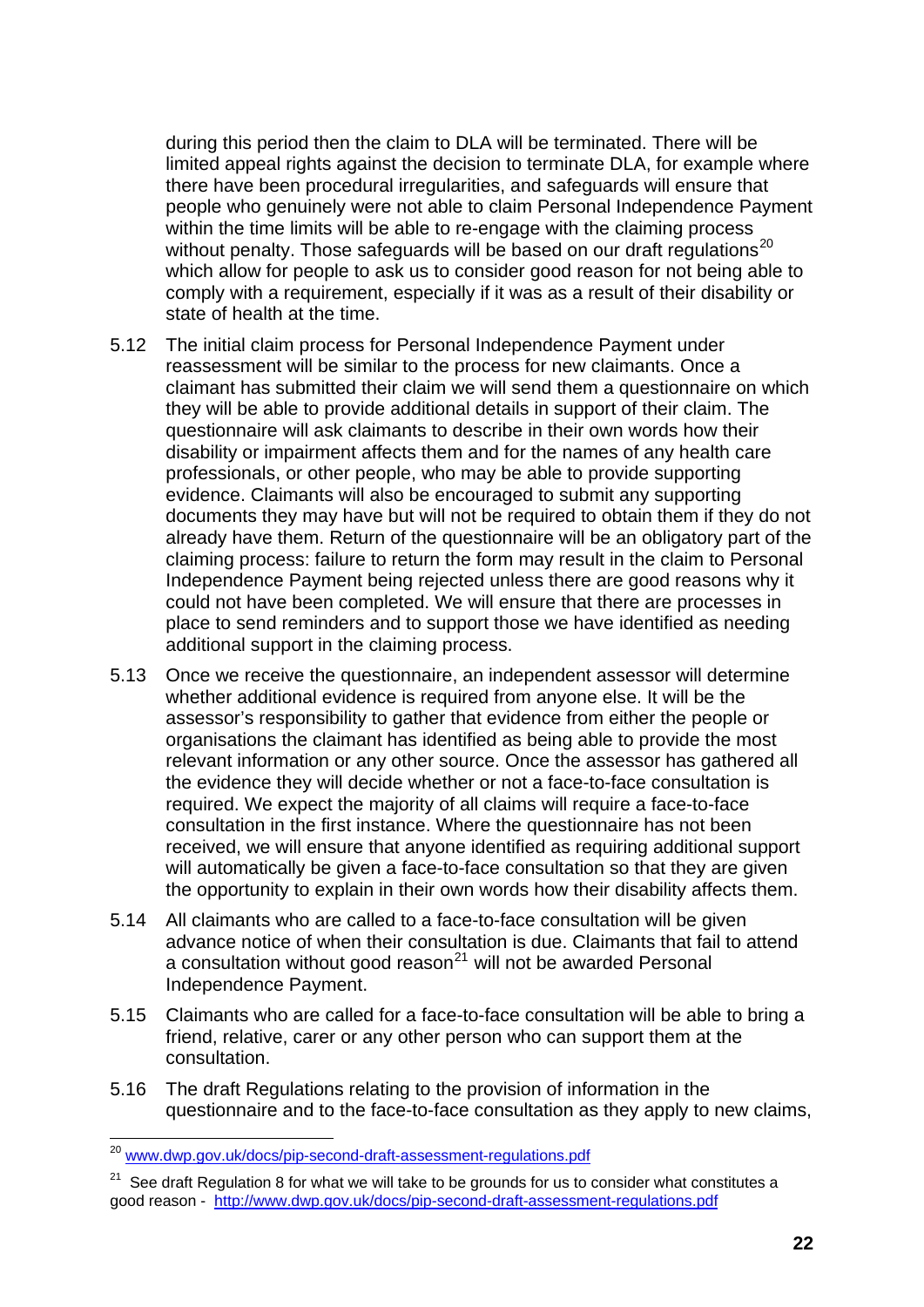<span id="page-23-0"></span>have already been published<sup>[22](#page-23-1)</sup> and are being consulted on. We intend that the Regulations and processes to support claimants for reassessment claims will be similar. **We are not additionally consulting on any Regulations required once a claim to Personal Independence Payment has been received.**

### **Question 15**

There will be limited appeal rights against the decision to terminate DLA and safeguards will ensure that people who genuinely were not able to claim Personal Independence Payment within the time limits will be able to re-engage with the claiming process without penalty. Is this a fair and proportionate approach to ensure people engage with the claiming process?

### **Question 16**

Do our plans and timetable to reassess people for Personal Independence Payment appear sensible and reasonable? If not, what changes do you think we should consider introducing?

### **Question 17**

We intend to build in a process to help us identify claimants who may need additional help to claim, for example those with learning difficulties or mental health problems who do not have an appointee. Although this process will not be subject to regulations, we would be grateful for any views on this proposal and how best to identify those people who need additional support from the Department or from other organisations.

### **Question 18**

Our plans include procedures and rules to ensure that everyone invited to claim Personal Independence Payment will be repeatedly reminded before their benefit is first suspended and then terminated. Are there any other matters we should consider to ensure that everyone currently on DLA who may be entitled to claim Personal Independence Payment does so, and within reasonable time limits?

## **When payment of Disability Living Allowance will stop and Personal Independence Payment will commence**

5.17 Once the independent assessor has gathered all the evidence, including any evidence from the face-to-face consultation, they will provide a report with their recommendations to a DWP Decision Maker. The Decision Maker will review the evidence received and the recommendations from the independent assessor to ensure all evidence has been looked at and that the recommendation is consistent with the evidence used. The Decision Maker

<span id="page-23-1"></span><sup>1</sup> <sup>22</sup> [www.dwp.gov.uk/docs/pip-assessment-thresholds-and-consultation.pdf](http://www.dwp.gov.uk/docs/pip-assessment-thresholds-and-consultation.pdf)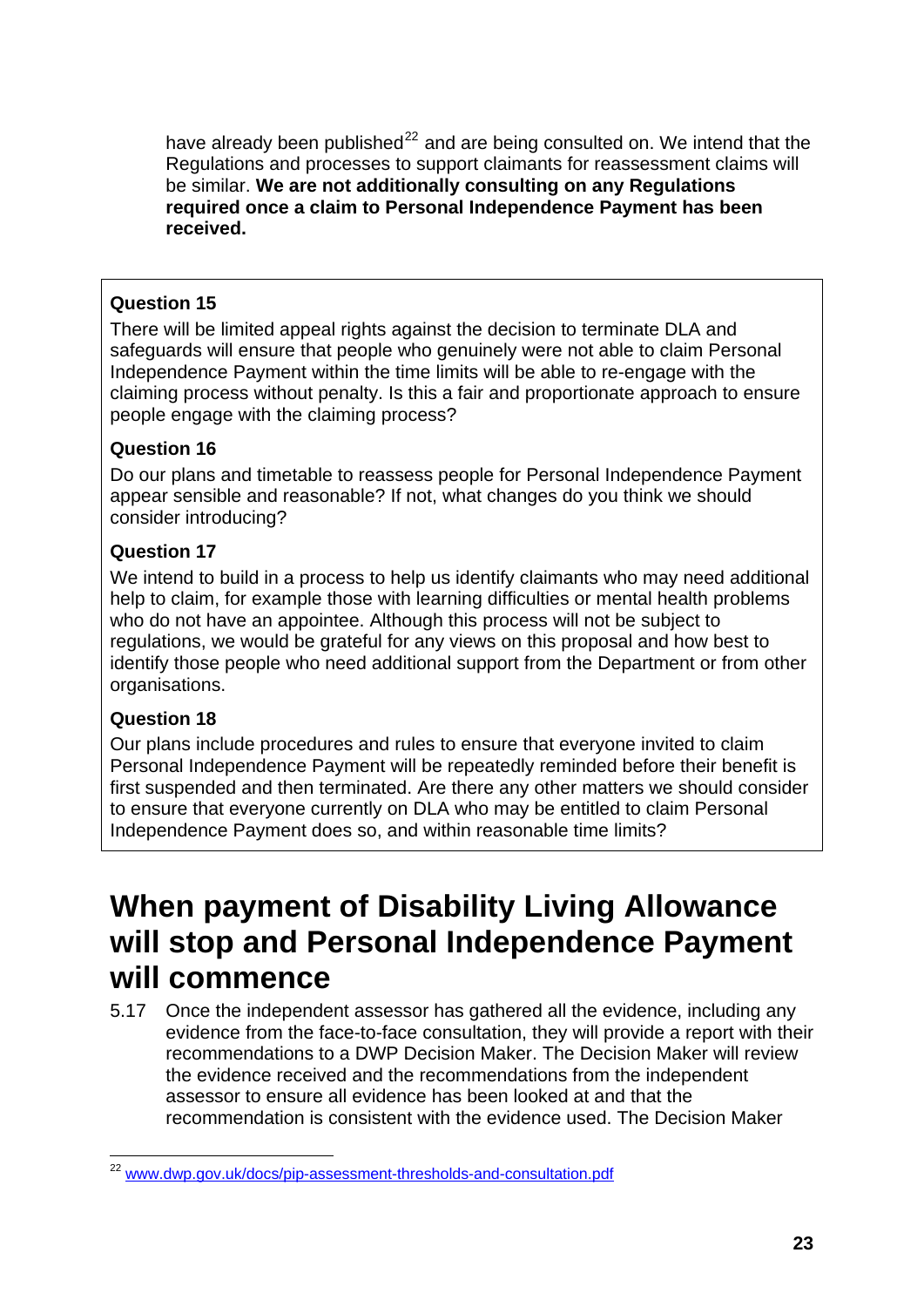can ask the assessor to review their recommendation where, in their view, not all the evidence has been looked at or given due regard or where the recommendation is in any other way inconsistent. In all cases it will be for a Decision Maker to make the final decision on a claim to Personal Independence Payment and the appropriate rate of payment where entitlement has been established.

5.18 Once a decision has been reached on a claim to Personal Independence Payment it will be communicated to the claimant. If entitlement has been established, payment of Personal Independence Payment will begin shortly after the decision notice is sent. Payment of DLA will end the day before payment of Personal Independence Payment begins ensuring there will be no break. Where entitlement to Personal Independence Payment has not been established the DLA will stop shortly after the decision notice has been sent. In all cases, a decision on ending someone's payment of DLA will be subject to limited appeal rights but the decision on Personal Independence Payment will have no such limitations.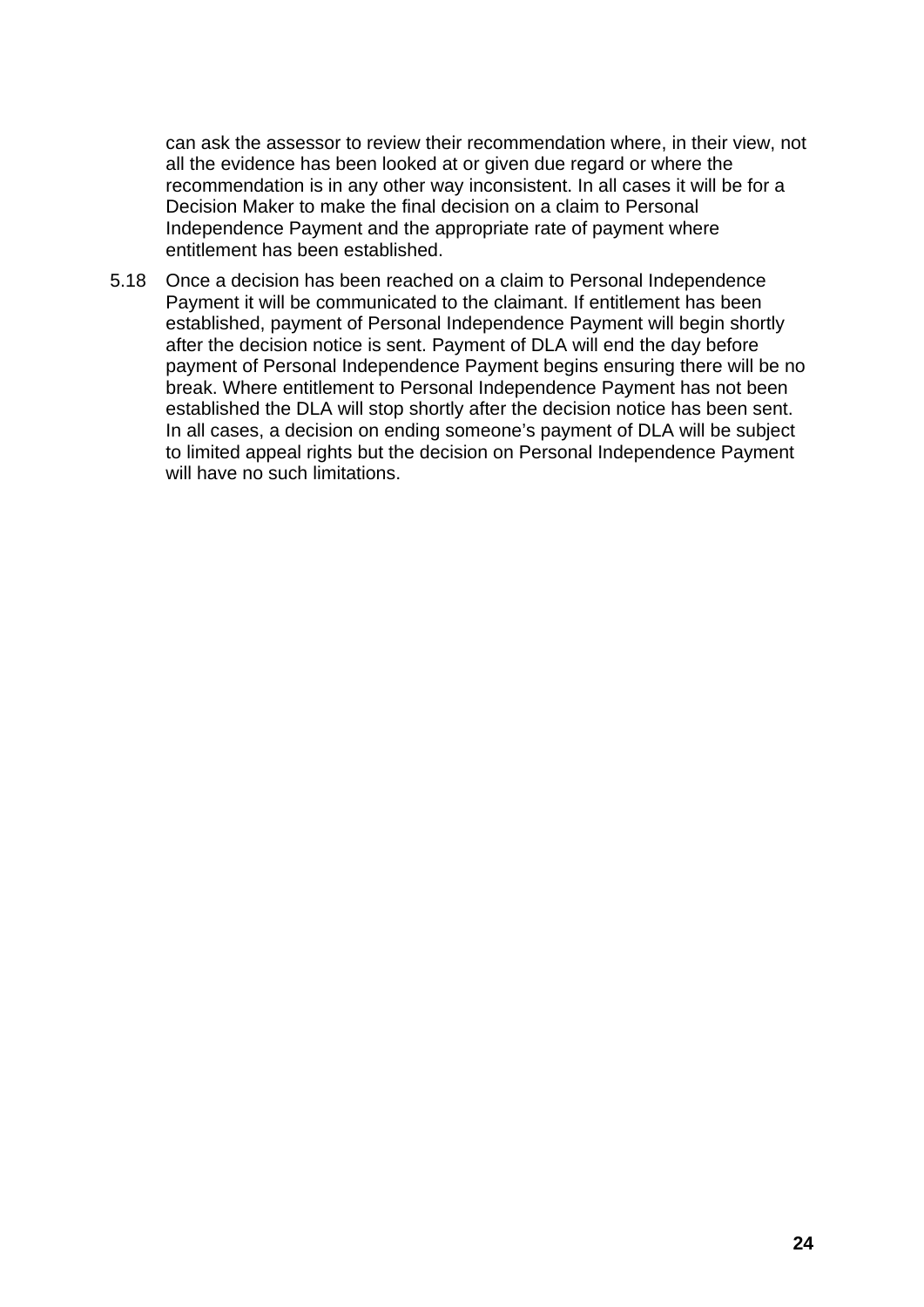## <span id="page-25-0"></span>6. Award durations and reviews

- 6.1 Section 88 to the Act makes provision for award durations for an award of Personal Independence Payment to be for a fixed term, except where Decision Makers consider it inappropriate. The Act requires that the Government sets out details on award durations in guidance. This section includes details on the link between decisions on award durations and the individual's ability to participate in society. It also provides information on the frequency and format of Personal independence Payment reviews.
- 6.2 Our intention for Personal Independence Payment has always been that benefit entitlement will be based on the degree to which individuals are able to participate in society, not on their health condition or impairment. Health conditions and impairments, including degenerative ones, can affect people in a range of different ways. For this reason, decisions on award durations will be based on individual circumstances, following appropriate consideration of all the evidence that has been provided. Decisions on award durations will be taken by DWP Decision Makers following advice from assessors. In some cases awards may be fixed for a short period of time such as one or two years. In others, longer term awards of five or 10 years may be more appropriate. We anticipate that ongoing awards would be used in cases where changes, either positive or negative, are unlikely. For example, where improvement over time or in response to treatment or rehabilitation is unlikely and where the needs of the individual are also likely to remain broadly the same. This approach will help to ensure that claimants are not required to go through unnecessary or inappropriate assessments.
- 6.3 We want to ensure that everyone continues to receive the correct level of award and that Personal Independence Payment reflects further changes in our society and advances in medicine or support, including changes in treatments. There is a duty to both claimants and the taxpayer to ensure awards stay correct throughout. All Personal Independence Payment awards will therefore be reviewed at appropriate intervals.
- 6.4 The frequency and format of reviews will vary depending on the individual's needs, the likelihood of their health condition or impairment changing and potentially the successful use of aids and appliances. These reviews could involve gathering evidence from various sources, including self-report forms, information from relevant professionals who support the individual and face-toface or telephone discussions. This will depend on the individual circumstances.
- 6.5 The Act includes a requirement to produce guidance on the duration of an award, including when an ongoing award would be appropriate and with what frequency that awards will be reviewed. This guidance will be evidence based and we are committed to co-producing it with the appropriate experts in relevant fields. We are also keen to involve disabled people and their representatives where possible to ensure that we get the detail right. **As we will be engaging and involving interested parties in the development of this guidance we are not consulting on the detailed proposals.**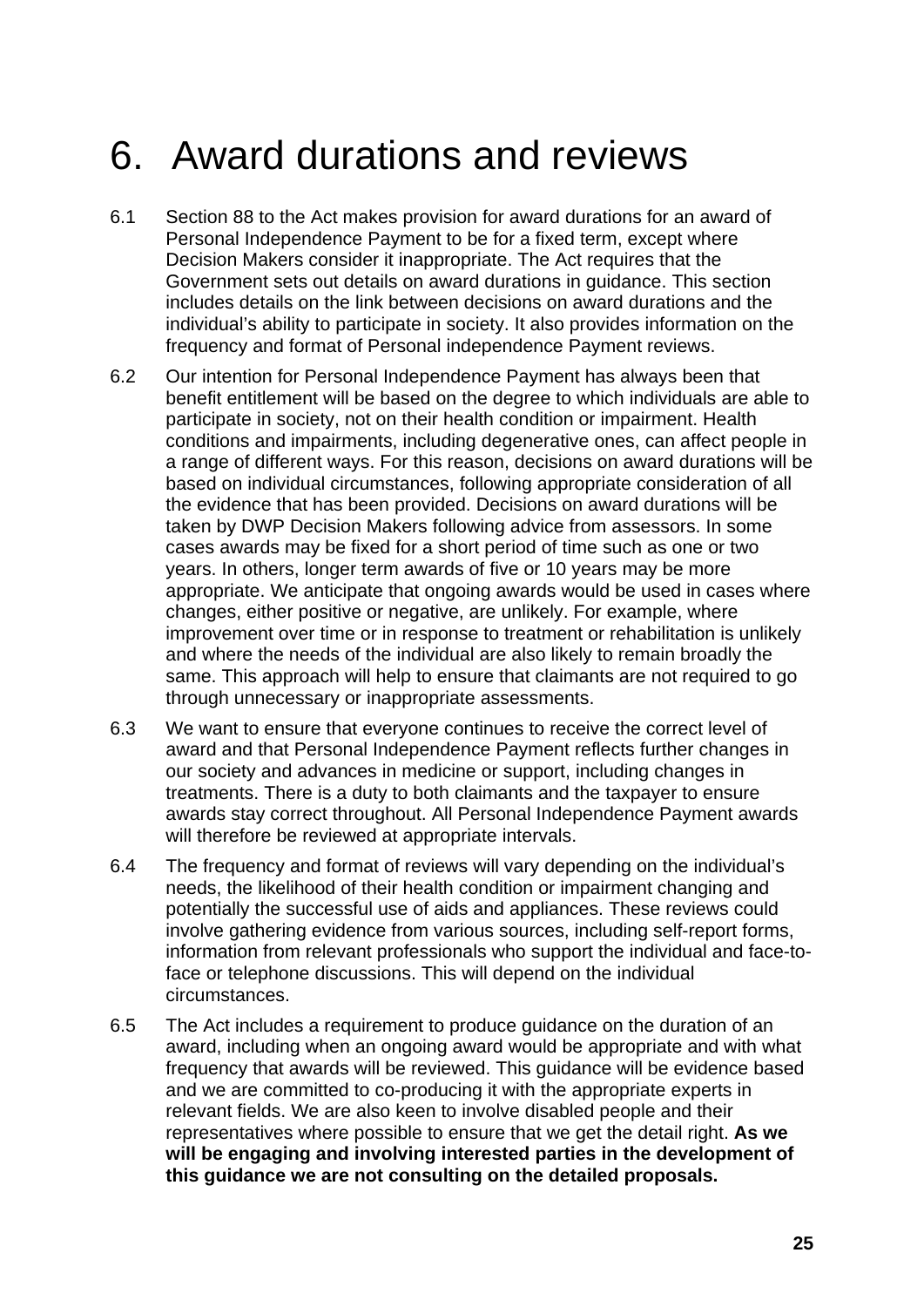## <span id="page-26-0"></span>7. Passporting arrangements

- 7.1 Section 92 of the Act includes powers to make consequential amendments to existing legislation through secondary legislation.
- 7.2 Entitlement to Disability Living Allowance (DLA) is a commonly accepted and broad definition of disability. In many instances receipt of a particular component/rate of DLA can provide a passport to other support, although it may not always be the only route to entitlement.
- 7.3 In designing the assessment for Personal Independence Payment, and the entitlements it will bring, the Government committed to keep in mind the existing passporting arrangements with a view to maintaining them wherever possible.
- 7.4 This chapter covers DWP related benefits and schemes and schemes and provides an update on our work with other Government Departments and the Devolved Administrations who are responsible for sponsoring their own schemes. It sets out proposals on the component and rate of Personal Independence Payment that will be used as a gateway for other benefits and schemes.

## **DWP benefits and schemes**

### **Carer's Allowance**

- 7.5 The Government has considered the findings of the DLA reform consultation exercise and recognises the importance of the current passporting arrangements from DLA to Carer's Allowance (CA), both to disabled people and their carers, so people do not have to face unnecessary multiple assessments.
- 7.6 The Government has confirmed that the standard and enhanced rate of the daily living component of Personal Independence Payment will form part of the gateway to CA in the same way as the middle and highest rate care component of DLA.

### **Income-related benefits**

7.7 Universal Credit will replace the current income-related benefits (such as Income Support, Jobseekers Allowance (income-based), Employment and Support Allowance (income-related) and Housing Benefit, including their components and rates). In the main, entitlement to additional support within Universal Credit for adults will no longer rely on a direct link with DLA (or Personal Independence Payment). In the future access to this additional support will be through the Work Capability Assessment. There will be a period of transition from the current benefits to Universal Credit during which some people will remain on their existing benefits before moving to Universal Credit.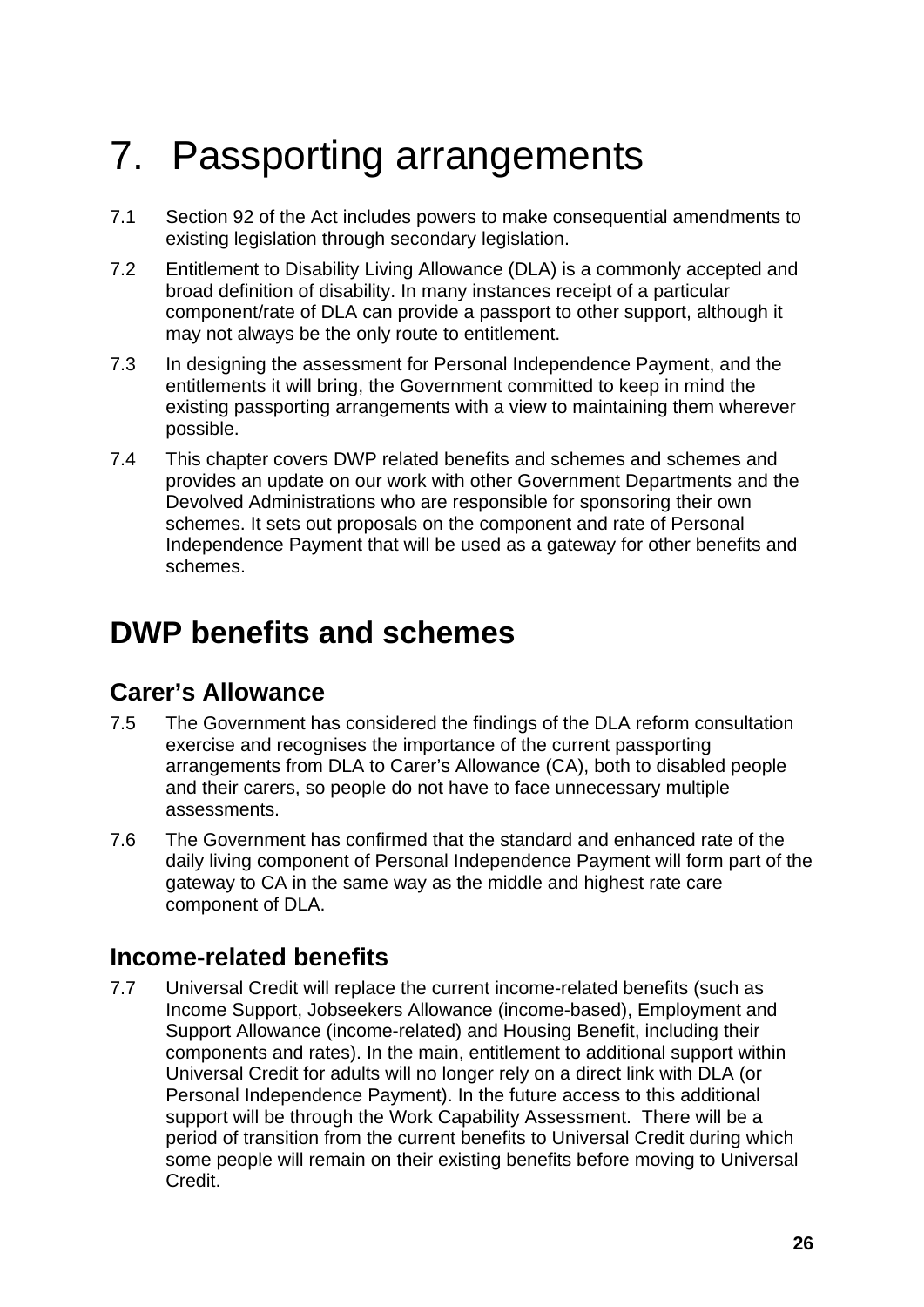- 7.8 We are carefully considering the transition of both the income-related benefits to Universal Credit and DLA to Personal Independence Payment between 2013 and 2017; this includes, for example, the position of the current premiums for disability. We intend that Personal Independence Payment will act as a gateway to support that is provided through the existing incomerelated benefits prior to the introduction of Universal Credit and the reassessment of current claimants onto the new system.
- 7.9 In line with our commitment we will broadly maintain the current passporting arrangements during this period. One of the main premiums relates to disability<sup>[23](#page-27-0)</sup>. Our intention is that any component/rate of Personal Independence Payment will provide entitlement to the disability premium; the standard or enhanced rate of the daily living component will provide entitlement to the severe disability premium, and the enhanced rate of the daily living component will provide entitlement to the enhanced disability premium.
- 7.10 We will take the same approach in respect of other premiums, provided through the income-related benefits, during this transition period so that existing arrangements are maintained insofar as possible.
- 7.11 The specific component and rate of Personal Independence Payment that will form a gateway to the premiums in the income-related benefits will be set out in Regulations.

## **Pensioner related benefits**

- 7.12 Pension Credit will remain as the main income related benefit for pensioners following the introduction of Universal Credit in 2013. Within Pension Credit there is an additional amount for severe disability. Currently DLA middle or highest rate care component provides a passport to this additional amount. Our intention is that entitlement to this additional amount is linked to the standard or enhanced daily living component of Personal Independence Payment.
- 7.13 The Carer's Credit, which provides a contribution towards State Pension entitlement, is also based on DLA care at the middle or highest rates. Our intention is that the standard or enhanced rate of the Personal Independence Payment daily living component should provide a gateway to this credit. Broadly this will maintain parity with the current arrangements, and maintain an alignment with the treatment of Carer's Allowance.
- 7.14 The component and rate of Personal Independence Payment that will form a gateway to Pension Credit and Carer's Credit of will be set out in Regulations.

## **Motability**

7.15 In our consultation on DLA reform we made it clear that we will work with Motability to ensure that the scheme remains supported within Personal Independence Payment. In our response we stated that we wanted to ensure

<span id="page-27-0"></span><sup>1</sup>  $^{23}$  The premiums are: disability premium, enhanced disability premium and severe disability premium. The entitlement conditions for each premia vary. Claimants may receive more than one premium.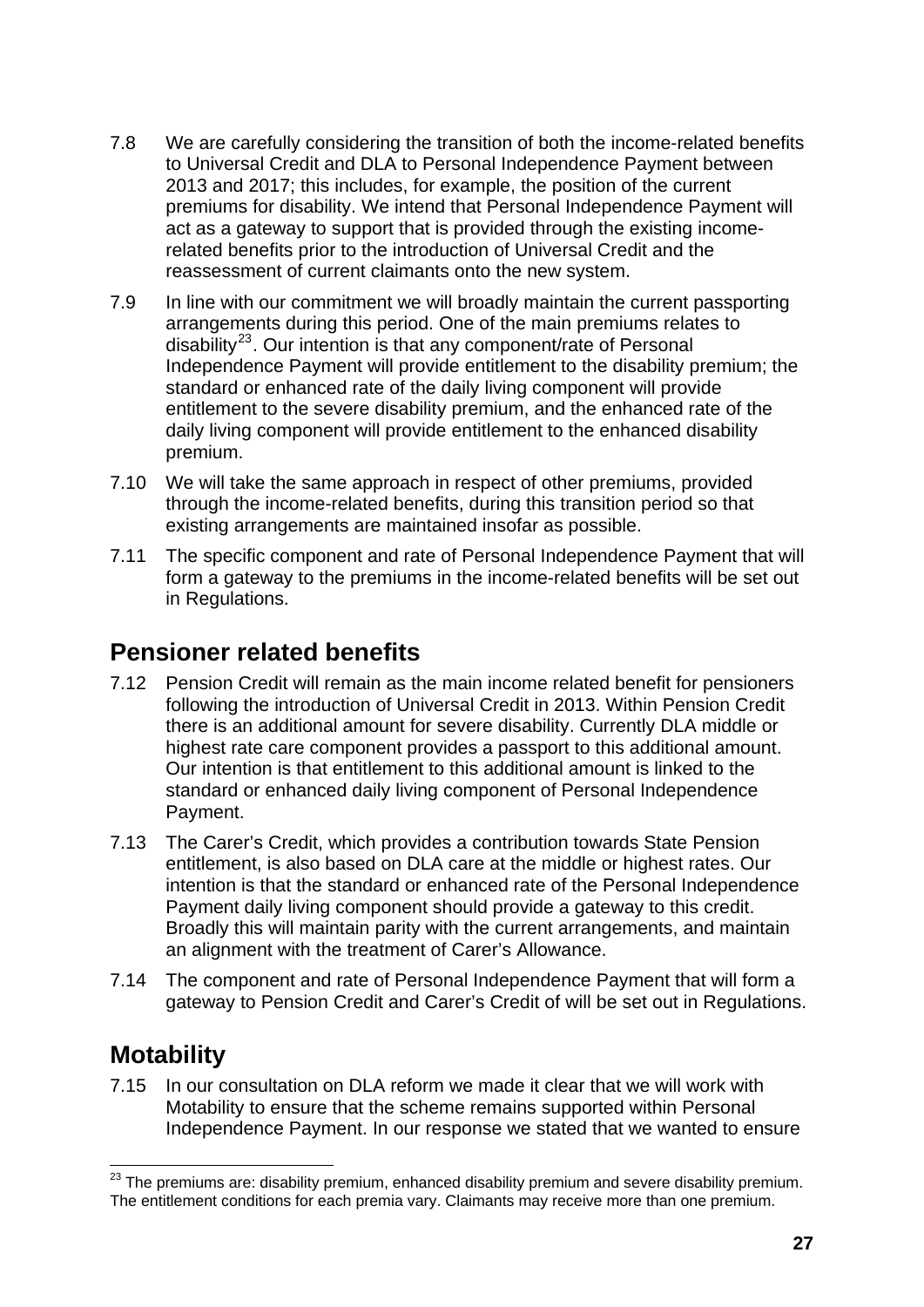<span id="page-28-0"></span>that, as now, people with the greatest barriers to participation are able to access other support services and support as easily as possible. Motability is such a service which we intend should be supported by Personal Independence Payment.

7.16 At present, eligibility to the Motability scheme depends upon a person being in receipt of the higher rate mobility component of DLA. Following discussions with the Motability scheme we can confirm that the enhanced rate of the mobility component of Personal Independence Payment will act as the gateway to the Motability scheme in the future. The new assessment criteria for Personal Independence Payment will help to ensure that the Motability scheme will now be available to a broader range of disabled people with mobility barriers than was the case under DLA. We will continue to work with Motability colleagues to ensure that they are ready for the introduction of Personal Independence Payment in 2013. The component of Personal Independence Payment that will form a gateway will be set out in Regulations.

## **Non-DWP schemes and benefits**

- 7.17 Other Government Departments and the Devolved Administrations currently use the receipt of DLA as a gateway to a range of additional support. In designing the assessment for Personal Independence Payment, and the entitlements it will bring, the Government committed to keep in mind the existing passporting arrangements with a view to maintaining them wherever possible.
- 7.18 Decisions on passporting arrangements remain the responsibility of the Government Departments and the Devolved Administrations who administer them. We are working closely with other Departments and the Devolved Administrations to ensure that suitable arrangements are put in place and that decisions are effectively communicated to stakeholders prior to the introduction of Personal Independence Payment from April 2013.
- 7.19 Some Departments are planning to undertake their own consultation exercise on passporting arrangements between the schemes they administer and Personal Independence Payment.
- 7.20 Currently, people in receipt of the Higher Rate of the Mobility Component of DLA are able to apply to the relevant issuing local authority for a Disabled Persons Parking Permit, or Blue Badge, without any further assessment. The Department for Transport (DfT) plans to consult shortly on options for dealing with the impact of the change to Personal Independent Payments on eligibility for a Blue Badge. The consultation document will be available on DfT's website $^{24}$  $^{24}$  $^{24}$ .
	- 7.21 There are a number of existing tax reliefs relating to DLA. HM Treasury will publish draft legislation in autumn 2012 setting out how tax reliefs currently available to DLA claimants will apply to claimants of PIP. In the interim the Government will consult specifically in relation to the definition of trusts for vulnerable and disabled people.

<span id="page-28-1"></span><sup>1</sup> <sup>24</sup> [www.dft.gov.uk](http://www.dft.gov.uk/)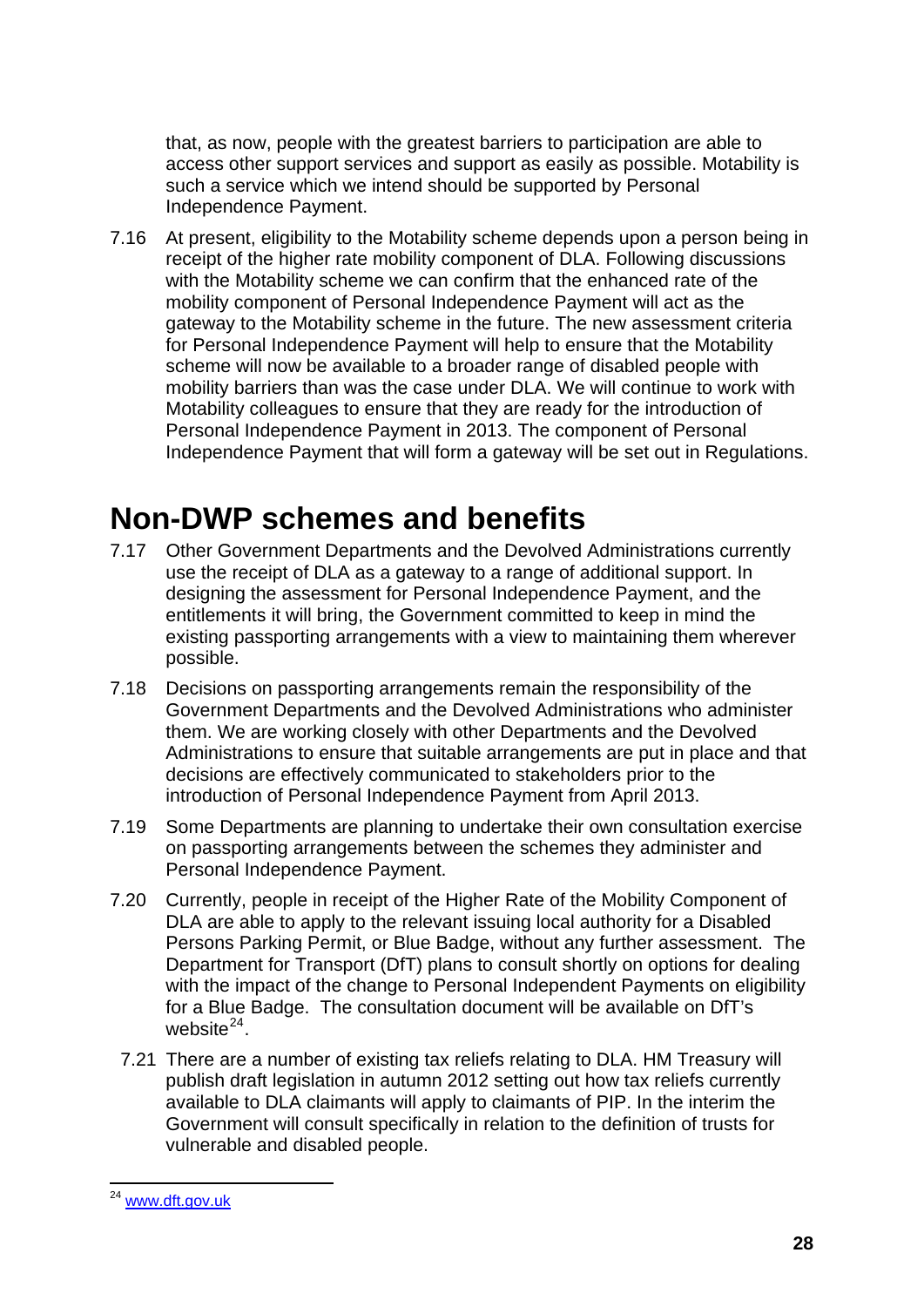- 7.22 Receipt of DLA satisfies some or all of the qualifying conditions for a number of additional elements of Working Tax Credit and Child Tax Credit. HM Treasury are considering what amendments to tax credits secondary legislation will be required to reflect the introduction of Personal Independence Payment. We are working closely with HM Treasury and HM Revenue and Customs on the arrangements.
- 7.23 The Scottish Government is exploring the best method of consulting stakeholders on the range of passported benefits under its competence. Any formal consultation will cover benefits passported from both Personal Independence Payment and Universal Credit. Welsh Ministers are currently considering the issue of passported benefits following welfare reforms and will confirm their proposals shortly.
- 7.24 The Department for Business, Innovation and Skills are considering changes to their schemes alongside the wider changes to the right to request flexible working and parental leave proposals in Modern Workplaces consultation launched 16 May 2011<sup>[25](#page-29-0)</sup>. They will set out proposals on these issues in the Government Response to the consultation due to be published later in 2012.
- 7.25 DLA is one of the qualifying benefits for council tax severe mental impairment discount disregard, and for council tax carers discount disregard. The Department for Communities and Local Government, which has overall responsibility for council tax, is currently considering what changes will be needed to the legislation governing the two disregards to reflect the phasing out of DLA and the introduction of Personal Independence Payment.
- 7.26 We will continue to work with other Government Departments and the Devolved Administrations sponsoring their own schemes to ensure that any future passporting arrangements remain appropriate for their own schemes and maintain the administrative benefits of the current links with DLA.

<span id="page-29-0"></span><sup>1</sup> <sup>25</sup> <http://c561635.r35.cf2.rackcdn.com/11-699-consultation-modern-workplaces.pdf>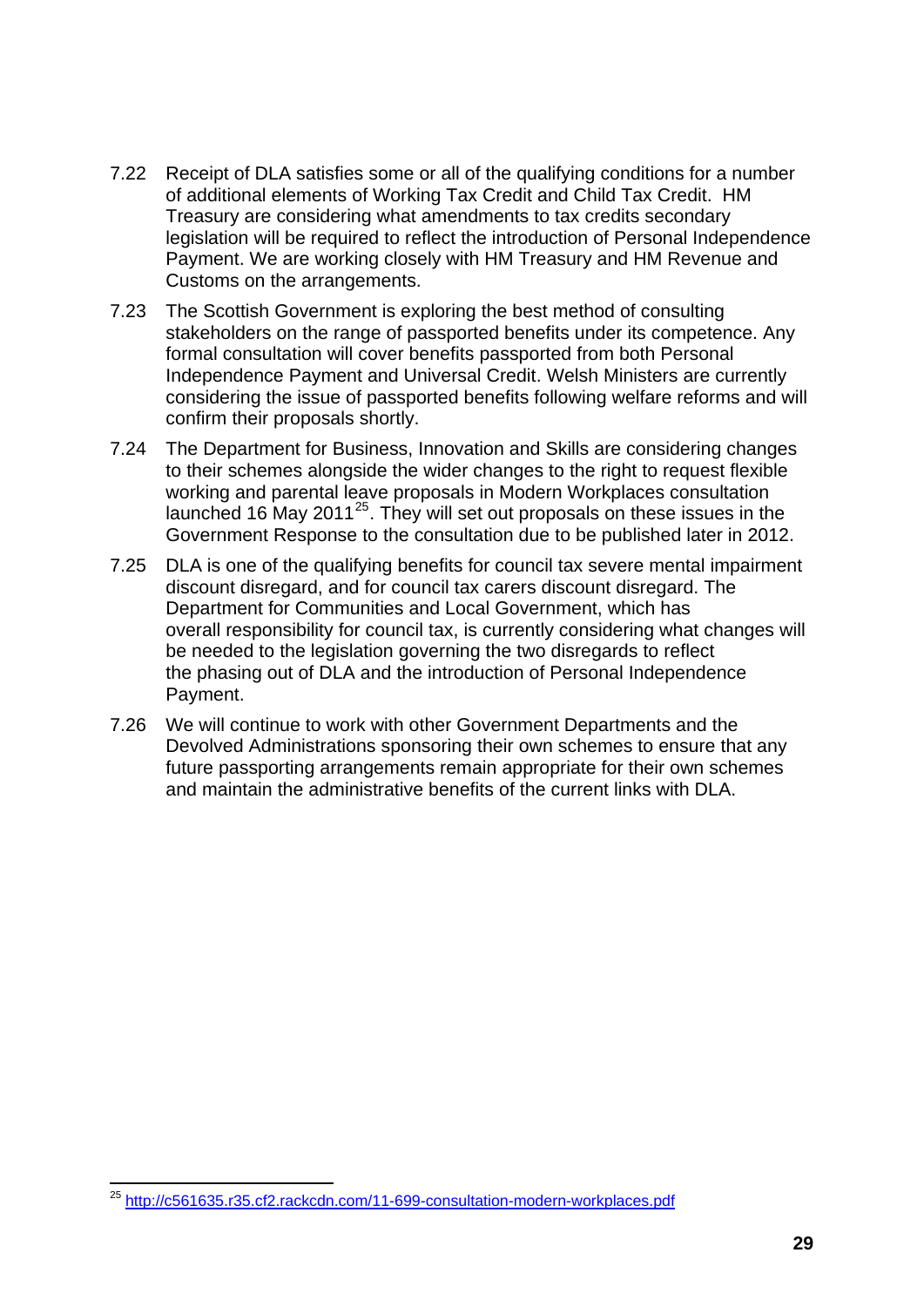## <span id="page-30-0"></span>8. Changes to Residence and Presence conditions in Disability Living Allowance, Attendance Allowance and Carer's Allowance

8.1 This chapter sets out the Government's proposals that similar provisions in Personal Independence Payment relating to residence and presence are introduced for Disability Living Allowance (DLA), Attendance Allowance (AA) and Carer's Allowance (CA). The residence and presence test will remain important features of these benefits. See paragraphs 3.20 to 3.25 for the discussion of these changes.

#### **To summarise – the changes are:**

- Introduce a habitual residence test instead of an ordinarily resident test
- Increase the past presence test (currently 26 weeks out of the previous 52 weeks) to two years out of the previous three years, applied on a one-off basis
- DLA will continue to be available for children and adjustments will be considered for very young children who would not be able to meet an extended past presence test due to their age
- Allow serving members of Her Majesty's Forces and members of their families to satisfy the habitual residence test whilst stationed abroad – (DLA and CA only – not applicable to AA)
- Decrease the temporary absence period abroad from 26 weeks to four weeks (DLA only)
- Decrease the temporary absence period abroad from 26 weeks to four weeks or such other period as is considered reasonable for Personal Independence Payment/DLA pensioners (AA only)
- Limit the temporary absence period abroad for medical treatment to 26 weeks (DLA and AA only)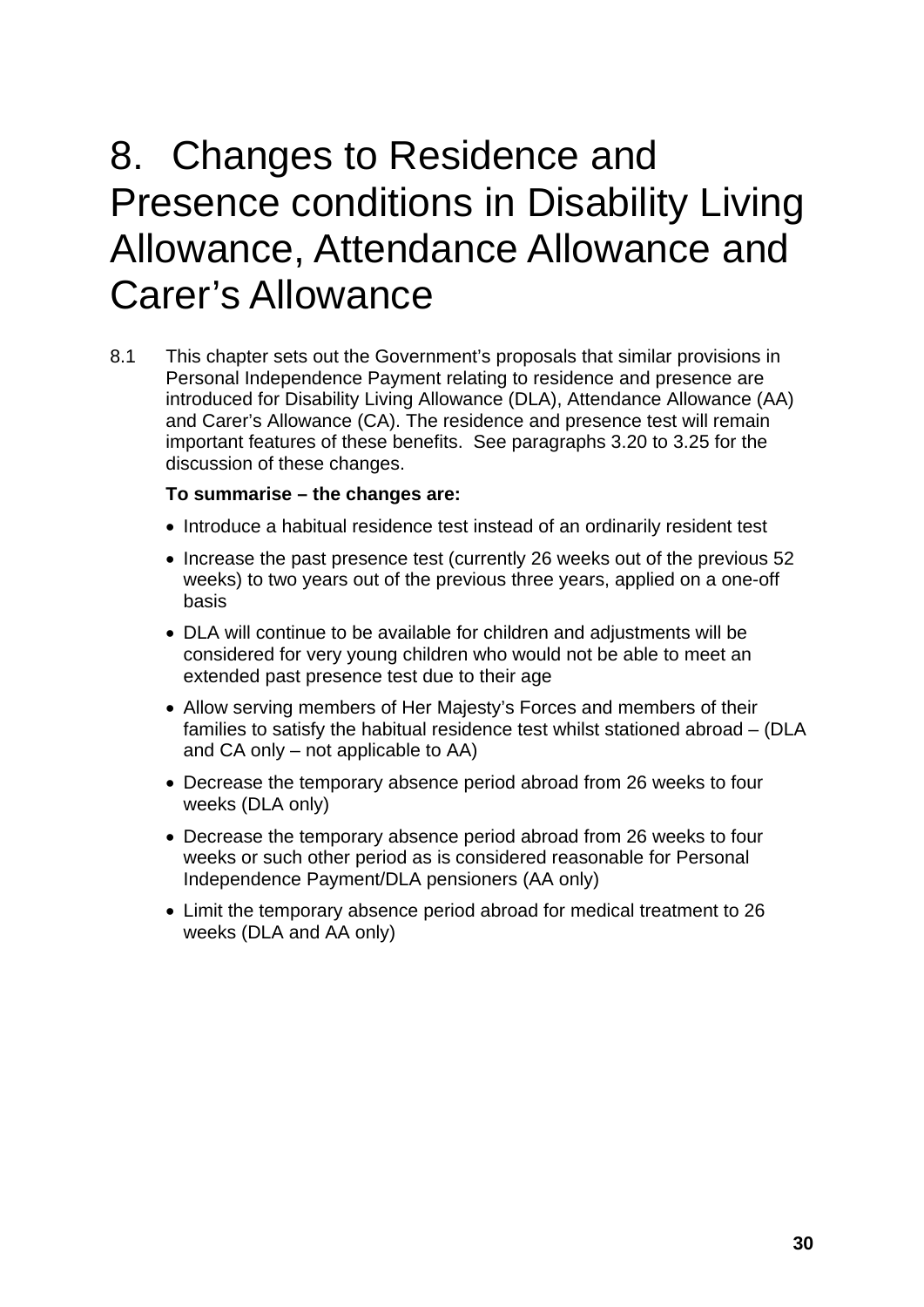## <span id="page-31-0"></span>**Residence and Past Presence Tests**

### **Question 19**

Do you think claimants should have to satisfy a habitual residence test instead of the ordinarily resident test?

### **Question 20**

Do you think a requirement that a claimant must have been present in Great Britain for two years out of the previous three years is reasonable in order to demonstrate a sufficient affiliation to Great Britain? Would a longer period be more appropriate?

### **Question 21**

Do you think that children should have to satisfy a shorter past presence test? What would be a reasonable test for children?

### **Question 22**

Do you think that serving members of Her Majesty's Forces and their families should not be expected to be habitually resident in Great Britain?

## **Temporary Absences Abroad**

### **Question 23**

Is the period of four weeks temporary absence from Great Britain sufficient? If no why do you think the absence should be longer?

### **Question 24**

Is six months temporary absence for medical treatment sufficient? If no - please explain why you think this period should be extended.

### **Question 25**

Are there any other circumstances when you think the temporary absence period should be longer for instance for people over state pension age?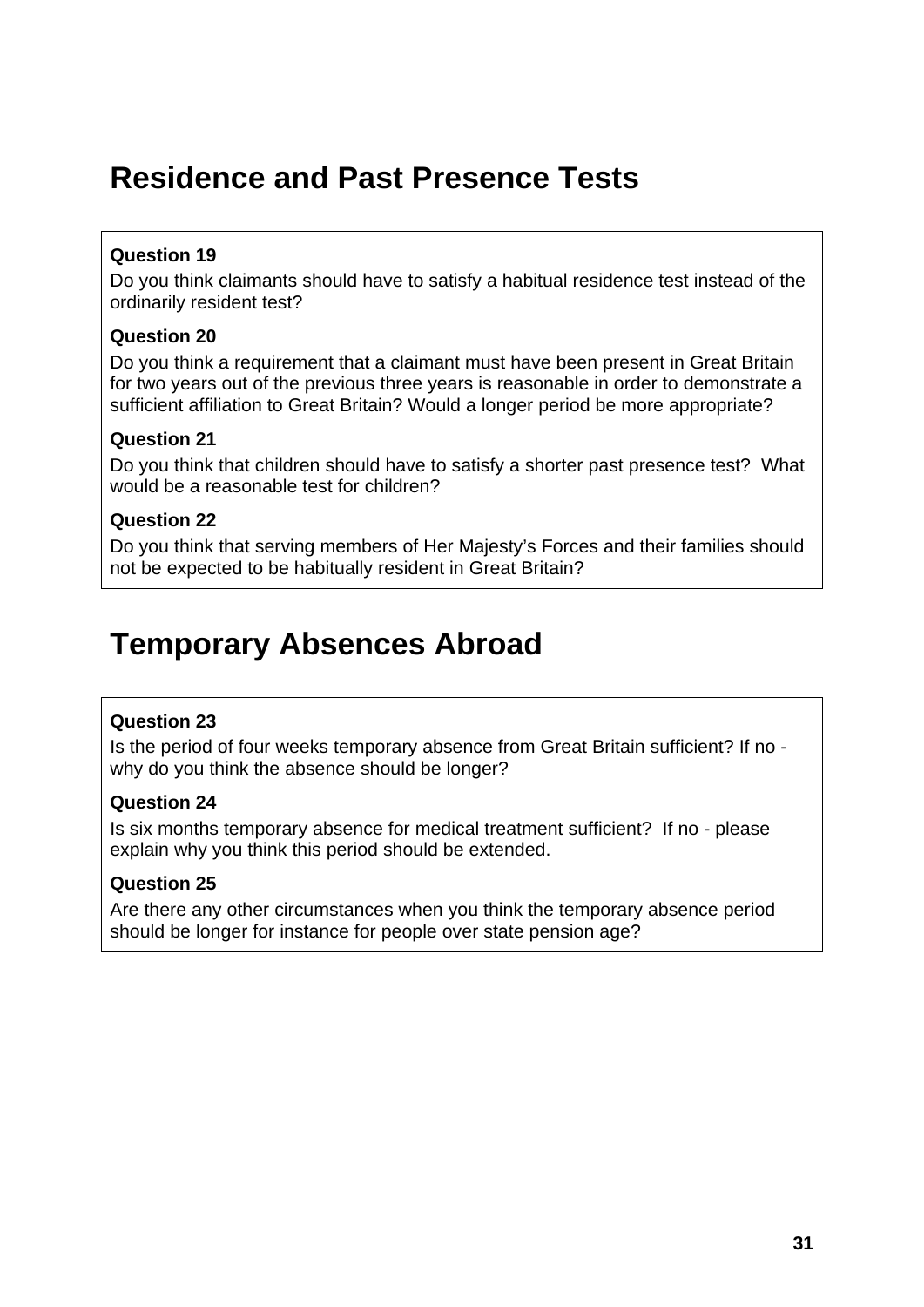## <span id="page-32-0"></span>9. Impact assessment

- 9.1 The purpose of this public consultation is to inform secondary legislation on the detailed design of Personal Independence Payment. The Department carried out a formal consultation on the reforms to  $DLA^{26}$  $DLA^{26}$  $DLA^{26}$  and published an equality impact assessment on the planned changes in October 2011.
- 9.2 This consultation sets out a number of detailed proposals on which we are seeking views. The proposals in this document would have no impact on the private sector and civil society organisations. We are considering equality impacts as the detailed policy is developed; the overview below provides our current assessment of the potential impacts of these proposals for the protected equality groups.

## **Overview of potential equality impacts**

| <b>Equality</b><br>Area | <b>Impact</b>                                                                                                                                                                                                                                                                                                                                                                                                                                                                                                                                                                                                                                                                                                                                                                                                          |
|-------------------------|------------------------------------------------------------------------------------------------------------------------------------------------------------------------------------------------------------------------------------------------------------------------------------------------------------------------------------------------------------------------------------------------------------------------------------------------------------------------------------------------------------------------------------------------------------------------------------------------------------------------------------------------------------------------------------------------------------------------------------------------------------------------------------------------------------------------|
| <b>Disability</b>       | Personal Independence Payment is designed to target<br>support to those with the greatest needs therefore. The<br>entitlement criteria for Personal Independence Payment will<br>be different to those of DLA and will result in some people<br>who have health conditions or disabilities but lesser barriers<br>to participation relative to others receiving reduced support.<br>This is in line with the policy aim to focus support on those<br>with greatest barriers to leading full and active lives. We have<br>already published information on how the benefit caseload<br>will be affected in the consultation document on the<br>assessment criteria published on 16 January 2012. <sup>27</sup>                                                                                                          |
|                         | Central to entitlement to the new benefit will be an<br>assessment to enable an accurate, objective, consistent and<br>transparent consideration of individuals. The assessment<br>criteria are being designed to reflect a more complete<br>consideration of the impact of health conditions or disabilities<br>than Disability Living Allowance, which can give undue priority<br>to physical impairments compared to sensory, mental,<br>cognitive and intellectual impairments. Testing of the draft<br>criteria have shown that they are working to prioritise support<br>on the basis of need, regardless of impairment type.<br>The assessment will determine entitlement based on<br>individuals' ability to carry out a series of key everyday<br>activities and entitlement will not be based on the type of |

<span id="page-32-1"></span><sup>&</sup>lt;sup>26</sup> [http://www.dwp.gov.uk/docs/dla-reform-consultation.gpdf](http://www.dwp.gov.uk/docs/dla-reform-consultation.pdf)

1

<span id="page-32-2"></span><sup>27</sup> <http://www.dwp.gov.uk/docs/pip-assessment-thresholds-and-consultation.pdf>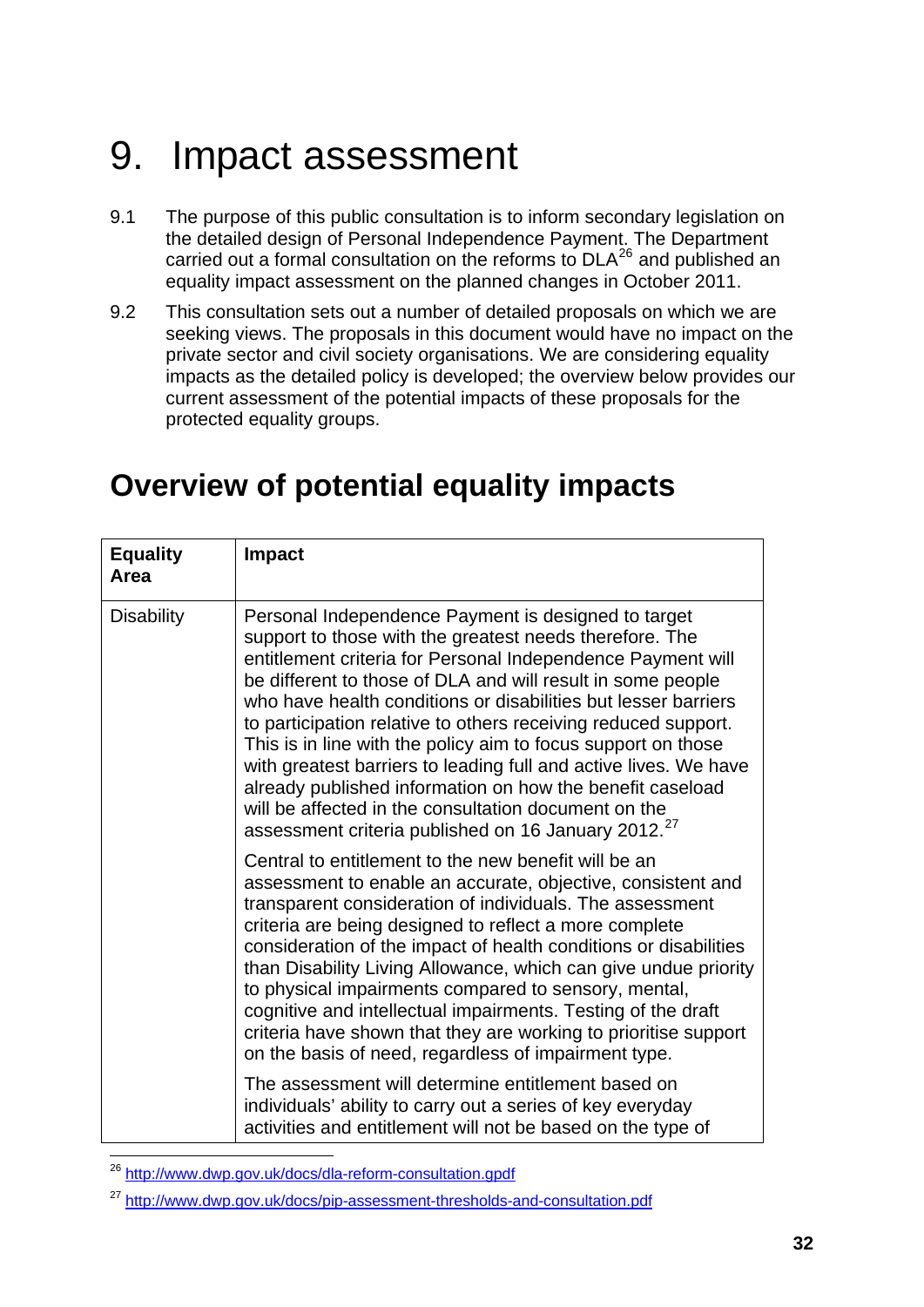|      | impairment claimants have. This should help to remove<br>differences in treatment which can currently arise depending<br>on an individual's health condition or disability.<br>The assessment criteria for Personal Independence Payment<br>are being developed in collaboration with a group of<br>independent specialists in disability, health and social care,<br>including disabled people. We are currently carrying out a<br>separate formal consultation on the draft assessment criteria,<br>which runs until 30 April 2012 (www.dwp.gov.uk/pip).<br>Meanwhile we have already engaged with and will continue to<br>engage with the Personal Independence Payment<br>Implementation Development Group, as well as national and<br>local user-led groups on the design to explore impacts of the<br>reforms.                                                                                                                                                                                                                                                                                                                                                                                                                                                                                                |
|------|---------------------------------------------------------------------------------------------------------------------------------------------------------------------------------------------------------------------------------------------------------------------------------------------------------------------------------------------------------------------------------------------------------------------------------------------------------------------------------------------------------------------------------------------------------------------------------------------------------------------------------------------------------------------------------------------------------------------------------------------------------------------------------------------------------------------------------------------------------------------------------------------------------------------------------------------------------------------------------------------------------------------------------------------------------------------------------------------------------------------------------------------------------------------------------------------------------------------------------------------------------------------------------------------------------------------|
| Age  | Reform of Disability Living Allowance (DLA) is aimed at<br>working age disabled people aged 16 to 64 (although<br>recipients of Personal Independence Payment will be able to<br>continue to receive the benefit past age 65 if they continue to<br>fulfil the entitlement conditions). We will continue to consider<br>if our policy proposals will have any disproportionate impact<br>on age.<br>The Government's proposed changes to DLA and Attendance<br>Allowance regulations are intended to protect the principle of<br>avoiding duplication of provision and align with the proposals<br>we are making for Personal Independence Payment. We<br>currently have limited data available in these areas and are<br>unable to provide any reliable assumptions regarding the<br>impact of these proposals as yet. We intend to collect data<br>on age when Personal Independence Payment is rolled out.<br>The affects for those under 16 are separate and not within the<br>scope of this consultation<br>We have modified our rules for pensioners over 65 who will<br>be treated slightly differently. The numbers affected in relation<br>to renewals and migration for those not being migrated are<br>small. The action required to collect this data will have a<br>significant administrative impact. |
| Race | The UK's benefit payment systems do not currently record the<br>nationality or ethnicity of claimants as neither of these<br>characteristics is of itself a condition of entitlement. There is<br>no evidence to suggest that policy proposals in this document<br>would be more likely to affect any particular ethnic minority<br>group. In our published EIA data from the Family Resource<br>survey indicates ethnic minorities are less likely to receive<br>DLA than people from White backgrounds. There are no<br>indications that people from white backgrounds will be<br>disproportionately affected.                                                                                                                                                                                                                                                                                                                                                                                                                                                                                                                                                                                                                                                                                                    |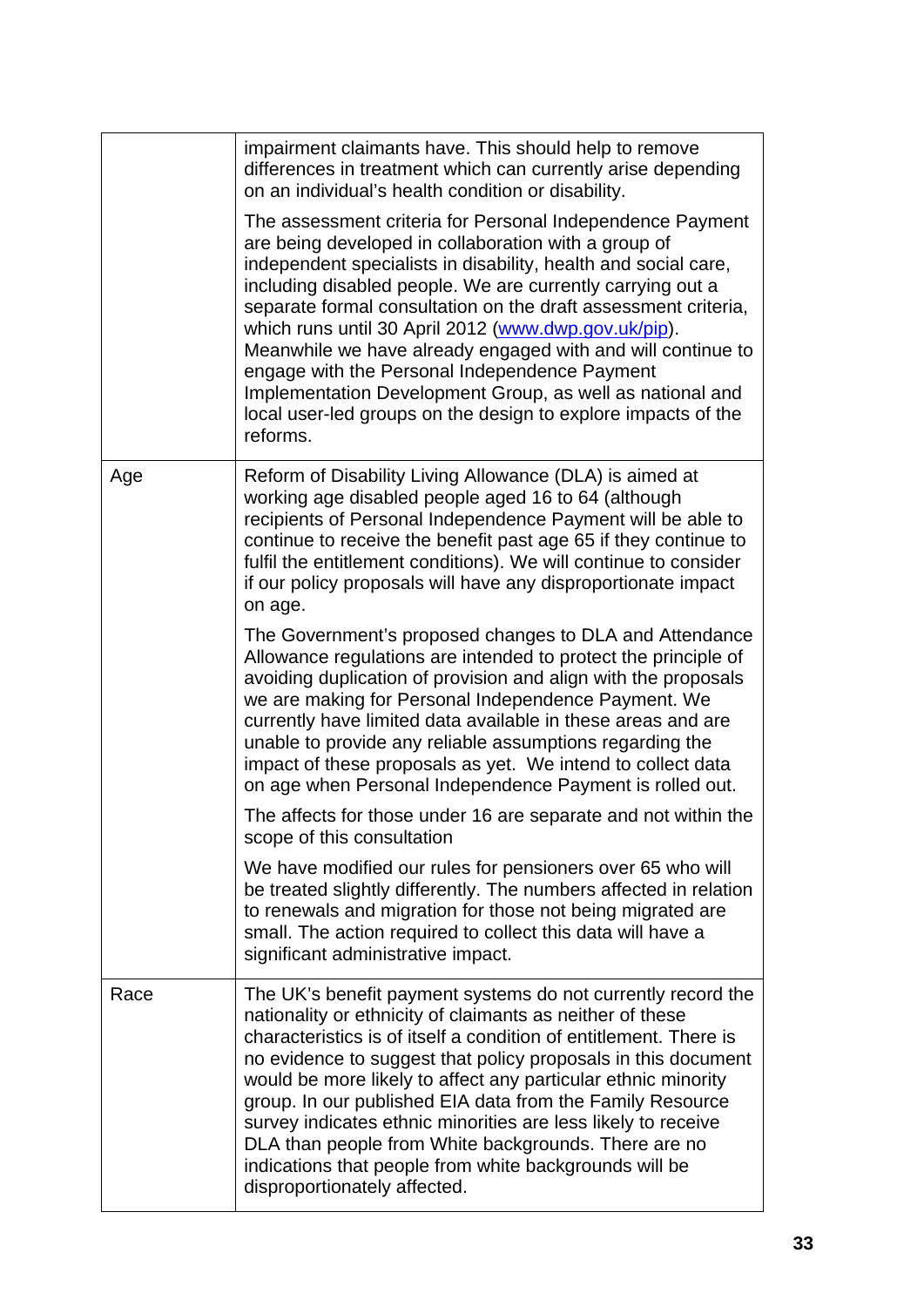| Gender                            | At this stage, no potential adverse impacts on gender have<br>been identified. As the number of men and women in receipt<br>of DLA is broadly equal in general terms there is no reason to<br>suggest that either men or women are more likely to be<br>affected by the introduction of Personal Independence<br>Payment. Following our limited initial testing published in the<br>payment thresholds consultation <sup>28</sup> findings showed that there<br>were no statistically significant effects by gender. |
|-----------------------------------|----------------------------------------------------------------------------------------------------------------------------------------------------------------------------------------------------------------------------------------------------------------------------------------------------------------------------------------------------------------------------------------------------------------------------------------------------------------------------------------------------------------------|
| Sexual<br>orientation             | The UK's benefit payment systems do not currently record the<br>sexual orientation of claimants.<br>No data is collected on the sexual orientation of DLA<br>recipients. We believe that there are no grounds to suggest<br>that DLA recipients are adversely affected on the basis of<br>their sexual orientation and the same should hold true for<br>Personal Independence Payment.                                                                                                                               |
| Religion/<br><b>Belief</b>        | The UK's benefit payment systems do not currently record the<br>religion or belief of claimants.<br>The department does not hold information on its<br>administrative systems on the religion or beliefs of claimants.<br>Based on our knowledge of the policy design and of the<br>customer group, the government does not consider an<br>adverse impact on these grounds.                                                                                                                                          |
| Marriage/<br>Civil<br>Partnership | The Department does not hold information on its<br>administrative systems for DLA on the civil partnership status<br>of claimants. Based on our knowledge of the policy design<br>and of the customer group, the Government does not<br>envisage an adverse impact on these grounds.                                                                                                                                                                                                                                 |
| Pregnancy/<br><b>Maternity</b>    | The Department only holds information on pregnancy and<br>maternity on its administrative systems where it is the primary<br>reason for incapacity. It cannot therefore be used to<br>accurately assess the equality impacts. Based on our<br>knowledge of the policy design and of the customer group,<br>the Government does not envisage an adverse impact on<br>these grounds.                                                                                                                                   |
| Gender<br>reassignment            | The Department does not hold information on its<br>administrative systems for DLA on transgender persons. The<br>Government does not envisage an adverse impact on these<br>grounds.                                                                                                                                                                                                                                                                                                                                 |

We will continue to monitor and evaluate the impact of our proposals. The Government will consider our current impact and equality impact assessments

<span id="page-34-0"></span><sup>1</sup> <sup>28</sup> <http://www.dwp.gov.uk/docs/pip-assessment-thresholds-and-consultation.pdf>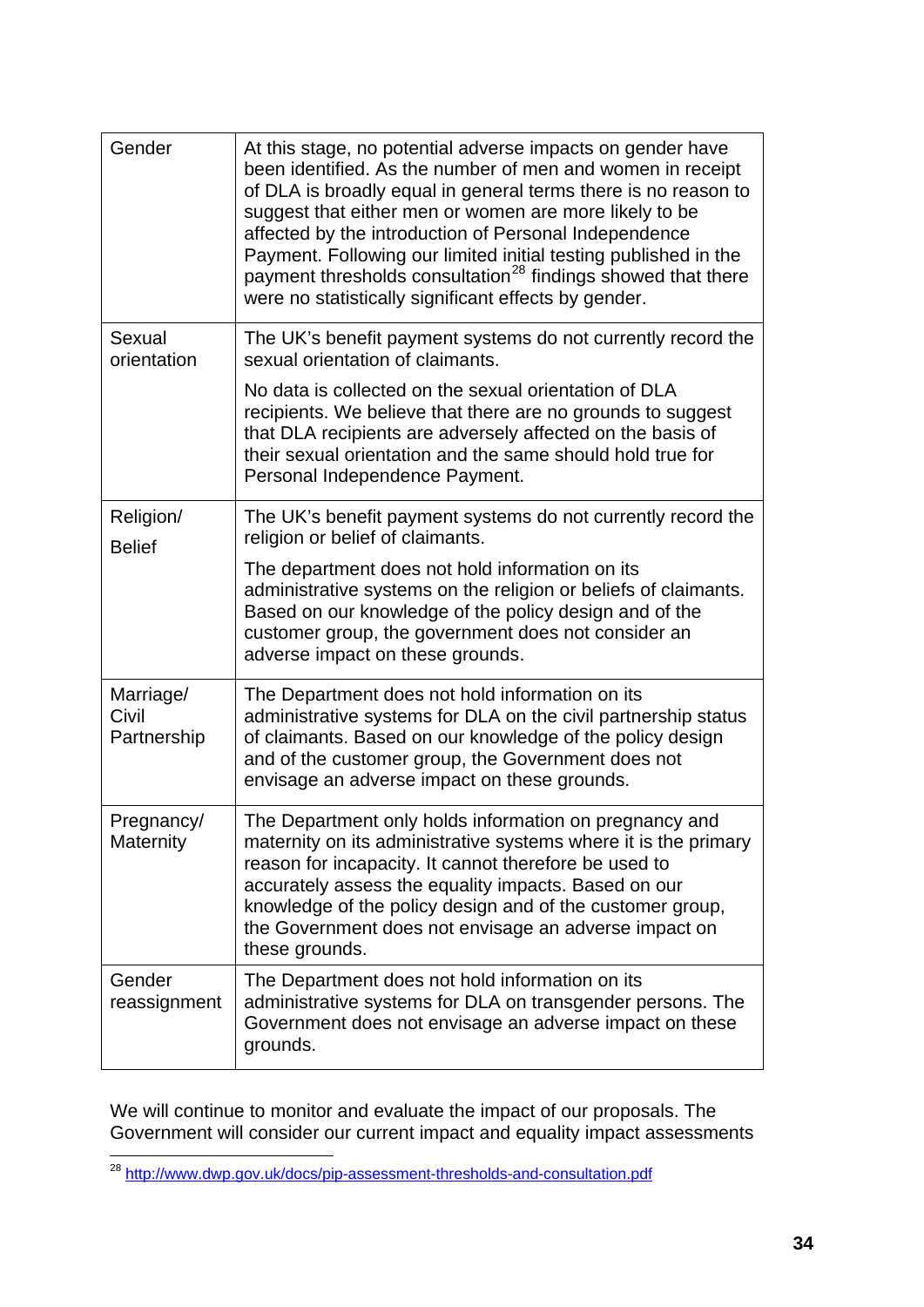relating to these proposals. In light of feedback from this consultation, updates will be provided as appropriate and a full Equality Impact Assessment will follow when we are in a position to consider how the policies might affect different groups of people. Moving forward we will continue to invite views and engage with disabled people and their representatives.

#### **Question 26**

What impact could our proposals have on the different equality groups?

### **Question 27**

What else should we consider when developing our policy?

#### **Question 28**

We have indicated areas we do not have information to consider the impact on protected groups. We would be interested in suggestions on where we can find robust evidence that we can use.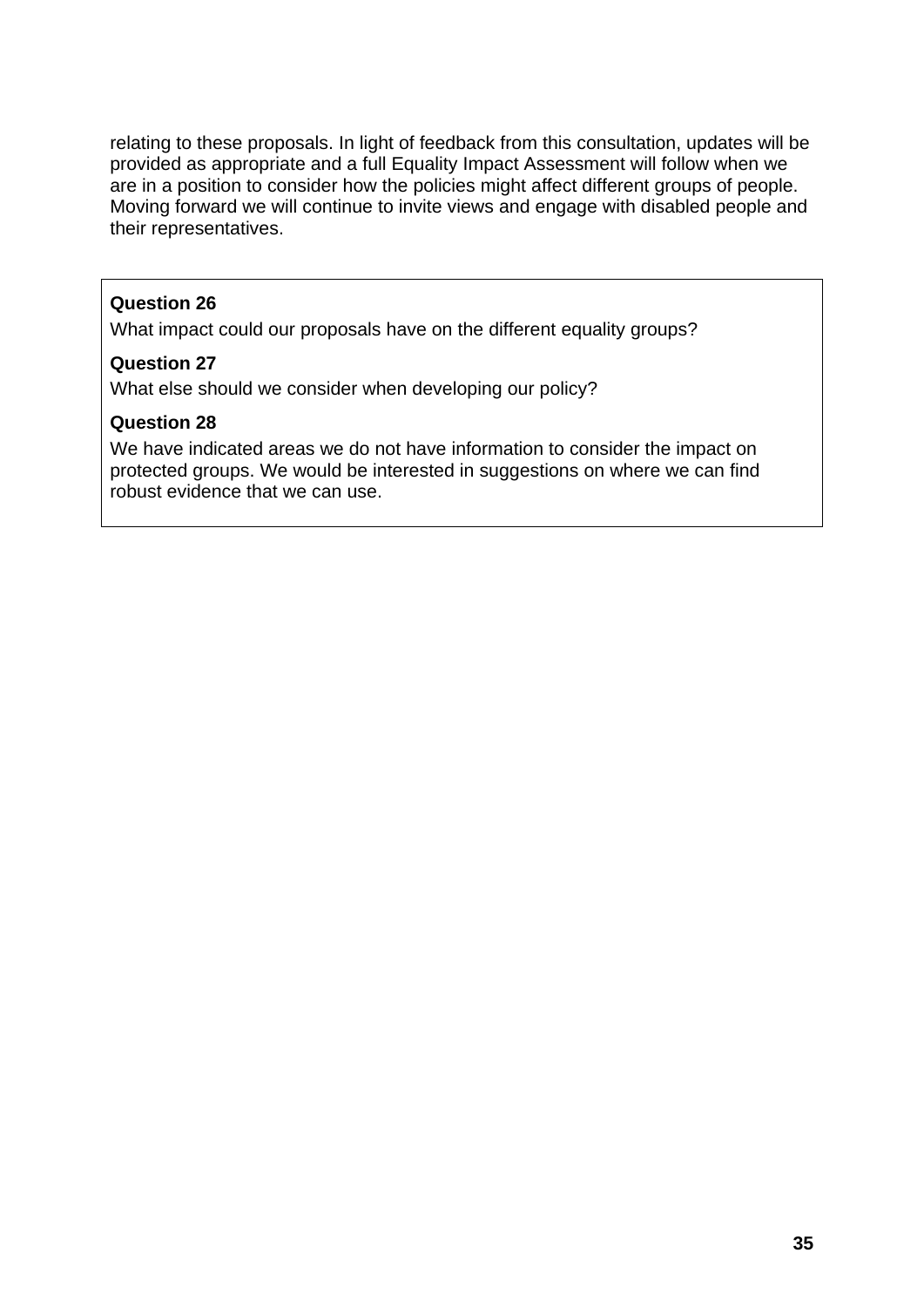## <span id="page-36-0"></span>10. About this consultation

## **Audience, purpose and scope**

## **Audience**

10.1 This consultation is intended to seek views on the detailed proposals that will inform the secondary legislation on Personal Independence Payment. We would like to hear from all who are interested, including disability organisations and disabled people.

## **Purpose of the consultation**

10.2 This consultation document seeks your views to inform the secondary legislation on Personal Independence Payment and provide an update on policy and design decisions. We would especially like to hear from disability organisations and disabled people.

## **Scope of consultation**

10.3 This consultation applies to England, Wales and Scotland. Social Security is a devolved matter in Northern Ireland. We are, however, working closely with colleagues in Northern Ireland and would welcome comments from individuals and organisations in Northern Ireland.

## **Consultation arrangements**

### **Duration of the consultation**

10.4 This document was published on 26 March 2012. We need you to respond to the consultation questions by 30 June 2012.

## **How to respond to this consultation**

10.5 Please send your consultation responses to:

Email: [Pip.feedback@dwp.gsi.gov.uk](mailto:Pip.feedback@dwp.gsi.gov.uk)

PIP Policy Team Department for Work and Pensions Caxton House Tothill Street London SW1H 9NA

10.6 Please ensure your response reaches us by **30 June 2012**. We have listed the **main questions** we would like you to respond to in **chapters 3, 4 5, 8 and**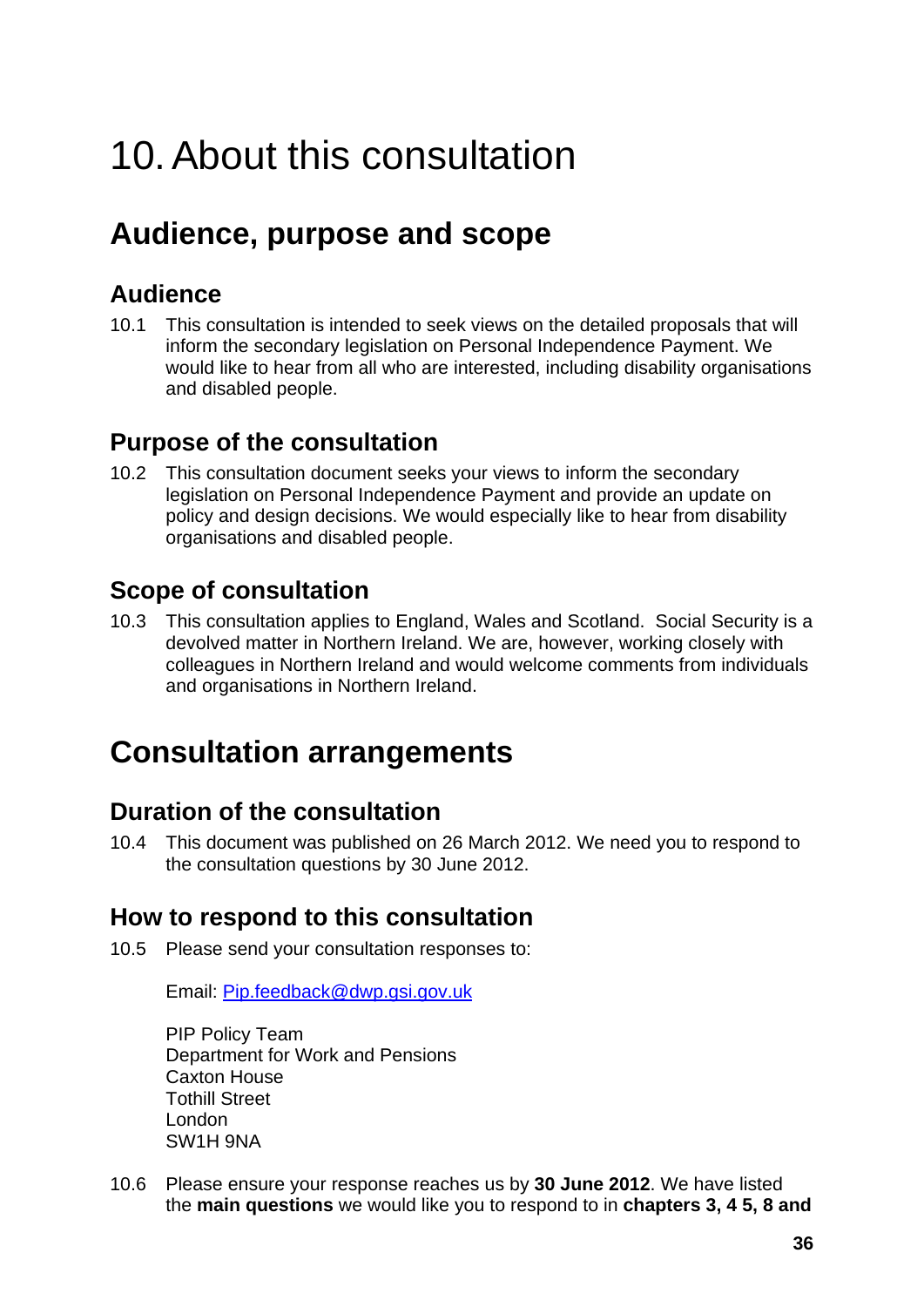**9** and again in **Annex 1**. You are, however, free to respond to any part of the consultation document. You may find it useful to copy the questions from Annex 1 into a separate document and add your responses after each question.

10.7 When responding, please state whether you are doing so as an individual or representing the views of an organisation. If you are responding on behalf of an organisation, please make it clear who the organisation represents, and where applicable, how the views of members were assembled. We will acknowledge your response.

### **What will we do after the consultation?**

10.8 We will publish a response to the consultation in a report that summarises the responses and describes which areas are identified as being the most important. This report will be published on the consultation section of our website<sup>[29](#page-37-0)</sup> later this year.

### **Other ways of getting involved**

- 10.9 We want to get views from as broad a range of people as possible. We intend to meet with disabled people and disability organisations throughout the consultation period.
- 10.10 This document is available in a range of formats, including large print, Braille, audio, BSL video/DVD and Easy Read either from our website – [www.dwp.gov.uk/pip](http://www.dwp.gov.uk/pip/) or on request from:

Email: [Pip.feedback@dwp.gsi.gov.uk](mailto:Pip.feedback@dwp.gsi.gov.uk)

PIP Policy Team Department for Work and Pensions Caxton House Tothill Street London SW1H 9NA

- 10.11 We have sent this consultation document to people and organisations who have already been involved in this work or who have expressed an interest.
- 10.12 Please share this document with, or tell us about, anyone you think will want to be involved in this consultation.

### **Queries about the content of this document**

10.13 Please direct any queries about the subject matter of this consultation to:

Email: [Pip.feedback@dwp.gsi.gov.uk](mailto:Pip.feedback@dwp.gsi.gov.uk)

PIP Policy Team Department for Work and Pensions

<span id="page-37-0"></span><sup>1</sup> <sup>29</sup> [www.dwp.gov.uk/consultations](http://www.dwp.gov.uk/consultations/)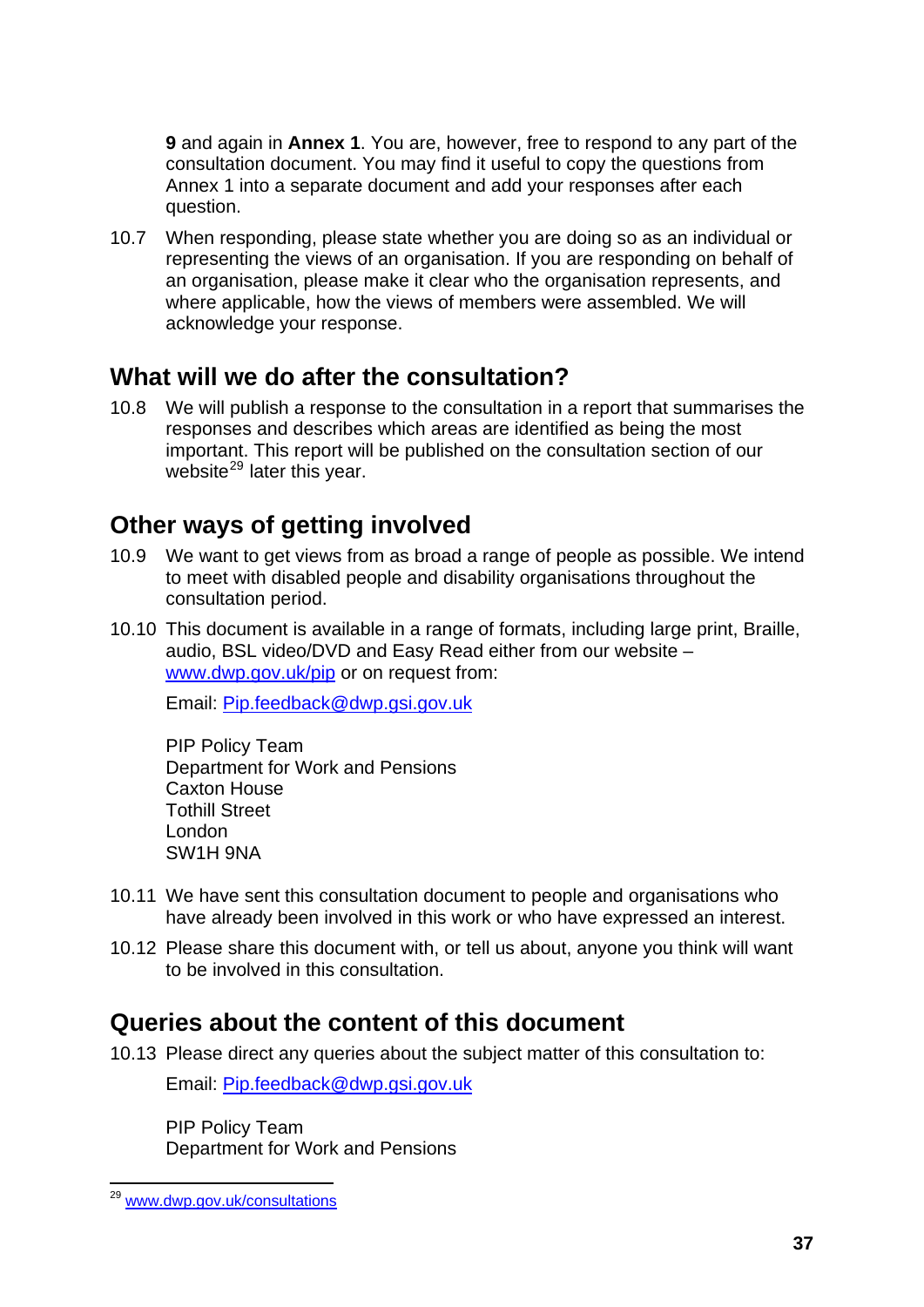Caxton House Tothill Street London SW1H 9NA

### **How we consult**

#### **Freedom of information**

- 10.14 The information you send us may need to be passed to colleagues within the Department for Work and Pensions, published in a summary of responses received and referred to in the published consultation report.
- 10.15 All information contained in your response, including personal information, may be subject to publication or disclosure if requested under the Freedom of Information Act 2000. By providing personal information for the purposes of the public consultation exercise, it is understood that you consent to its disclosure and publication. If this is not the case, you should limit any personal information provided, or remove it completely. If you want the information in your response to the consultation to be kept confidential, you should explain why as part of your response, although we cannot guarantee to do this.
- 10.16 To find out more about the general principles of Freedom of Information and how it is applied within DWP, please contact:

Central Freedom of Information Team The Adelphi 1-11, John Adam Street London WC2N 6HT

[Freedom-of-information-request@dwp.gsi.gov.uk](mailto:Freedom-of-information-request@dwp.gsi.gov.uk)

10.17 The Central Freedom of Information team cannot advise on specific consultation exercises, only on Freedom of Information issues. More information about the Freedom of Information Act can be found at [www.dwp.gov.uk/freedom-of-information](http://www.dwp.gov.uk/freedom-of-information)

### **The consultation criteria**

10.18 The consultation is being conducted in line with the Government Code of Practice on Consultation (BIS) – <http://www.bis.gov.uk/policies/bre/consultation-guidance>

The seven consultation criteria are:

- **When to Consult**. Formal consultation should take place at a stage when there is scope to influence the outcome.
- **Duration of consultation exercises**. Consultations should normally last for at least 12 weeks, with consideration given to longer timescales where feasible and sensible.
- **Clarity of scope and impact**. Consultation documents should be clear about the consultation process, what is being proposed, the scope to influence, and the expected costs and benefits of the proposals.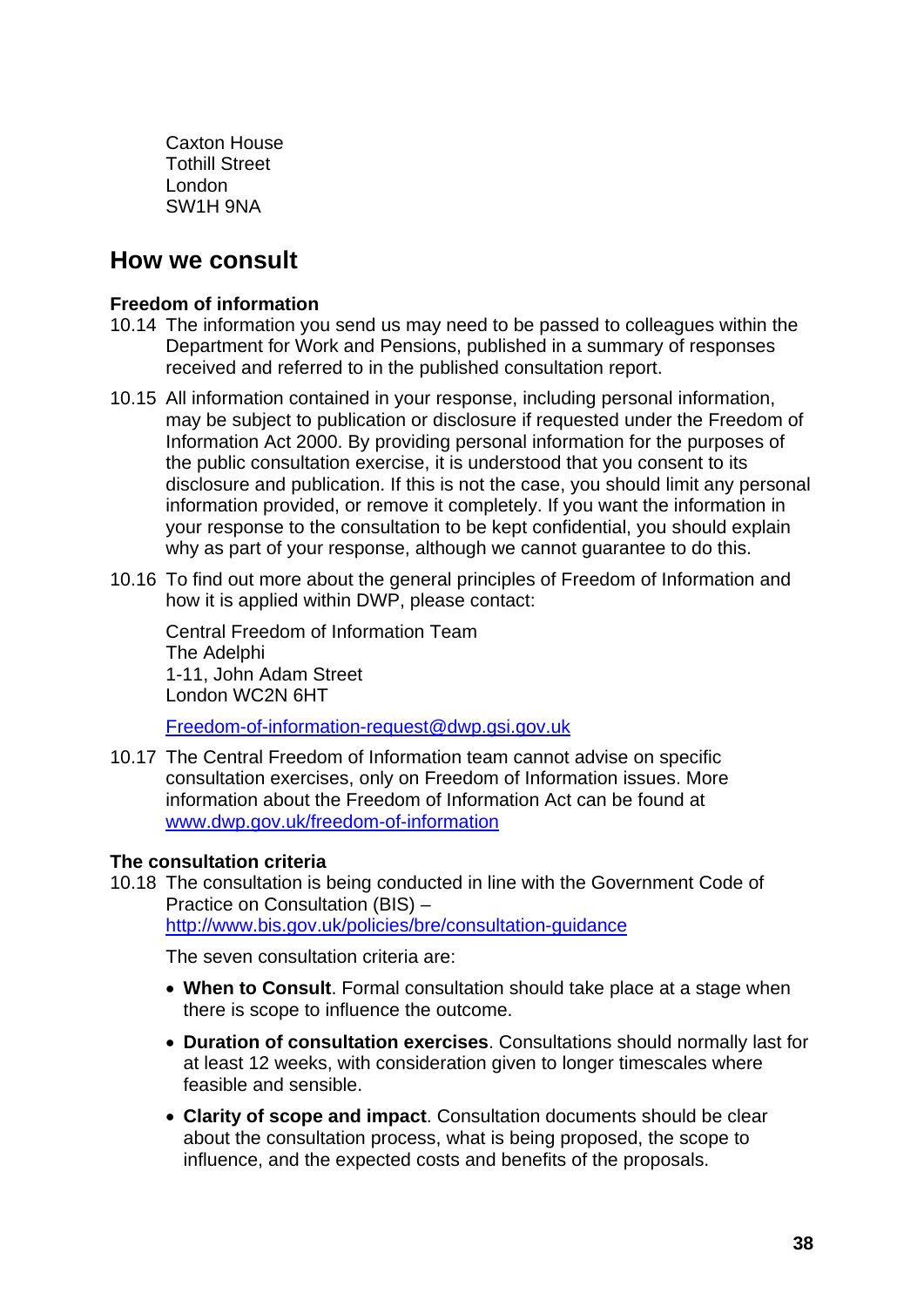- **Accessibility of consultation exercises**. Consultation exercises should be designed to be accessible to, and clearly targeted at, those people the exercise is designed to reach.
- **The burden of consultation**. Keeping the burden of consultation to a minimum is essential if consultations are to be effective and if consultees' buy-in to the process is to be obtained.
- **Responsiveness of consultation exercises**. Consultation responses should be analysed carefully and clear feedback should be provided to participants following the consultation.
- **Capacity to consult**. Officials running consultation exercises should seek guidance in how to run an effective consultation exercise, and share what they have learned from the experience.

#### **Feedback on the consultation process**

10.19 We value your feedback on how well we consult. If you have any comments on the process of this consultation (as opposed to the issues raised) please contact our Consultation Coordinator:

Elias Koufou DWP Consultation Coordinator Ground Floor, Caxton House 6-12 Tothill Street London SW1H 9NA

Telephone: 020 7449 7439

[Caxtonhouse.legislation@dwp.gsi.gov.uk](mailto:Caxtonhouse.legislation@dwp.gsi.gov.uk) 

- 10.20 In particular, please tell us if you feel that the consultation does not satisfy the consultation criteria. Please also make any suggestions as to how the process of consultation could be improved further.
- 10.21 If you have any requirements that we need to meet to enable you to comment, please let us know.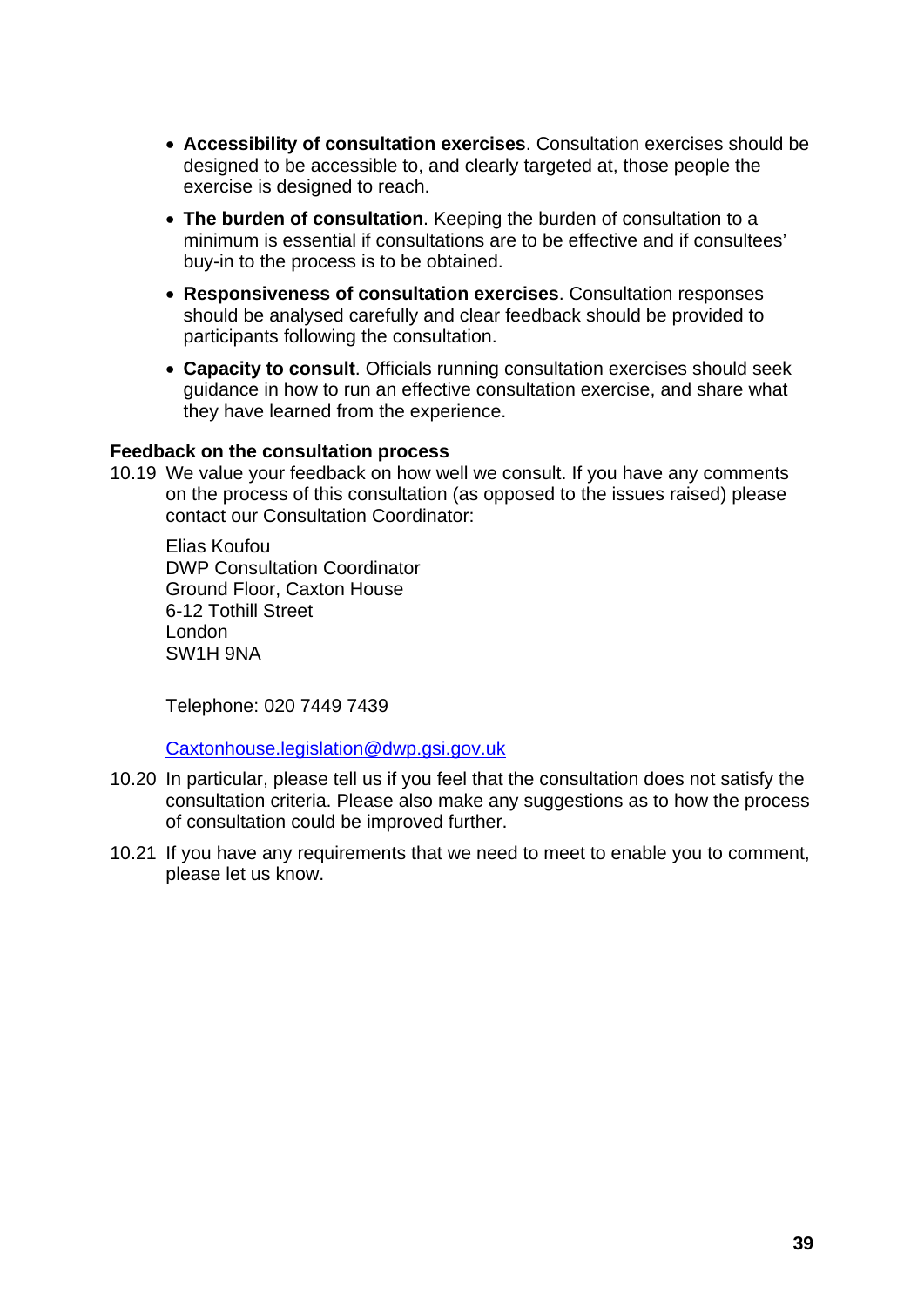## <span id="page-40-0"></span>Annex 1 – Consultation questions

We have listed the **main questions** we would like you to respond to in **chapters 3, 4 5, 8 and 9** and again here. You are, however, free to respond to any part of the consultation document.

You may find it useful to copy the questions from Annex 1 into a separate document and add your responses after each question.

## **Chapter 3 questions – Eligibility**

- Q1 Does our approach on the linking rules support the policy intention of providing continued support to those with a long term conditions which can fluctuate or deteriorate in the most reasonable and effective way? If you don't agree, please tell us why and what an alternative approach could be?
- Q2 Are there specific matters regarding this age group that would warrant a different approach?
- Q3 Do you think we should do something different from our proposed approach to ensure transition at age 16 works effectively?
- Q4 Do you agree that it is sensible to move towards a habitual residence test to simplify the claiming process by aligning with other benefits?
- Q5 Do you think a requirement that a claimant must have been present in Great Britain for two years out of the previous three years is reasonable in order to demonstrate a long standing affiliation to Great Britain? Would a longer period be more appropriate? And if so what do you think that longer period should be and why?
- Q6 Do you think that serving members of Her Majesty's Forces and their families should be treated as habitually resident in Great Britain when serving and stationed abroad?
- Q7 Is the period of four weeks temporary absence from Great Britain sufficient? If no – why do you think the absence should be longer? And what do you think that longer period should be (and why)?
- Q8 Is six months temporary absence for medical treatment sufficient? If no please explain why you think this period should be extended. And to what period?
- Q9 Are there any other circumstances when you think the temporary absence period should be longer?

## **Chapter 4 questions – Payability of Benefit**

Q10 Our approach to people over the upper age limit is designed to strike the right balance between claimants' needs and our intention to make Personal Independence Payment affordable and sustainable in the future. Do you agree our approach achieves those aims? If you disagree, please tell us what approach would achieve the right balance.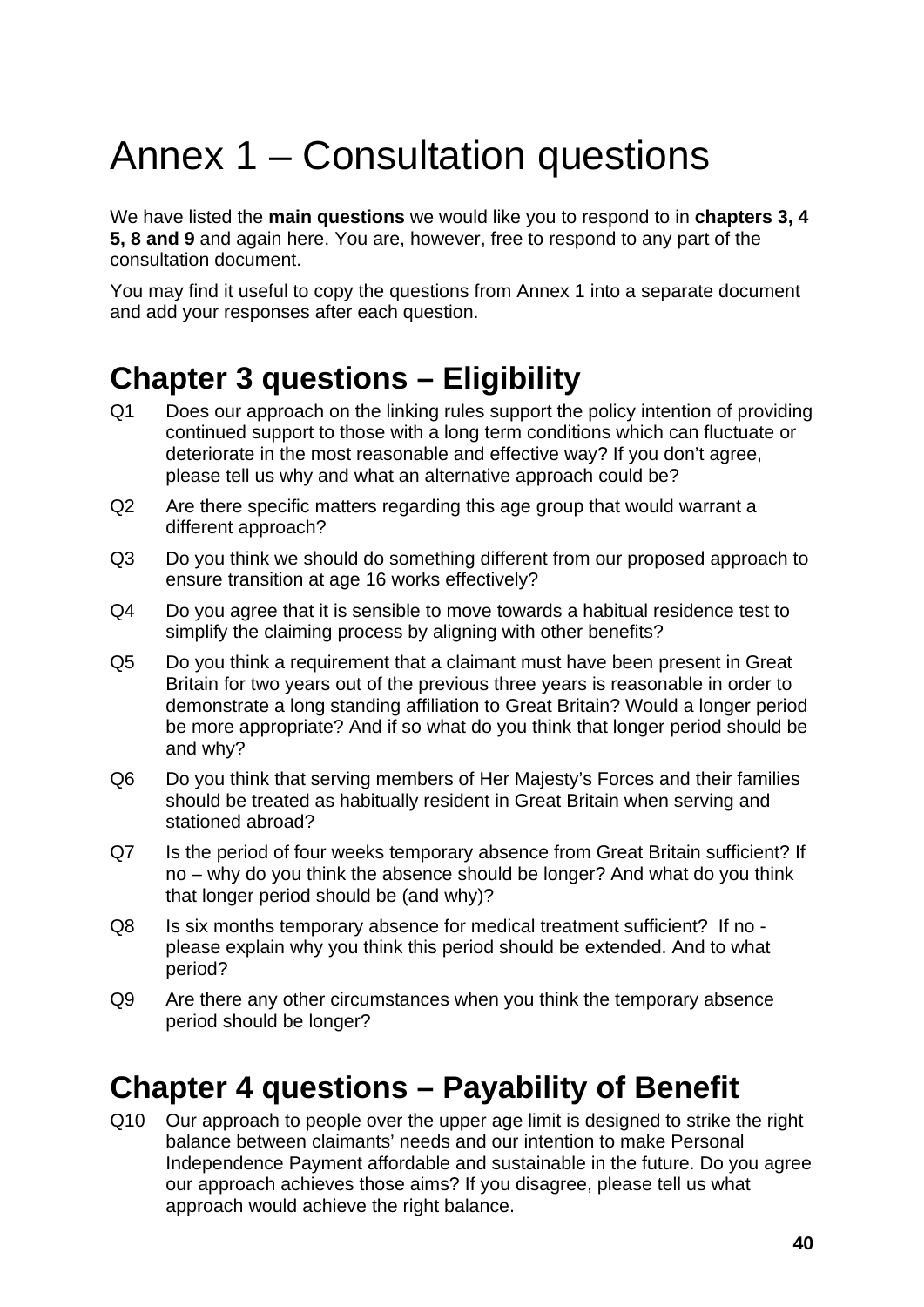- Q11 Do you have any views on our proposal to take forward into Personal Independence Payment the approach taken by DLA and AA in relation to residency in care homes and in-patient care in hospitals?
- Q12 Have we correctly identified that there would be duplication of funding if we continued to pay Personal Independence Payment while someone is in prison or legal detention?
- Q13 Do you agree that Personal Independence Payment should carry on in payment for 28 days to allow disabled individuals to settle outstanding disability related costs? If not, why not? What alternative period do you think we should consider?
- Q14 Do you agree that two periods of imprisonment should link if there has been a gap of less than one year? If you disagree that periods of imprisonment should link please tell us why. If you agree that they should link but think it should cover a different period please suggest an alternative period.

## **Chapter 5 questions – Reassessing existing DLA claims**

- Q15 There will be limited appeal rights against the decision to terminate DLA and safeguards will ensure that people who genuinely were not able to claim Personal Independence Payment within the time limits will be able to reengage with the claiming process without penalty. Is this a fair and proportionate approach to ensure people engage with the claiming process?
- Q16 Do our plans and timetable to reassess people for Personal Independence Payment appear sensible and reasonable? If not, what changes do you think we should consider introducing?
- Q17 We intend to build in a process to help us identify claimants who may need additional help to claim, for example those with learning difficulties or mental health problems who do not have an appointee. Although this process will not be subject to regulations, we would be grateful for any views on this proposal and how best to identify those people who need additional support from the Department or from other organisations.
- Q18 Our plans include procedures and rules to ensure that everyone invited to claim Personal Independence Payment will be repeatedly reminded before their benefit is first suspended and then terminated. Are there any other matters we should consider to ensure that everyone currently on DLA who may be entitled to claim Personal Independence Payment does so, and within reasonable time limits?

## **Chapter 8 questions – Residence and past presence tests**

Q19 Do you think claimants should have to satisfy a habitual residence test instead of the ordinarily resident test?